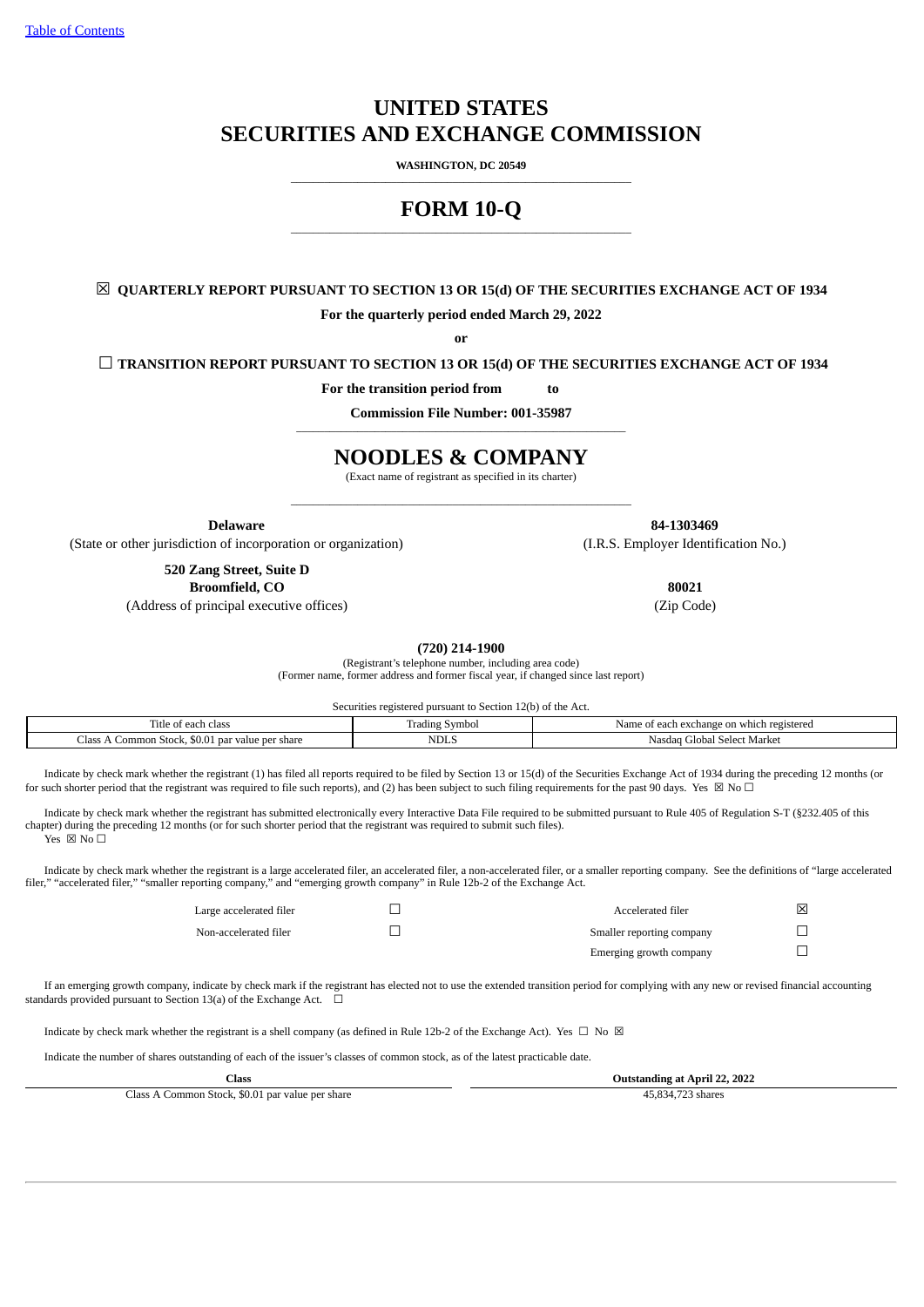# **TABLE OF CONTENTS**

<span id="page-1-0"></span>

|                   |          |                                                                                              | Page           |
|-------------------|----------|----------------------------------------------------------------------------------------------|----------------|
| <b>PART I</b>     |          |                                                                                              |                |
|                   | Item 1.  | <b>Financial Statements (unaudited)</b>                                                      | $\overline{2}$ |
|                   |          | <b>Condensed Consolidated Balance Sheets</b>                                                 |                |
|                   |          | <b>Condensed Consolidated Statements of Operations</b>                                       |                |
|                   |          | <b>Condensed Consolidated Statements of Stockholders' Equity</b>                             |                |
|                   |          | <b>Condensed Consolidated Statements of Cash Flows</b>                                       | <u>5</u>       |
|                   |          | <b>Notes to Condensed Consolidated Financial Statements</b>                                  | 6              |
|                   | Item 2.  | <b>Management's Discussion and Analysis of Financial Condition and Results of Operations</b> | 14             |
|                   | Item 3.  | Quantitative and Qualitative Disclosures About Market Risk                                   | 24             |
|                   | Item 4.  | <b>Controls and Procedures</b>                                                               | 24             |
| <b>PART II</b>    |          |                                                                                              |                |
|                   | Item 1.  | <b>Legal Proceedings</b>                                                                     | 25             |
|                   | Item 1A. | <b>Risk Factors</b>                                                                          | 25             |
|                   | Item 2.  | <b>Unregistered Sales of Equity Securities and Use of Proceeds</b>                           | 25             |
|                   | Item 3.  | <b>Defaults Upon Senior Securities</b>                                                       | 25             |
|                   | Item 4.  | <b>Mine Safety Disclosures</b>                                                               | 25             |
|                   | Item 5.  | <b>Other Information</b>                                                                     | 25             |
|                   | Item 6.  | <b>Exhibits</b>                                                                              | 26             |
| <b>SIGNATURES</b> |          |                                                                                              | 27             |
|                   |          |                                                                                              |                |
|                   |          |                                                                                              |                |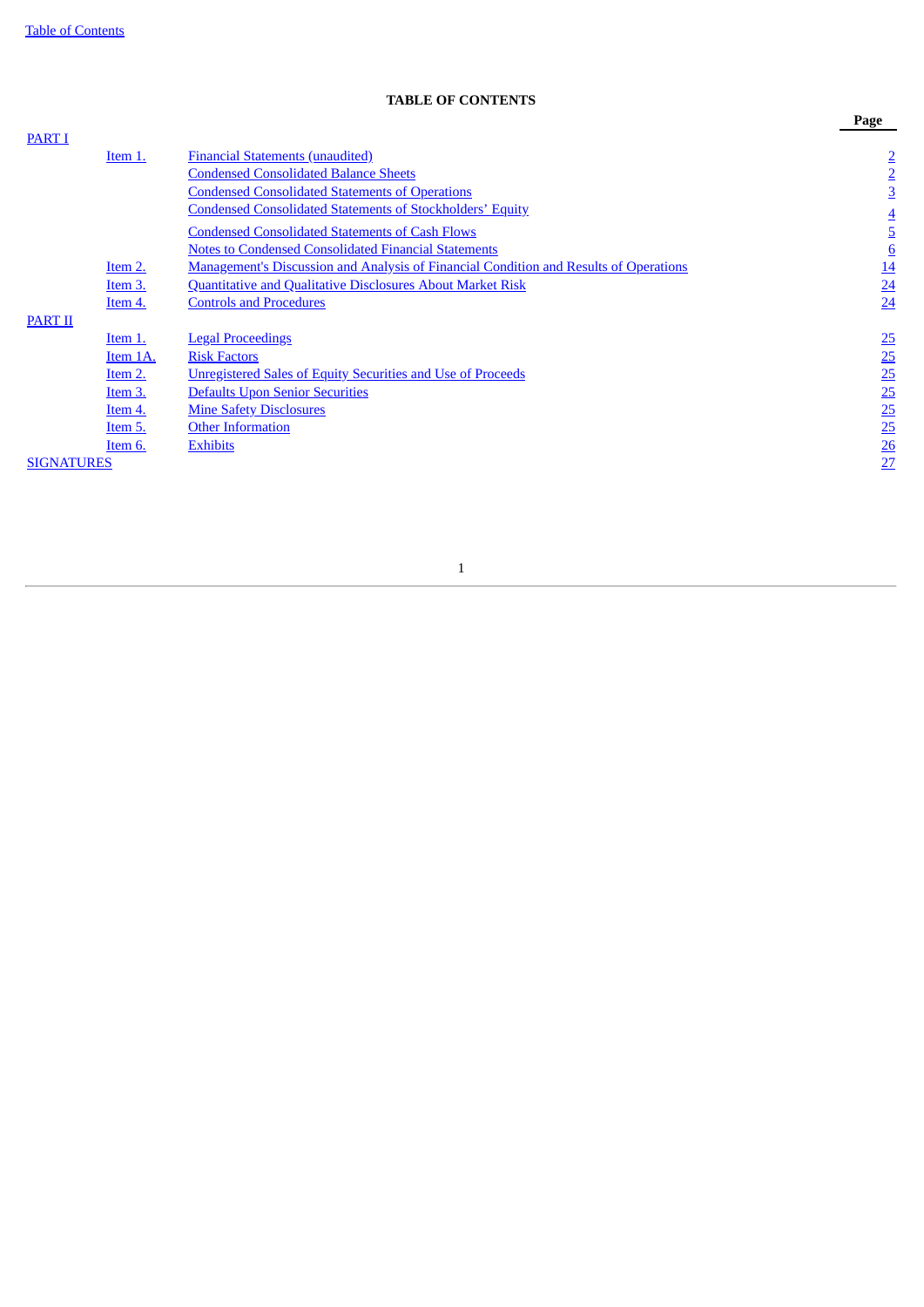## **PART I**

## <span id="page-2-1"></span><span id="page-2-0"></span>**Item 1. Financial Statements**

## **Noodles & Company Condensed Consolidated Balance Sheets**

**(in thousands, except share and per share data)**

|                                                                                                                                                                                                                                                               | March 29,<br>2022<br>(unaudited) |           |                         | December 28,<br>2021 |
|---------------------------------------------------------------------------------------------------------------------------------------------------------------------------------------------------------------------------------------------------------------|----------------------------------|-----------|-------------------------|----------------------|
| <b>Assets</b>                                                                                                                                                                                                                                                 |                                  |           |                         |                      |
| Current assets:                                                                                                                                                                                                                                               |                                  |           |                         |                      |
| Cash and cash equivalents                                                                                                                                                                                                                                     | \$                               | 1,601     | $\mathbf{\mathfrak{S}}$ | 2,255                |
| Accounts receivable                                                                                                                                                                                                                                           |                                  | 4,425     |                         | 3,958                |
| Inventories                                                                                                                                                                                                                                                   |                                  | 9,719     |                         | 9,404                |
| Prepaid expenses and other assets                                                                                                                                                                                                                             |                                  | 3,779     |                         | 6,837                |
| Income tax receivable                                                                                                                                                                                                                                         |                                  | 107       |                         | 108                  |
| Total current assets                                                                                                                                                                                                                                          |                                  | 19,631    |                         | 22,562               |
| Property and equipment, net                                                                                                                                                                                                                                   |                                  | 122,320   |                         | 119,276              |
| Operating lease assets, net                                                                                                                                                                                                                                   |                                  | 186,493   |                         | 188,440              |
| Goodwill                                                                                                                                                                                                                                                      |                                  | 7,154     |                         | 7,154                |
| Intangibles, net                                                                                                                                                                                                                                              |                                  | 654       |                         | 668                  |
| Other assets, net                                                                                                                                                                                                                                             |                                  | 1,520     |                         | 3,359                |
| Total long-term assets                                                                                                                                                                                                                                        |                                  | 318,141   |                         | 318,897              |
|                                                                                                                                                                                                                                                               | \$                               | 337,772   | \$                      | 341,459              |
| <b>Total assets</b>                                                                                                                                                                                                                                           |                                  |           |                         |                      |
| <b>Liabilities and Stockholders' Equity</b>                                                                                                                                                                                                                   |                                  |           |                         |                      |
| <b>Current liabilities:</b>                                                                                                                                                                                                                                   |                                  |           |                         |                      |
| Accounts payable                                                                                                                                                                                                                                              | \$                               | 15,307    | - \$                    | 15,543               |
| Accrued payroll and benefits                                                                                                                                                                                                                                  |                                  | 11,130    |                         | 18,600               |
| Accrued expenses and other current liabilities                                                                                                                                                                                                                |                                  | 12,209    |                         | 13,791               |
| Current operating lease liabilities                                                                                                                                                                                                                           |                                  | 27,149    |                         | 26,617               |
| Current portion of long-term debt                                                                                                                                                                                                                             |                                  | 1,813     |                         | 2,031                |
| Total current liabilities                                                                                                                                                                                                                                     |                                  | 67,608    |                         | 76,582               |
| Long-term debt, net                                                                                                                                                                                                                                           |                                  | 32,306    |                         | 18,931               |
| Long-term operating lease liabilities, net                                                                                                                                                                                                                    |                                  | 196,922   |                         | 200,243              |
| Deferred tax liabilities, net                                                                                                                                                                                                                                 |                                  | 185       |                         | 269                  |
| Other long-term liabilities                                                                                                                                                                                                                                   |                                  | 8,706     |                         | 7,801                |
| <b>Total liabilities</b>                                                                                                                                                                                                                                      |                                  | 305,727   |                         | 303.826              |
|                                                                                                                                                                                                                                                               |                                  |           |                         |                      |
| Stockholders' equity:                                                                                                                                                                                                                                         |                                  |           |                         |                      |
| Preferred stock—\$0.01 par value, 1,000,000 shares authorized and undesignated as of March 29, 2022<br>and December 28, 2021; no shares issued or outstanding                                                                                                 |                                  |           |                         |                      |
| Common stock—\$0.01 par value, 180,000,000 shares authorized as of March 29, 2022 and<br>December 28, 2021; 48, 258, 594 issued and 45, 834, 723 outstanding as of March 29, 2022 and<br>48,125,151 issued and 45,701,280 outstanding as of December 28, 2021 |                                  | 483       |                         | 481                  |
| Treasury stock, at cost, 2,423,871 shares as of March 29, 2022 and December 28, 2021                                                                                                                                                                          |                                  | (35,000)  |                         | (35,000)             |
| Additional paid-in capital                                                                                                                                                                                                                                    |                                  | 208,065   |                         | 207,226              |
| Accumulated deficit                                                                                                                                                                                                                                           |                                  | (141,503) |                         | (135,074)            |
| Total stockholders' equity                                                                                                                                                                                                                                    |                                  | 32,045    |                         | 37,633               |
| Total liabilities and stockholders' equity                                                                                                                                                                                                                    | \$                               | 337,772   | $\mathfrak{F}$          | 341,459              |
|                                                                                                                                                                                                                                                               |                                  |           |                         |                      |

<span id="page-2-2"></span>*See accompanying notes to condensed consolidated financial statements.*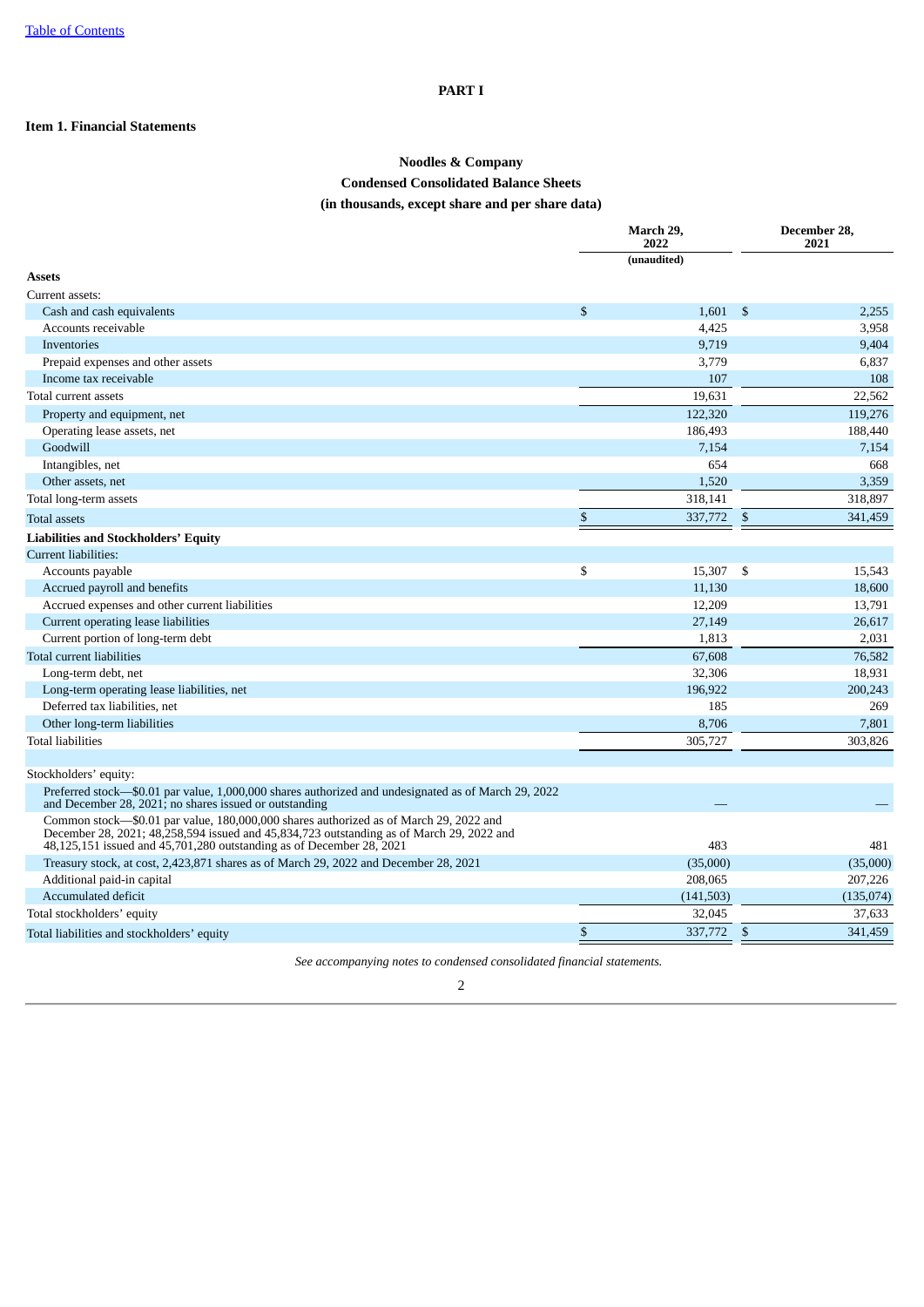## **Noodles & Company**

# **Condensed Consolidated Statements of Operations**

# **(in thousands, except share and per share data, unaudited)**

|                                                                                                 | <b>Fiscal Quarter Ended</b> |      |                   |
|-------------------------------------------------------------------------------------------------|-----------------------------|------|-------------------|
|                                                                                                 | March 29,<br>2022           |      | March 30,<br>2021 |
| Revenue:                                                                                        |                             |      |                   |
| Restaurant revenue                                                                              | \$<br>109,961               | - \$ | 107,744           |
| Franchising royalties and fees, and other                                                       | 2,601                       |      | 1,833             |
| <b>Total revenue</b>                                                                            | 112,562                     |      | 109,577           |
| Costs and expenses:                                                                             |                             |      |                   |
| Restaurant operating costs (exclusive of depreciation and amortization shown separately below): |                             |      |                   |
| Cost of sales                                                                                   | 30,771                      |      | 26,977            |
| Labor                                                                                           | 35,493                      |      | 34,306            |
| Occupancy                                                                                       | 11,149                      |      | 11,649            |
| Other restaurant operating costs                                                                | 21,866                      |      | 20,205            |
| General and administrative                                                                      | 11,840                      |      | 10,929            |
| Depreciation and amortization                                                                   | 5,721                       |      | 5,587             |
| Pre-opening                                                                                     | 408                         |      | 58                |
| Restaurant impairments, closure costs and asset disposals                                       | 1,389                       |      | 1,231             |
| Total costs and expenses                                                                        | 118,637                     |      | 110,942           |
| Loss from operations                                                                            | (6,075)                     |      | (1,365)           |
| Interest expense, net                                                                           | 437                         |      | 622               |
| Loss before taxes                                                                               | (6,512)                     |      | (1,987)           |
| Benefit from income taxes                                                                       | (83)                        |      | (10)              |
| Net loss                                                                                        | \$<br>(6,429)               | -\$  | (1, 977)          |
| Loss per Class A and Class B common stock, combined                                             |                             |      |                   |
| <b>Basic</b>                                                                                    | \$<br>$(0.14)$ \$           |      | (0.04)            |
| Diluted                                                                                         | \$<br>$(0.14)$ \$           |      | (0.04)            |
| Weighted average shares of Class A and Class B common stock outstanding, combined:              |                             |      |                   |
| <b>Basic</b>                                                                                    | 45,726,500                  |      | 45,098,028        |
| <b>Diluted</b>                                                                                  | 45,726,500                  |      | 45,098,028        |
|                                                                                                 |                             |      |                   |

<span id="page-3-0"></span>*See accompanying notes to condensed consolidated financial statements.*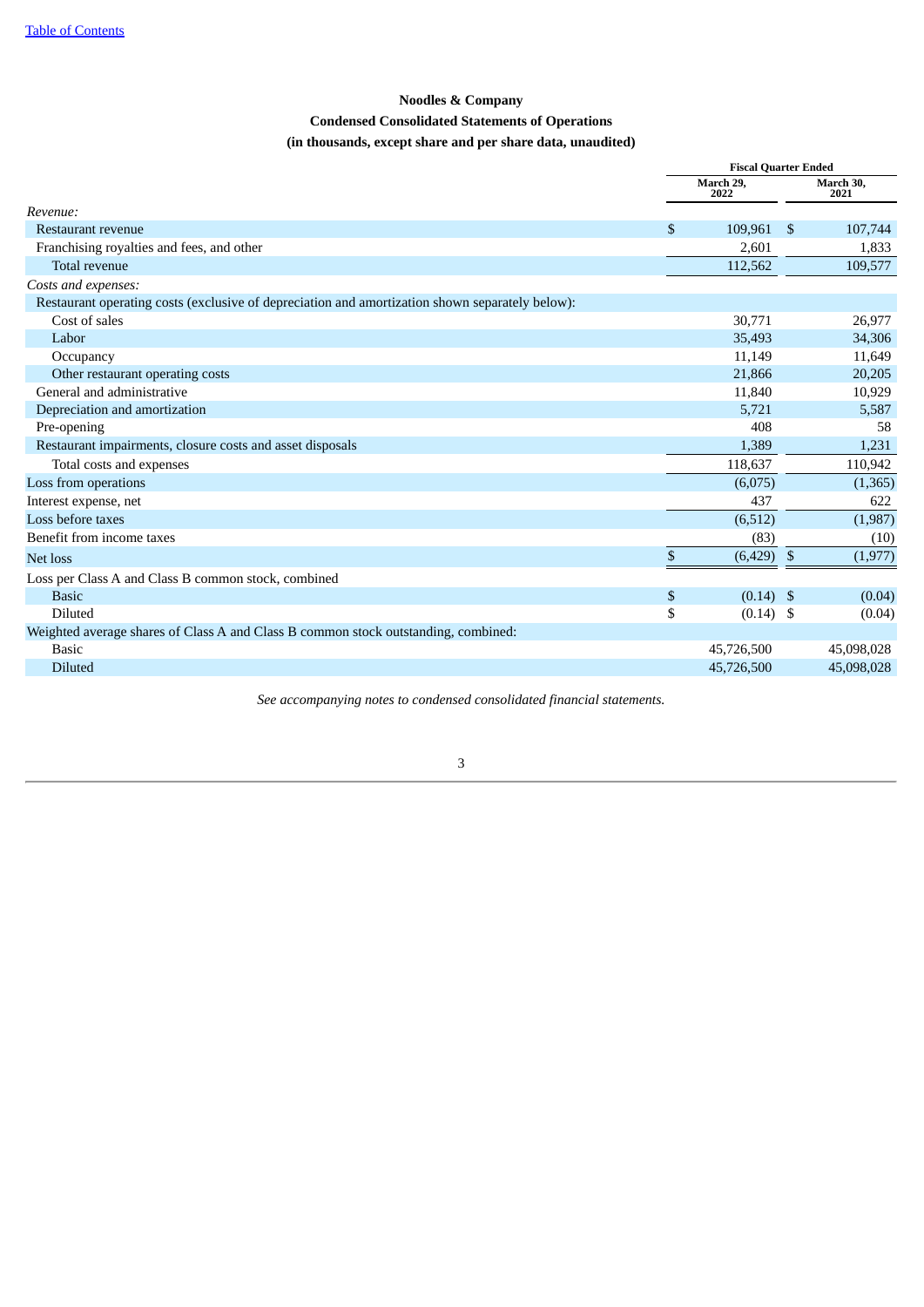$\overline{\phantom{a}}$ 

## **Noodles & Company Condensed Consolidated Statements of Stockholders' Equity (in thousands, except share data, unaudited)**

|                                   | <b>Fiscal Quarter Ended</b> |      |        |                 |           |               |      |               |     |                 |                         |          |  |                               |                               |               |
|-----------------------------------|-----------------------------|------|--------|-----------------|-----------|---------------|------|---------------|-----|-----------------|-------------------------|----------|--|-------------------------------|-------------------------------|---------------|
|                                   | Common Stock <sup>(1)</sup> |      |        | <b>Treasury</b> |           |               |      |               |     |                 | <b>Additional Paid-</b> |          |  |                               | <b>Total</b><br>Stockholders' |               |
|                                   | Shares                      |      | Amount | <b>Shares</b>   |           | Amount        |      | In<br>Capital |     |                 |                         |          |  | Accumulated<br><b>Deficit</b> |                               | <b>Equity</b> |
| Balance-December 28, 2021         | 48,125,151                  | S    | 481    | 2,423,871       | $\sim$ \$ | $(35,000)$ \$ |      | 207,226 \$    |     | $(135,074)$ \$  |                         | 37,633   |  |                               |                               |               |
| Stock plan transactions and other | 133,443                     |      |        |                 |           | --            |      | (301)         |     |                 |                         | (299)    |  |                               |                               |               |
| Stock-based compensation expense  | –                           |      |        |                 |           |               |      | 1,140         |     |                 |                         | 1,140    |  |                               |                               |               |
| Net loss                          |                             |      |        |                 |           |               |      |               |     | (6,429)         |                         | (6, 429) |  |                               |                               |               |
| Balance-March 29, 2022            | 48,258,594                  |      | 483    | 2,423,871       | -8        | (35,000)      | - 55 | 208,065       | -\$ | $(141,503)$ \$  |                         | 32,045   |  |                               |                               |               |
| Balance-December 29, 2020         | 46,807,587                  | - \$ | 468    | 2,423,871 \$    |           | $(35,000)$ \$ |      | 202,970 \$    |     | $(138,739)$ \$  |                         | 29,699   |  |                               |                               |               |
| L Catterton warrants exercised    | 975,458                     |      | 10     |                 |           |               |      | (10)          |     |                 |                         |          |  |                               |                               |               |
| Stock plan transactions and other | 107,443                     |      |        |                 |           |               |      | (336)         |     |                 |                         | (335)    |  |                               |                               |               |
| Stock-based compensation expense  |                             |      |        |                 |           |               |      | 738           |     |                 |                         | 738      |  |                               |                               |               |
| Net loss                          |                             |      |        |                 |           |               |      |               |     | (1,977)         |                         | (1, 977) |  |                               |                               |               |
| Balance-March 30, 2021            | 47,890,488                  |      | 479    | 2,423,871       |           | (35,000)      |      | 203,362       |     | $(140, 716)$ \$ |                         | 28,125   |  |                               |                               |               |

<span id="page-4-0"></span>(1) Unless otherwise noted, activity relates to Class A common stock.

*See accompanying notes to condensed consolidated financial statements.*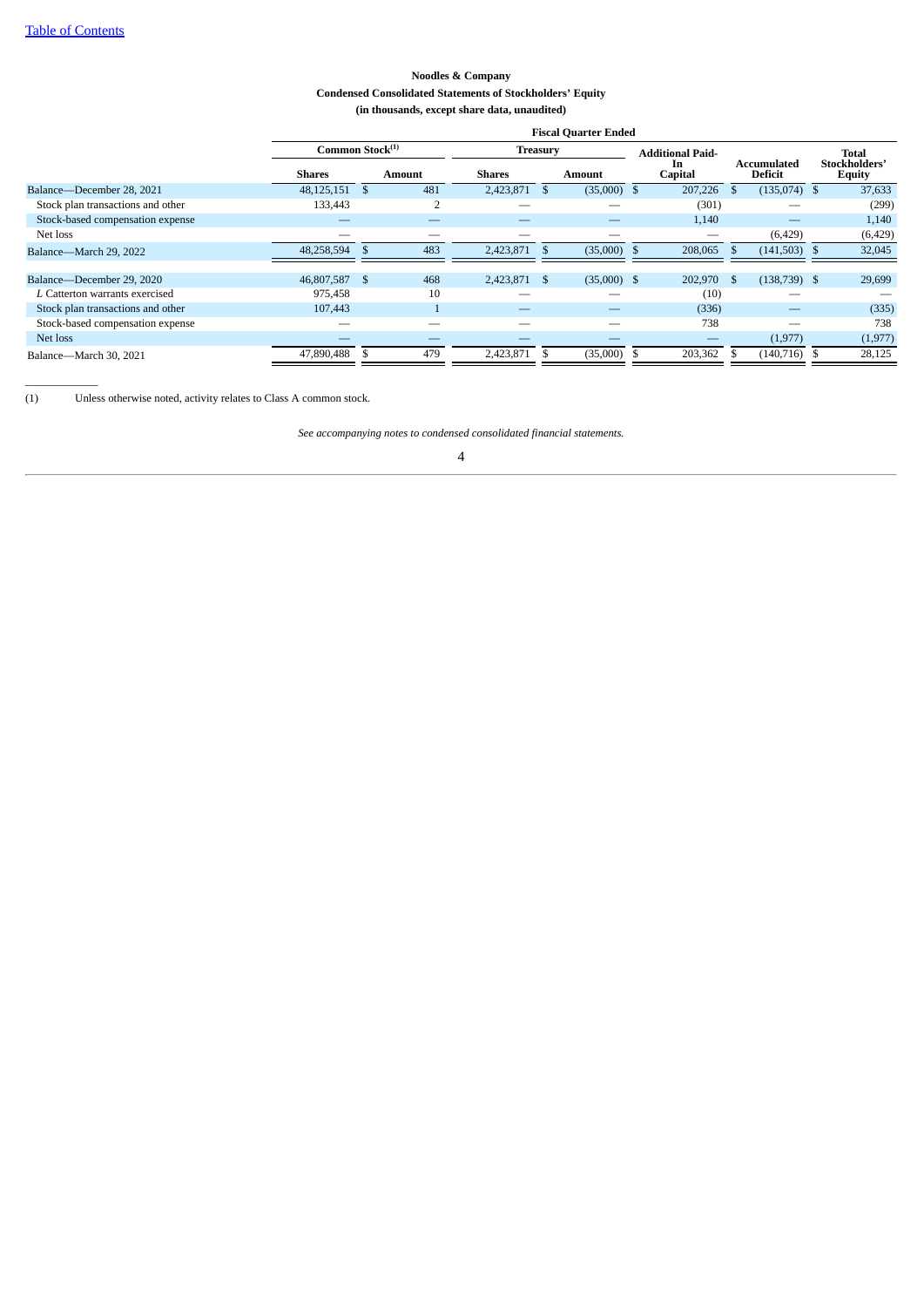# **Noodles & Company Condensed Consolidated Statements of Cash Flows (in thousands, unaudited)**

|                                                                                           | <b>Fiscal Quarter Ended</b> |    |                   |  |
|-------------------------------------------------------------------------------------------|-----------------------------|----|-------------------|--|
|                                                                                           | March 29,<br>2022           |    | March 30.<br>2021 |  |
| <b>Operating activities</b>                                                               |                             |    |                   |  |
| Net loss                                                                                  | \$<br>$(6,429)$ \$          |    | (1, 977)          |  |
| Adjustments to reconcile net loss to net cash (used in) provided by operating activities: |                             |    |                   |  |
| Depreciation and amortization                                                             | 5,721                       |    | 5,587             |  |
| Deferred income taxes                                                                     | (84)                        |    | (10)              |  |
| Restaurant impairments, closure costs and asset disposals                                 | 496                         |    | 618               |  |
| Amortization of debt issuance costs                                                       | 112                         |    | 111               |  |
| Stock-based compensation                                                                  | 1,120                       |    | 720               |  |
| Changes in operating assets and liabilities:                                              |                             |    |                   |  |
| Accounts receivable                                                                       | (513)                       |    | 71                |  |
| Inventories                                                                               | (315)                       |    | 111               |  |
| Prepaid expenses and other assets                                                         | 1,378                       |    | (717)             |  |
| Accounts payable                                                                          | (716)                       |    | 3,543             |  |
| Income taxes                                                                              |                             |    |                   |  |
| Operating lease assets and liabilities                                                    | (826)                       |    | (1, 412)          |  |
| Accrued expenses and other liabilities                                                    | (6,005)                     |    | (2,866)           |  |
| Net cash (used in) provided by operating activities                                       | (6,060)                     |    | 3,779             |  |
| <b>Investing activities</b>                                                               |                             |    |                   |  |
| Purchases of property and equipment                                                       | (8, 412)                    |    | (2,733)           |  |
| Proceeds from restaurant divestitures                                                     | 1,577                       |    |                   |  |
| Net cash used in investing activities                                                     | (6, 835)                    |    | (2,733)           |  |
| <b>Financing activities</b>                                                               |                             |    |                   |  |
| Net borrowings from swing line loan                                                       | 3,195                       |    |                   |  |
| Proceeds from borrowings on long-term debt                                                | 10,600                      |    |                   |  |
| Payments on long-term debt                                                                | (750)                       |    | (5,042)           |  |
| Payments on finance leases                                                                | (505)                       |    | (392)             |  |
| Stock plan transactions and tax withholding on share-based compensation awards            | (299)                       |    | (335)             |  |
| Net cash provided by (used in) financing activities                                       | 12,241                      |    | (5,769)           |  |
| Net decrease in cash and cash equivalents                                                 | (654)                       |    | (4, 723)          |  |
| <b>Cash and cash equivalents</b>                                                          |                             |    |                   |  |
| Beginning of period                                                                       | 2,255                       |    | 7,840             |  |
| End of period                                                                             | \$<br>1,601                 | \$ | 3,117             |  |
|                                                                                           |                             |    |                   |  |

<span id="page-5-0"></span>*See accompanying notes to condensed consolidated financial statements.*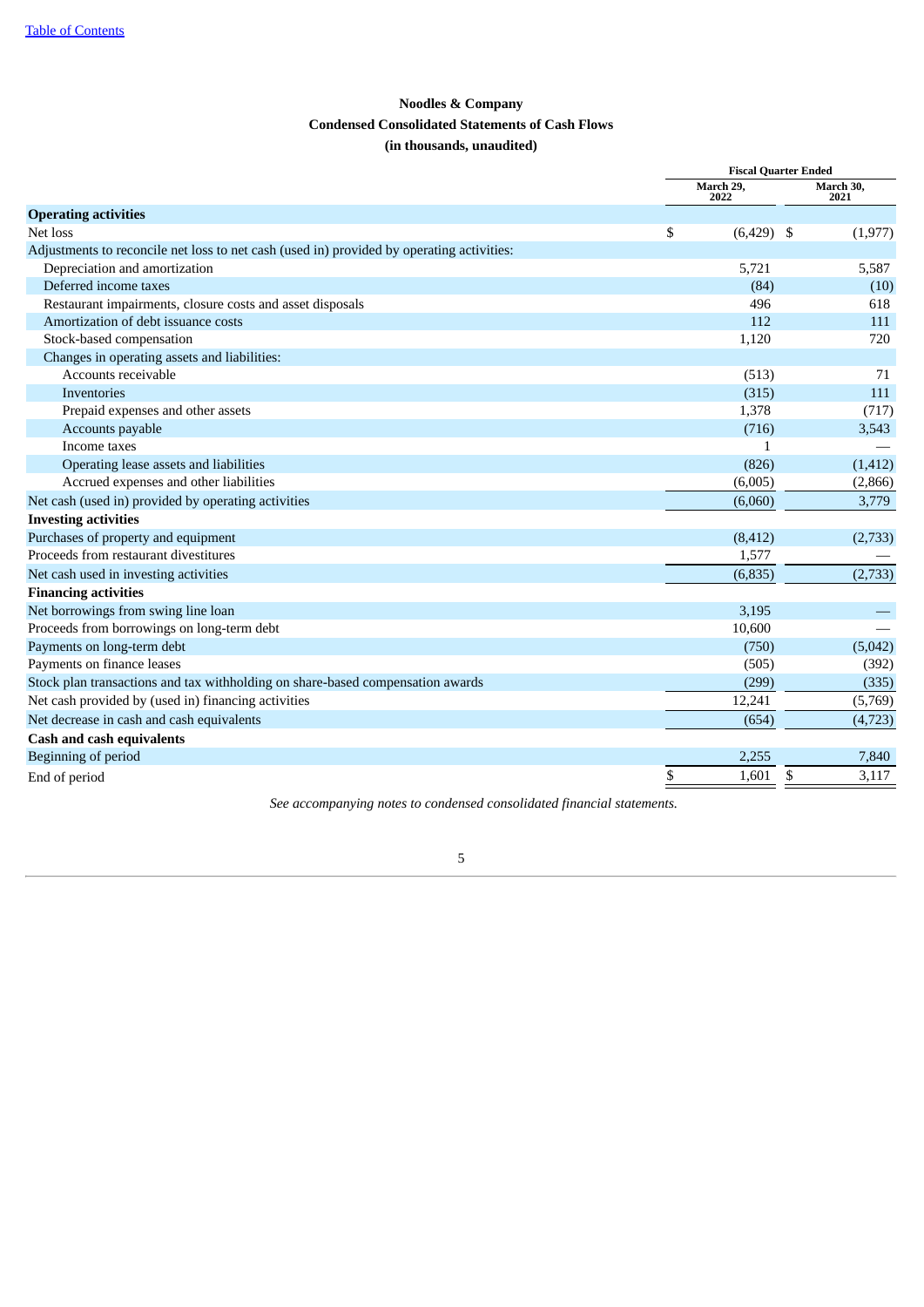### **NOODLES & COMPANY**

#### **Notes to Condensed Consolidated Financial Statements**

**(unaudited)**

#### **1. Business Summary and Basis of Presentation**

#### *Business*

Noodles & Company (the "Company"), a Delaware corporation, develops and operates fast casual restaurants that serve globally inspired noodle and pasta dishes, soups, salads and appetizers. As of March 29, 2022, the Company had 453 restaurants system-wide in 30 states, comprised of 360 company-owned restaurants and 93 franchise restaurants. The Company operates its business as one operating and reportable segment.

#### *Basis of Presentation*

The accompanying unaudited condensed consolidated financial statements include the accounts of Noodles & Company and its subsidiaries. All intercompany accounts and transactions have been eliminated in consolidation. The accompanying interim unaudited condensed consolidated financial statements have been prepared by the Company pursuant to the rules and regulations of the Securities and Exchange Commission (the "SEC"). Accordingly, they do not include all the information and footnotes required by accounting principles generally accepted in the United States of America ("GAAP") for complete financial statements. In the opinion of the Company, all adjustments considered necessary for the fair presentation of the Company's results of operations, financial position and cash flows for the periods presented have been included and are of a normal, recurring nature. The preparation of financial statements in conformity with GAAP requires management to make estimates and assumptions that affect the reported amounts of assets and liabilities and disclosure of contingent assets and liabilities at the date of the financial statements and the reported amounts of revenues and expenses during the reporting period. The results of operations for any interim period are not necessarily indicative of results for the full year. Certain information and footnote disclosures normally included in the Company's annual consolidated financial statements on Form 10-K have been condensed or omitted. The condensed consolidated balance sheet as of December 28, 2021 was derived from audited financial statements. These financial statements should be read in conjunction with the audited financial statements and the related notes included in the Company's Annual Report on Form 10-K for the fiscal year ended December 28, 2021.

#### *Fiscal Year*

The Company operates on a 52- or 53-week fiscal year ending on the Tuesday closest to December 31. The Company's fiscal quarters each contain 13 operating weeks, with the exception of the fourth quarter of a 53-week fiscal year, which contains 14 operating weeks. Fiscal year 2022, which ends on January 3, 2023 contains 53 weeks and fiscal year 2021, which ended on December 28, 2021, contained 52 weeks. The Company's fiscal quarter that ended March 29, 2022 is referred to as the first quarter of 2022, and the fiscal quarter ended March 30, 2021 is referred to as the first quarter of 2021.

#### *Recent Accounting Pronouncements*

In March 2020, the FASB issued ASU No. 2020-04, *Facilitation of the Effects of Reference Rate Reform on Financial Reporting* ("ASU 2020-04"). ASU 2020-04 is intended to provide temporary optional expedients and exceptions to the U.S. GAAP guidance on contract modifications and hedge accounting to ease the financial reporting burdens related to the expected market transition from the London Interbank Offered Rate ("LIBOR") and other interbank offered rates to alternative reference rates. The Company may elect to apply the amendments prospectively through December 31, 2022. The Company is currently evaluating the impact this guidance may have on its consolidated financial statements and related disclosures.

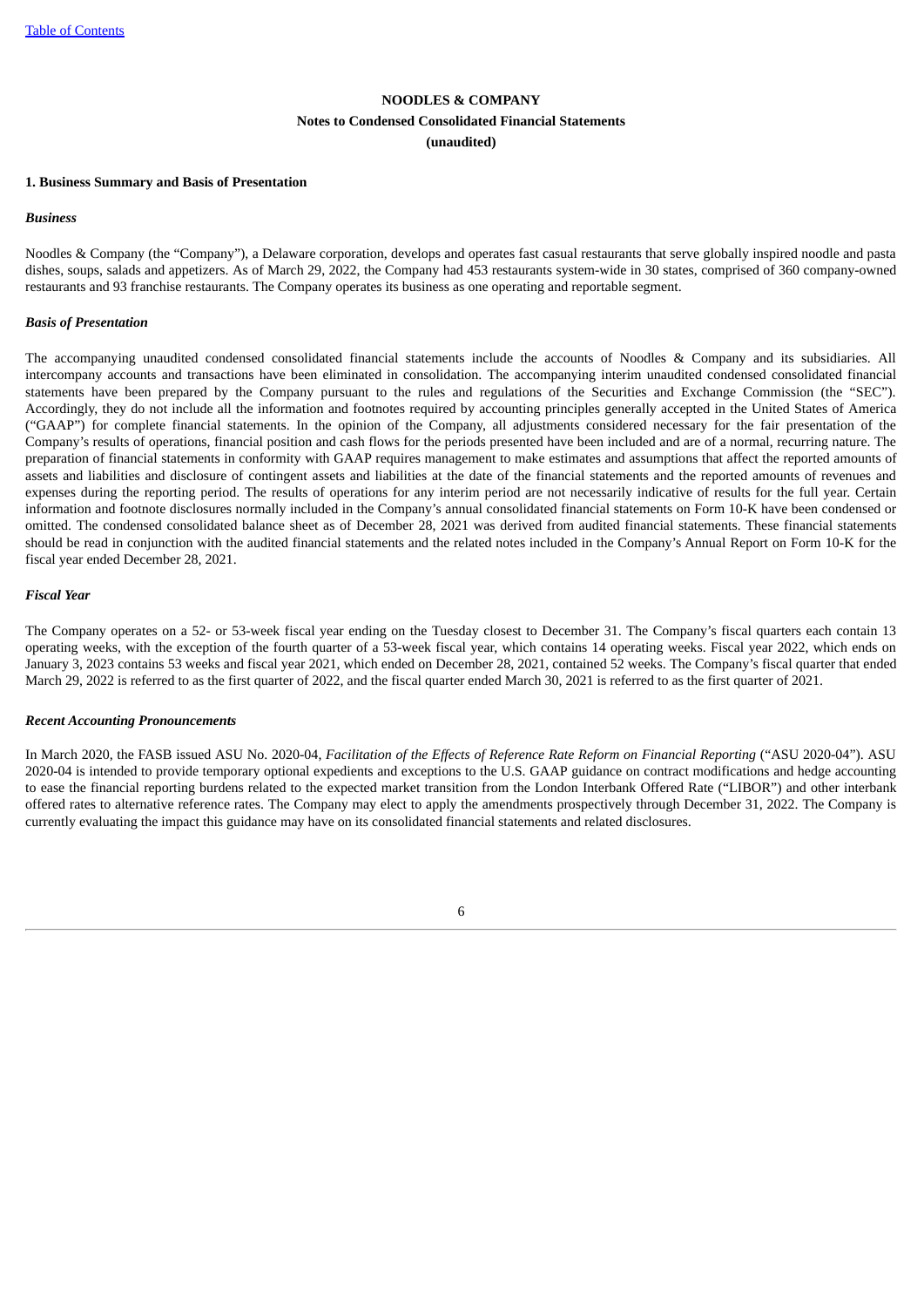## **2. Supplemental Financial Information**

Accounts receivable consist of the following (in thousands):

| December 28, |
|--------------|
| 1,467        |
| 695          |
| 644          |
| 1,152        |
| 3,958        |
|              |

Prepaid expenses and other assets consist of the following (in thousands):

|                                   | March 29,<br>2022 | December 28,<br>2021 |
|-----------------------------------|-------------------|----------------------|
| Prepaid insurance                 | 224               | 853                  |
| Prepaid occupancy related costs   | 51                | 73                   |
| Current assets held for sale (1)  |                   | 3,514                |
| Prepaid expenses                  | 3,349             | 2,272                |
| Other current assets              | 155               | 125                  |
| Prepaid expenses and other assets | 3.779             | 6,837                |

 $\_$  $\frac{(1)}{2}$  Current assets held for sale as of December 28, 2021 included assets held in connection with the divestiture of 15 company-owned restaurants to a franchisee ("Warner Sale") which closed in January 2022.

Property and equipment, net, consists of the following (in thousands):

| $\cdots$                                  |                   |                      |
|-------------------------------------------|-------------------|----------------------|
|                                           | March 29,<br>2022 | December 28,<br>2021 |
| Leasehold improvements                    | 202,560           | 197,722              |
| Furniture, fixtures and equipment         | 143,023           | 140,698              |
| Construction in progress                  | 7.411             | 6,306                |
|                                           | 352,994           | 344,726              |
| Accumulated depreciation and amortization | (230, 674)        | (225, 450)           |
| Property and equipment, net               | 122,320           | 119,276              |

Accrued payroll and benefits consist of the following (in thousands):

|                                         | March 29,<br>2022 |        | December 28,<br>2021 |
|-----------------------------------------|-------------------|--------|----------------------|
| Accrued payroll and related liabilities |                   | 6,990  | 9,851                |
| Accrued bonus                           |                   | 1,190  | 5,078                |
| Insurance liabilities                   |                   | 2.950  | 3,671                |
| Accrued payroll and benefits            |                   | 11.130 | 18,600               |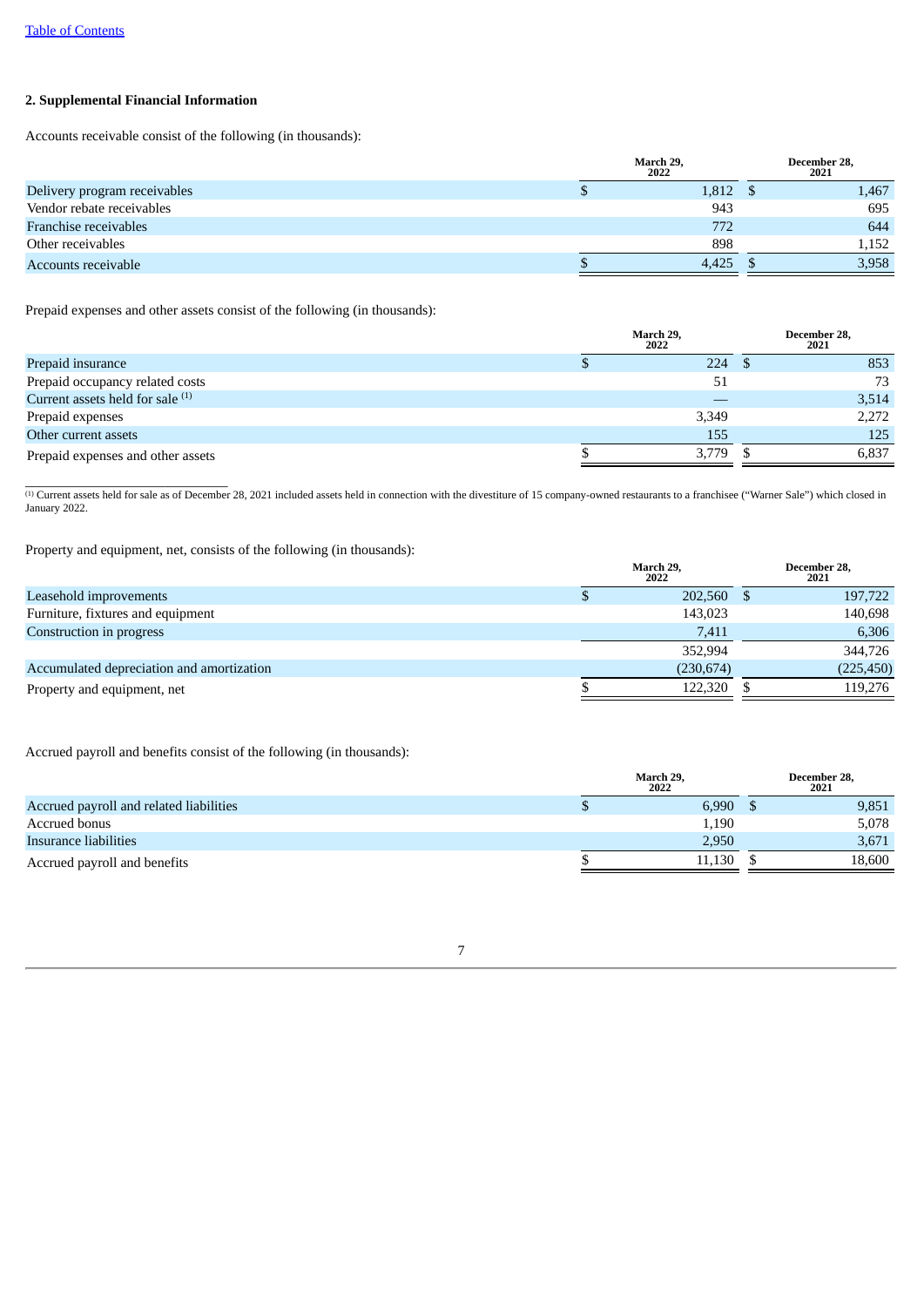## Accrued expenses and other current liabilities consist of the following (in thousands):

|                                                | March 29,<br>2022 |        | December 28,<br>2021 |
|------------------------------------------------|-------------------|--------|----------------------|
| Gift card liability                            |                   | 2,367  | 2,850<br>- 55        |
| Occupancy related                              |                   | 1,670  | 1,615                |
| <b>Utilities</b>                               |                   | 1,181  | 1,302                |
| Current portion of finance lease liability     |                   | 2,029  | 1,956                |
| Liabilities held for sale (1)                  |                   |        | 1,671                |
| Accrued interest                               |                   | 222    | 271                  |
| Insurance liabilities                          |                   | 358    | 393                  |
| Other restaurant expense accruals              |                   | 1,322  | 995                  |
| Other corporate expense accruals               |                   | 3,060  | 2,738                |
| Accrued expenses and other current liabilities |                   | 12,209 | 13,791               |

\_\_\_\_\_\_\_\_\_\_\_\_\_\_\_\_\_\_\_\_\_\_\_\_\_\_\_\_\_  $<sup>(1)</sup>$  Liabilities held for sale as of December 28, 2021 included liabilities held in connection with the Warner Sale which closed in January 2022.</sup>

## **3. Long-Term Debt**

On May 9, 2018, the Company entered into a credit facility with U.S. Bank National Association (the "2018 Credit Facility"). The 2018 Credit Facility consisted of a term loan facility in an aggregate principal amount of \$25.0 million and a revolving credit facility of \$65.0 million, which included a letter of credit subfacility in the amount of \$15.0 million and a swingline subfacility in the amount of \$10.0 million.

On November 20, 2019, the Company amended its 2018 Credit Facility by entering into the First Amendment to the Credit Agreement (the "Amendment" and the 2018 Credit Facility, as amended, the "First Amended Credit Facility"). Among other things, the Amendment: (i) extended the maturity date to November 20, 2024; (ii) increased the revolving credit facility from \$65.0 million to \$75.0 million; (iii) delayed step downs of the Company's leverage covenant; and (iv) increased the limit on capital expenditures to \$37.0 million in 2020 and to \$45.0 million in 2021 and each fiscal year thereafter.

Borrowings under the First Amended Credit Facility, including the term loan facility, bear interest annually, at the Company's option, at either (i) LIBOR plus a margin of 2.00% to 2.75% per annum, based upon the consolidated total lease-adjusted leverage ratio or (ii) the highest of the following base rates plus a margin of 1.00% to 1.75% per annum: (a) the federal funds rate plus 0.50%; (b) the U.S. Bank prime rate or (c) the one-month LIBOR plus 1.00%. The Amendment includes a commitment fee of 0.20% to 0.35% per annum, based upon the consolidated total lease-adjusted leverage ratio, on any unused portion of the revolving credit facility.

On June 16, 2020 (the "Effective Date"), the Company amended its First Amended Credit Facility by entering into the Second Amendment to the Credit Agreement (the "Second Amendment" and the First Amended Credit Facility, as amended, or the "Second Amended Credit Facility"). Beginning on the Effective Date and through the third quarter of 2021 (the "Amendment Period"), borrowings under the Second Amended Credit Facility, including the term loan facility, bore interest at LIBOR plus 3.25% per annum. Following the Amendment Period, borrowings bore interest at LIBOR plus a margin of 2.00% to 3.00% per annum, based upon the consolidated total lease-adjusted leverage ratio. Through the end of the first quarter of 2022, the Company continued to use LIBOR. Among other things, the Second Amendment (i) waives the lease-adjusted leverage ratio and fixed charge ratio covenants through the first quarter of 2021; (ii) amends the Company's lease-adjusted leverage ratio and fixed coverage ratio covenant thresholds beginning in the second quarter of 2021 through the third quarter of 2022 and the first quarter of 2022, respectively; and (iii) limits capital expenditures to \$12.0 million in 2020, \$12.0 million plus a liquidity-based performance basket up to an additional \$12.0 million in 2021, \$34.0 million in 2022, \$37.0 million in 2023 and \$45.0 million annually thereafter.

As of March 29, 2022, the Company had \$35.3 million of indebtedness (excluding \$1.2 million of unamortized debt issuance costs) and \$3.2 million of letters of credit outstanding under the Second Amended Credit Facility. As of March 29, 2022, the Company had cash on hand of \$1.6 million.

The term loan requires principal payments of \$375,000 per quarter through the third quarter of 2022, \$531,250 per quarter through the third quarter of 2023 and \$625,000 per quarter thereafter through maturity.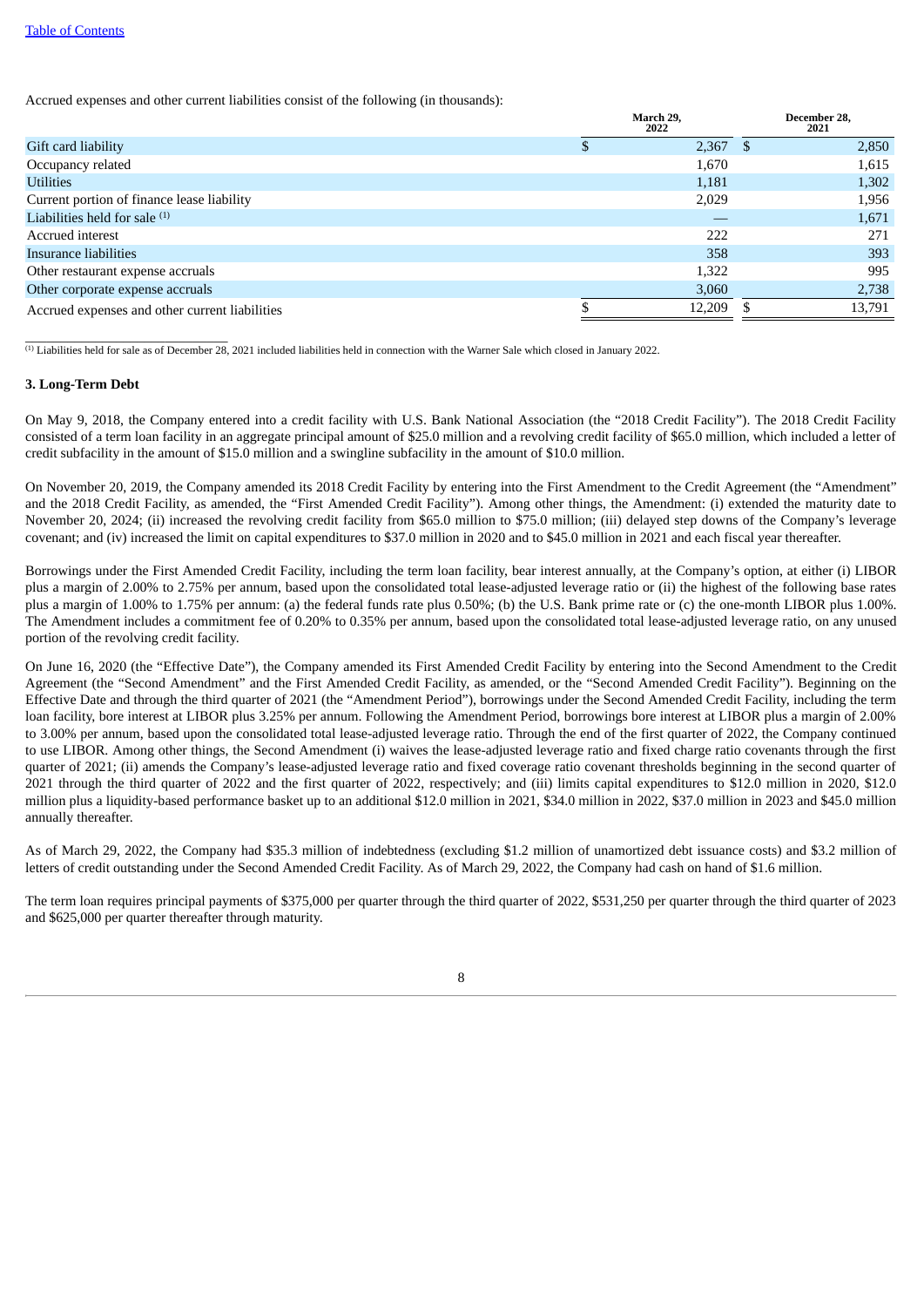Aggregate maturities for debt outstanding as of March 29, 2022 are as follows (in thousands):

| Year 1            | 012<br>1,019   |
|-------------------|----------------|
| Year 2            | 1 פופ<br>د1د,∠ |
| Year <sub>3</sub> | ,169<br>21     |
| Total             | 35,295         |

The Company's outstanding indebtedness bore interest at rates between 2.35% to 4.75% during the first quarter of 2022.

The Company also maintains outstanding letters of credit to secure obligations under its workers' compensation program and certain lease obligations. The Company was in compliance with all of its debt covenants as of March 29, 2022.

### **4. Fair Value Measurements**

The carrying amounts of cash and cash equivalents, accounts receivable, accounts payable and all other current liabilities approximate their fair values due to their short-term nature. The carrying amounts of borrowings approximate fair value as the line of credit and term borrowings vary with market interest rates and negotiated terms and conditions are consistent with current market rates. The fair value of the Company's line of credit and term borrowings are measured using Level 2 inputs.

### *Assets and Liabilities Measured at Fair Value on a Nonrecurring Basis*

Assets recognized or disclosed at fair value in the condensed consolidated financial statements on a non-recurring basis include items such as leasehold improvements, property and equipment, operating lease assets, goodwill and other intangible assets. These assets are measured at fair value if determined to be impaired or when acquired.

Adjustments to the fair value of assets measured at fair value on a non-recurring basis as of March 29, 2022 and March 30, 2021 are discussed in Note 7, Restaurant Impairments, Closure Costs and Asset Disposals.

### **5. Income Taxes**

The following table presents the Company's provision for income taxes (in thousands):

|                           | <b>Fiscal Quarter Ended</b> |                   |
|---------------------------|-----------------------------|-------------------|
|                           | March 29,<br>2022           | March 30,<br>2021 |
| Benefit from income taxes | (83)                        | (10)              |
| Effective tax rate        | $1.3\%$                     | $0.5\%$           |

The effective tax rate for the first quarter of 2022 and the first quarter of 2021 reflects the impact of the previously recorded valuation allowance. For the remainder of fiscal 2022, the Company does not anticipate material income tax expense or benefit as a result of the valuation allowance recorded. The Company will maintain the valuation allowance against deferred tax assets until there is sufficient evidence to support a full or partial reversal. The reversal of a previously recorded valuation allowance will generally result in a benefit from income tax.

#### **6. Stock-Based Compensation**

The Company's Stock Incentive Plan (the "Plan"), as amended and restated in May of 2013, authorizes the grant of non-qualified stock options, incentive stock options, stock appreciation rights, restricted stock, restricted stock units ("RSUs"), performance share units and incentive bonuses to employees, officers, non-employee directors and other service providers. As of March 29, 2022, approximately 2.5 million share-based awards were available to be granted under the Plan.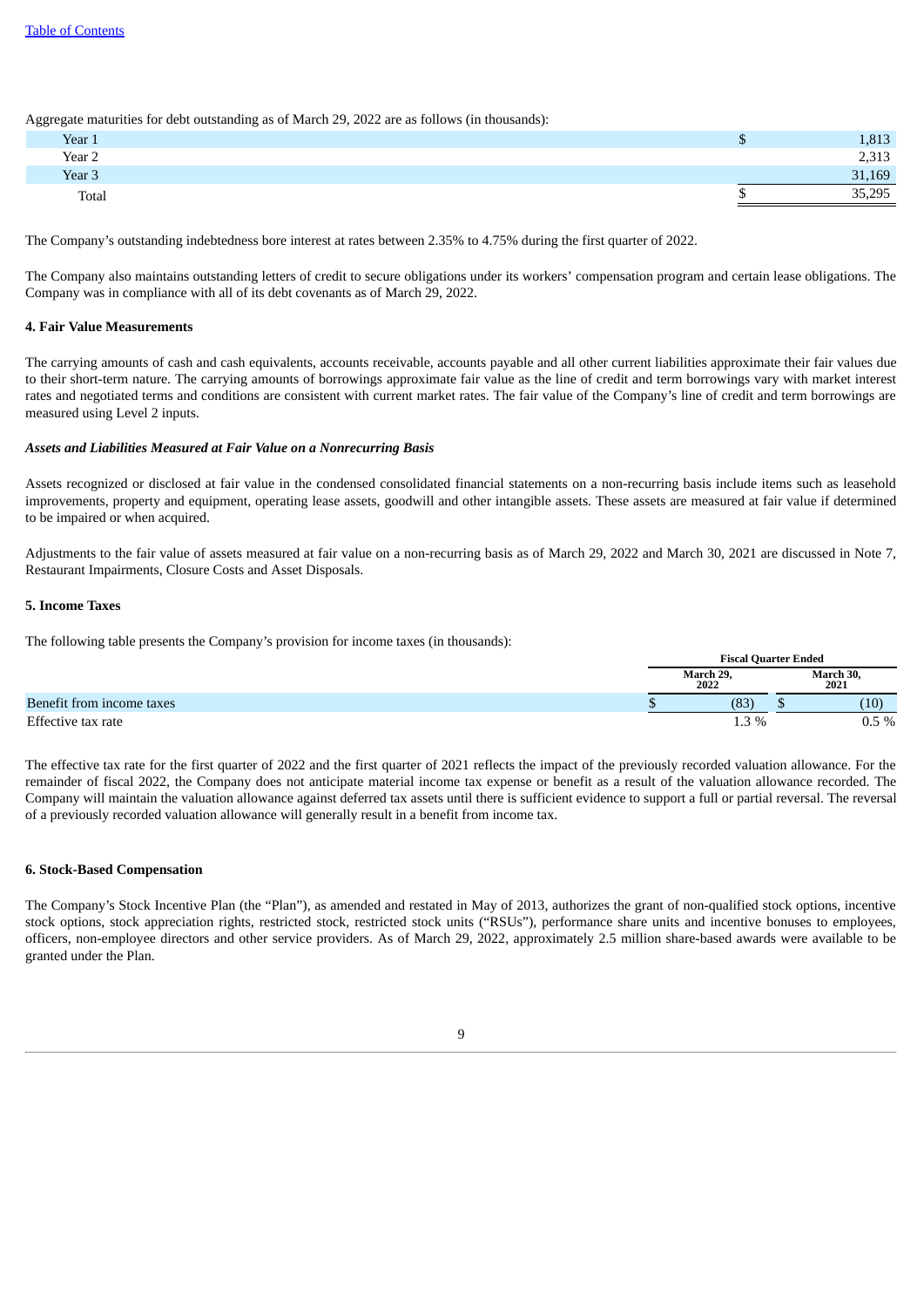The following table shows total stock-based compensation expense (in thousands):

|                                              | <b>Fiscal Quarter Ended</b> |                   |  |                   |
|----------------------------------------------|-----------------------------|-------------------|--|-------------------|
|                                              |                             | March 29.<br>2022 |  | March 30.<br>2021 |
| Stock-based compensation expense             |                             | 1.169             |  | 802               |
| Capitalized stock-based compensation expense |                             | 20                |  | 18                |

#### **7. Restaurant Impairments, Closure Costs and Asset Disposals**

The following table presents restaurant impairments, closure costs and asset disposals (in thousands):

|                                       | <b>Fiscal Quarter Ended</b> |                   |  |                   |
|---------------------------------------|-----------------------------|-------------------|--|-------------------|
|                                       |                             | March 29,<br>2022 |  | March 30,<br>2021 |
| Restaurant impairments <sup>(1)</sup> |                             | 106               |  | 502               |
| Closure costs $(1)$                   |                             | 389               |  | 305               |
| Loss on disposal of assets and other  |                             | 894               |  | 424               |
|                                       |                             | 1,389             |  | 1,231             |

(1) Restaurant impairments and closure costs in all periods presented above include amounts related to restaurants previously impaired or closed.

The Company did not impair any restaurants in the first quarter of 2022 and had one restaurant impairment in the first quarter of 2021. Impairment is based on management's current assessment of the expected future cash flows of a restaurant based on recent results and other specific market factors. Impairment expense is a Level 3 fair value measure and is determined by comparing the carrying value of restaurant assets to the estimated fair value of the restaurant assets at resale value and the right-of-use asset based on a discounted cash flow analysis utilizing market lease rates. The Company will continue to monitor the impact from the COVID-19 pandemic as it relates to recoverability of long-lived assets. Although the Company has seen an improvement in sales, the Company is unable to predict how long these conditions will persist, what additional measures may be introduced by governments or what effect any such additional measures may have on restaurants and our business. Any measure that encourages consumers to stay in their homes, engage in social distancing or avoid larger gatherings of people for an extended period of time is and has been highly likely to continue to be harmful to the restaurant industry in general.

Closure costs in the first quarter of 2022 include ongoing costs related to restaurants closed in previous years as well as two company-owned restaurant closures during the first quarter of 2022. Closure costs in the first quarter of 2021 include ongoing costs related to restaurants closed in previous years, as well as six company-owned restaurant closures during the first quarter of 2021.

Loss on disposal of assets and other for the first quarter of 2022 includes expenses related to the divestiture of company-owned restaurants related to the Warner Sale. Both periods include disposals of assets in the normal course of business.

These expenses are included in the "Restaurant impairments, closure costs and asset disposals" line in the Condensed Consolidated Statements of Operations.

## **8. Earnings (Loss) Per Share**

\_\_\_\_\_\_\_\_\_\_\_\_\_\_\_\_\_\_\_\_\_\_\_\_\_\_\_\_\_

Basic earnings (loss) per share ("EPS") is calculated by dividing net income (loss) available to common stockholders by the weighted-average number of shares of common stock outstanding during each period. Diluted EPS is calculated using net income (loss) available to common stockholders divided by diluted weighted-average shares of common stock outstanding during each period. Potentially dilutive securities include shares of common stock underlying stock options, warrants and RSUs. Diluted EPS considers the impact of potentially dilutive securities except in periods in which there is a loss because the inclusion of the potential common shares would have an anti-dilutive effect.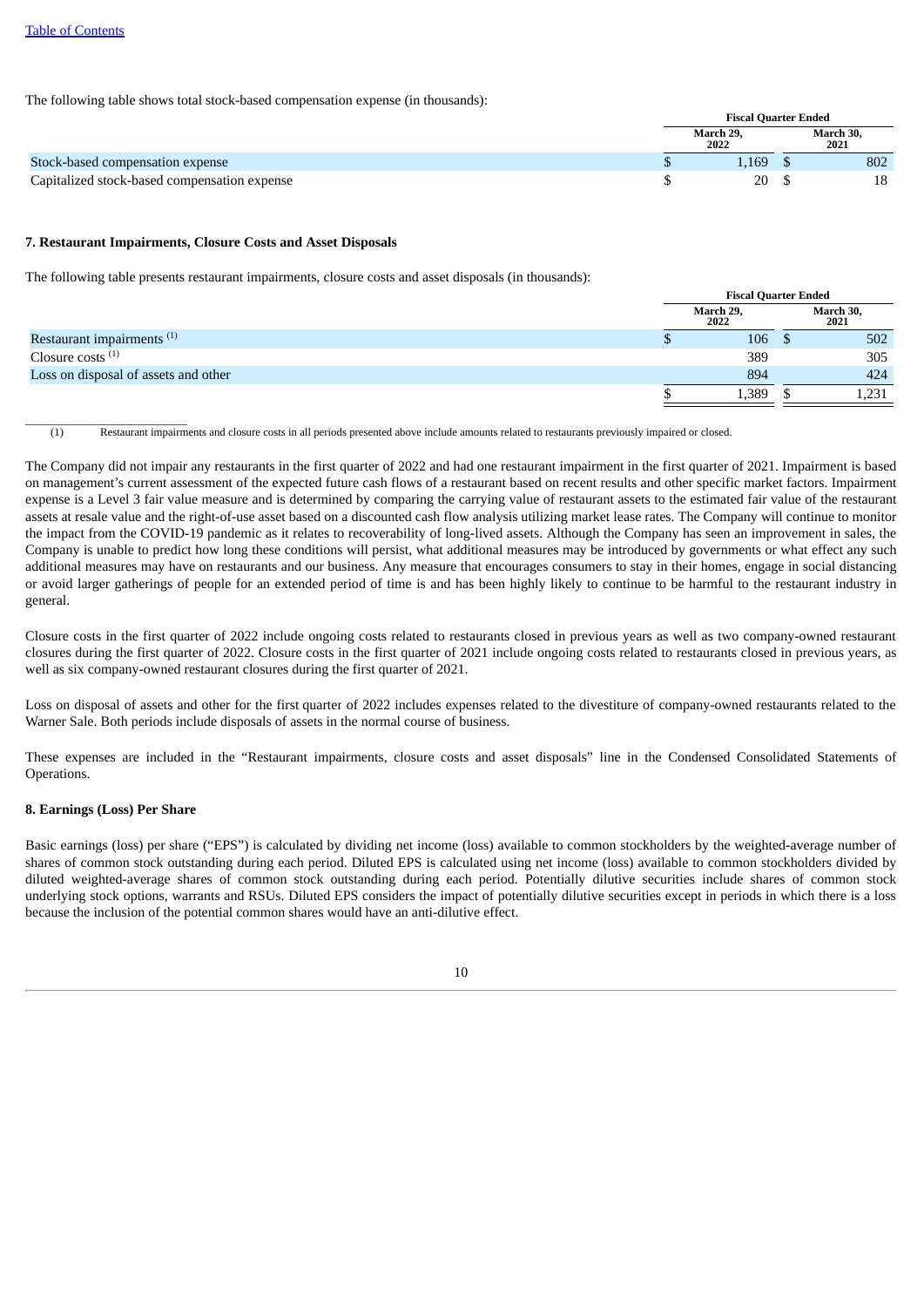The following table sets forth the computations of basic and diluted EPS (in thousands, except share and per share data):

|                                             | <b>Fiscal Quarter Ended</b> |                   |  |                   |
|---------------------------------------------|-----------------------------|-------------------|--|-------------------|
|                                             |                             | March 29,<br>2022 |  | March 30,<br>2021 |
| Net loss                                    |                             | $(6,429)$ \$      |  | (1,977)           |
| Shares:                                     |                             |                   |  |                   |
| Basic weighted average shares outstanding   |                             | 45,726,500        |  | 45,098,028        |
| Effect of dilutive securities               |                             |                   |  |                   |
| Diluted weighted average shares outstanding |                             | 45,726,500        |  | 45,098,028        |
| Loss per share:                             |                             |                   |  |                   |
| Basic loss per share                        | S                           | $(0.14)$ \$       |  | (0.04)            |
| Diluted loss per share                      | S                           | $(0.14)$ \$       |  | (0.04)            |

The Company computes the effect of dilutive securities using the treasury stock method and average market prices during the period. Potential common shares are excluded from the computation of diluted earnings (loss) per share when the effect would be anti-dilutive. The shares issuable on the vesting or exercise of share-based awards or exercise of outstanding warrants that were excluded from the calculation of diluted earnings per share because the effect of their inclusion would have been anti-dilutive totaled 1,018,962 and 769,732 for the first quarters of 2022 and 2021, respectively.

#### **9. Leases**

Supplemental balance sheet information related to leases is as follows (in thousands):

|                             | March 29,<br>Classification<br>2022            |    |           |          | December 28,<br>2021 |
|-----------------------------|------------------------------------------------|----|-----------|----------|----------------------|
| Assets                      |                                                |    |           |          |                      |
| <b>Operating</b>            | Operating lease assets, net                    | \$ | 186,493   | <b>S</b> | 188,440              |
| Finance                     | Property and equipment                         |    | 6,350     |          | 6,394                |
| Total leased assets         |                                                |    | 192,843   |          | 194,834              |
| <b>Liabilities</b>          |                                                |    |           |          |                      |
| Current lease liabilities   |                                                |    |           |          |                      |
| <b>Operating</b>            | Current operating lease liabilities            | \$ | 27,149 \$ |          | 26,617               |
| Finance                     | Accrued expenses and other current liabilities |    | 2,029     |          | 1,956                |
| Long-term lease liabilities |                                                |    |           |          |                      |
| <b>Operating</b>            | Long-term operating lease liabilities          |    | 196,922   |          | 200,243              |
| Finance                     | Other long-term liabilities                    |    | 4,572     |          | 4,654                |
| Total lease liabilities     |                                                |    | 230,672   |          | 233,470              |

Sublease income recognized in the Condensed Consolidated Statements of Operations was \$0.8 million and \$0.5 million for the first quarter of 2022 and 2021, respectively.

For certain of the Company's restaurants, the COVID-19 pandemic has had an impact on the underlying asset values. In the first quarter of 2021, the Company recorded a right-of-use asset impairment charge for one restaurant to reduce the carrying value of operating lease assets to its respective estimated fair value. In the first quarters of 2021, we recorded an impairment charge of \$0.3 million on the right-of-use assets of one restaurant that was impaired in the first quarter of 2021. There was no impairment to the Company's right-of-use assets during the first quarter of 2022.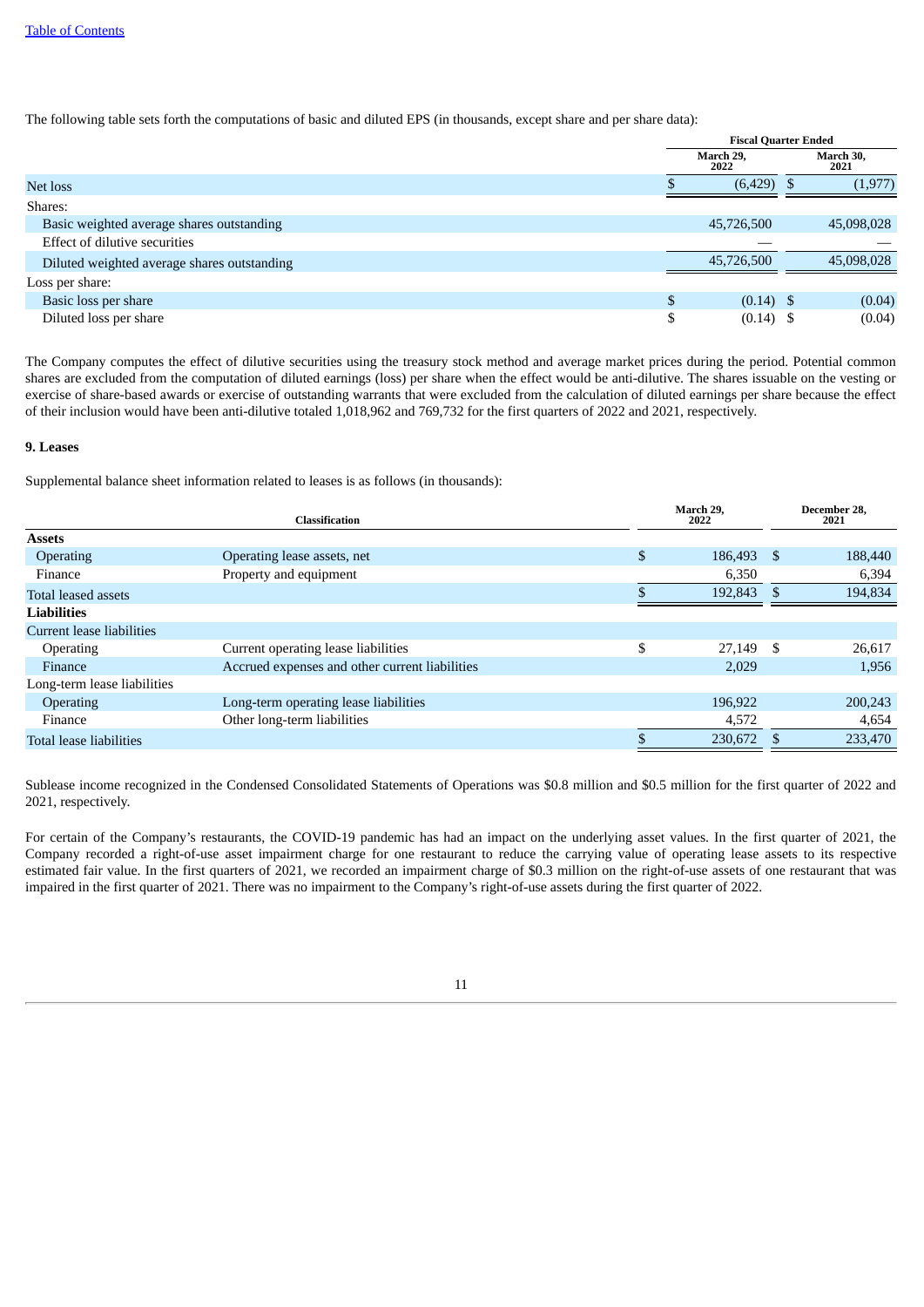## Supplemental disclosures of cash flow information related to leases are as follows (in thousands):

|                                                                 | <b>Fiscal Quarter Ended</b> |  |                   |  |
|-----------------------------------------------------------------|-----------------------------|--|-------------------|--|
|                                                                 | March 29,<br>2022           |  | March 30,<br>2021 |  |
| Cash paid for lease liabilities:                                |                             |  |                   |  |
| <b>Operating leases</b>                                         | \$<br>$10,444$ \$           |  | 11,666            |  |
| Finance leases                                                  | 614                         |  | 525               |  |
|                                                                 | 11,058                      |  | 12,191            |  |
| Right-of-use assets obtained in exchange for lease liabilities: |                             |  |                   |  |
| <b>Operating leases</b>                                         | \$<br>$3,832$ \$            |  | 573               |  |
| Finance leases                                                  | 722                         |  | 651               |  |
|                                                                 | 4,554                       |  | 1,224             |  |

## **10. Supplemental Disclosures to Condensed Consolidated Statements of Cash Flows**

The following table presents the supplemental disclosures to the Condensed Consolidated Statements of Cash Flows for the first quarter ended March 29, 2022 and March 30, 2021 (in thousands):

|                                                                 | March 29.<br>2022 | March 30.<br>2021 |
|-----------------------------------------------------------------|-------------------|-------------------|
| Interest paid (net of amounts capitalized)                      | 245               | 709               |
| Income taxes paid (refunded)                                    |                   |                   |
| Purchases of property and equipment accrued in accounts payable | 5.820             | 2,398             |

#### **11. Revenue Recognition**

#### *Revenue*

Revenue consists of sales from restaurant operations, franchise royalties and fees, and sublease income. Revenue from the operation of company-owned restaurants is recognized when sales occur. The Company reports revenue net of sales tax collected from customers and remitted to governmental taxing authorities.

#### *Gift Cards*

The Company sells gift cards which do not have an expiration date, and it does not deduct non-usage fees from outstanding gift card balances. The Company recognizes revenue from gift cards when the gift card is redeemed by the customer or the Company determines the likelihood of the gift card being redeemed by the customer is remote ("gift card breakage"). The determination of the gift card breakage rate is based upon Company-specific historical redemption patterns. The Company has determined that approximately 9% of gift cards will not be redeemed and recognizes gift card breakage ratably over the estimated redemption period of the gift card, which is approximately 24 months. Gift card liability balances are typically highest at the end of each calendar year following increased gift card purchases during the holiday season.

As of March 29, 2022 and December 28, 2021, the current portion of the gift card liability, \$2.4 million and \$2.9 million, respectively, was included in accrued expenses and other current liabilities, and the long-term portion, \$0.6 million and \$0.6 million, respectively, was included in other long-term liabilities in the Condensed Consolidated Balance Sheets.

Revenue recognized in the Condensed Consolidated Statements of Operations for the redemption of gift cards was \$1.0 million and \$1.1 million for the first quarters of 2022 and 2021, respectively.

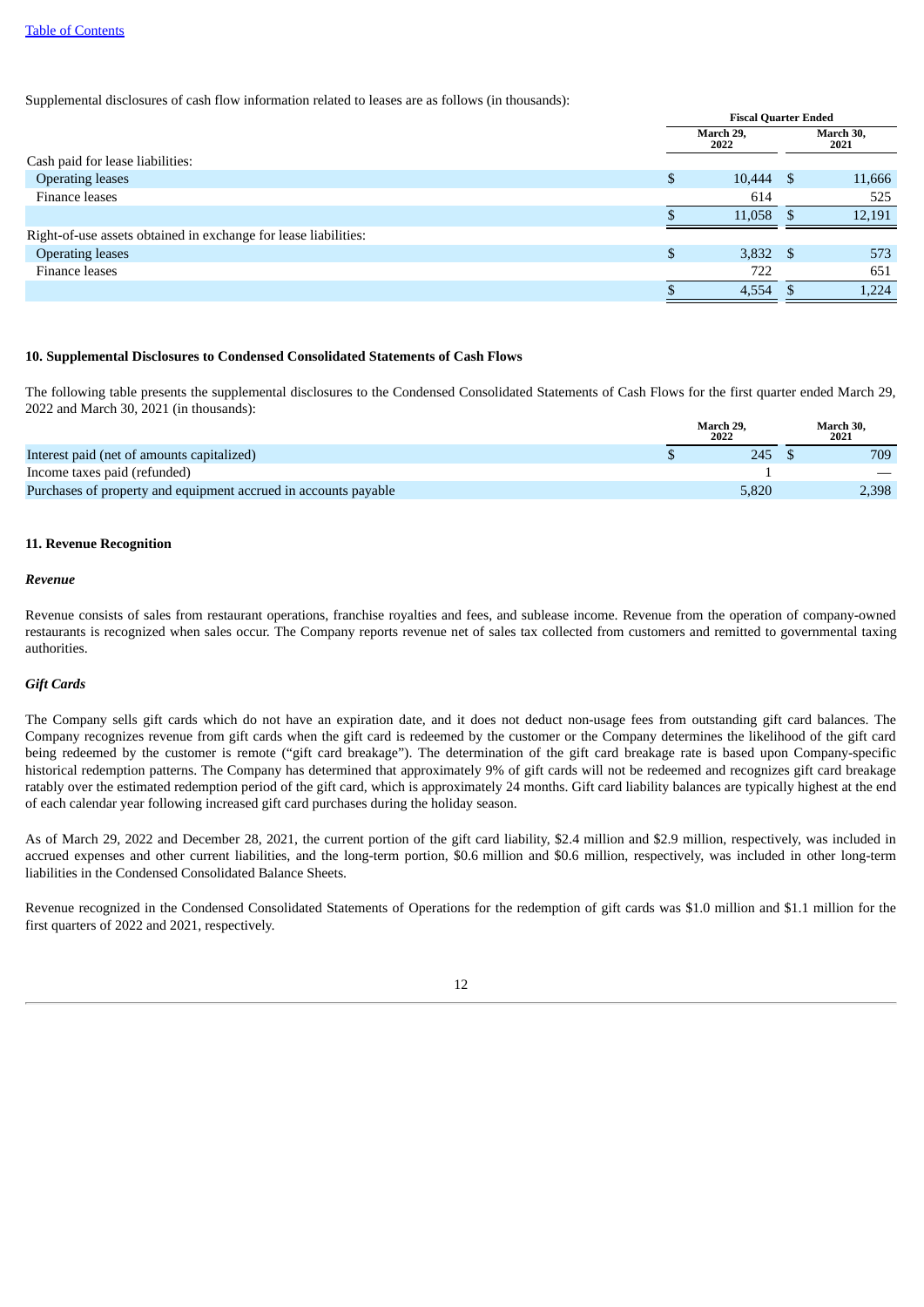#### *Franchise Fees*

Royalties from franchise restaurants are based on a percentage of restaurant revenues and are recognized in the period the related franchised restaurants' sales occur. Development fees and franchise fees, portions of which are collected in advance, are nonrefundable and are recognized in income ratably over the term of the related franchise agreement or recognized upon the termination of the agreement between the Company and the franchisee. The Company has determined that the initial franchise services are not distinct from the continuing rights or services offered during the term of the franchise agreement and should be treated as a single performance obligation; therefore, initial fees received from franchisees are recognized as revenue over the term of each respective franchise agreement, which is typically 20 years.

#### *Loyalty Program*

The Company operates the Noodles Rewards program, which is primarily a spend-based loyalty program. With each purchase, Noodles Rewards members earn loyalty points that can be redeemed for rewards, including free products. Using an estimate of the value of reward redemptions, we defer revenue associated with points earned, net of estimated points that will not be redeemed based upon the Company's historical redemption patterns. Points generally expire after six months. Revenue is recognized in a future period when the reward points are redeemed. As of March 29, 2022 and December 28, 2021, the deferred revenue related to the rewards was \$0.4 million and is included in accrued expenses and other current liabilities in the Condensed Consolidated Balance Sheets.

### **12. Commitments and Contingencies**

<span id="page-13-0"></span>In the normal course of business, the Company is subject to other proceedings, lawsuits and claims. Such matters are subject to many uncertainties, and outcomes are not predictable with assurance. Consequently, the Company is unable to ascertain the ultimate aggregate amount of monetary liability or financial impact with respect to these matters as of March 29, 2022. These matters could affect the operating results of any one financial reporting period when resolved in future periods. The Company believes that an unfavorable outcome with respect to these matters is remote or a potential range of loss is not material to its consolidated financial statements. Significant increases in the number of these claims, or one or more successful claims that result in greater liabilities than the Company currently anticipates, could materially and adversely affect its business, financial condition, results of operations or cash flows.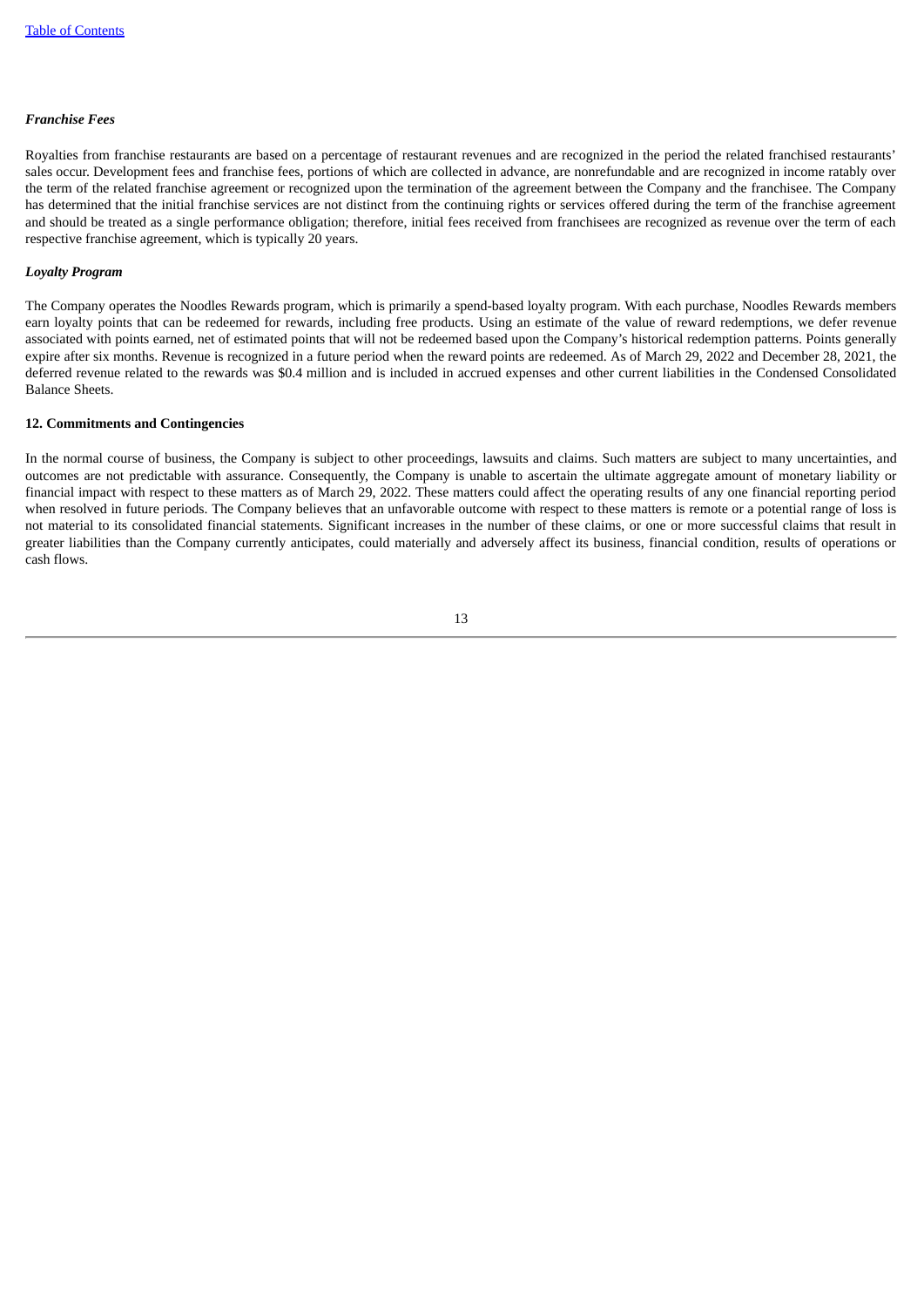## **NOODLES & COMPANY MANAGEMENT'S DISCUSSION AND ANALYSIS OF FINANCIAL CONDITION AND RESULTS OF OPERATIONS**

### **Item 2. Management's Discussion and Analysis of Financial Condition and Results of Operations**

Noodles & Company is a Delaware corporation that was organized in 2002. Noodles & Company and its subsidiaries are sometimes referred to as "we." "us," "our" and the "Company" in this report. The following discussion and analysis of our financial condition and results of operations should be read in conjunction with the accompanying unaudited condensed consolidated financial statements and related notes in Item 1 and with the audited consolidated financial statements and the related notes included in our Annual Report on Form 10-K for our fiscal year ended December 28, 2021. We operate on a 52or 53-week fiscal year ending on the Tuesday closest to December 31. Our fiscal quarters each contain 13 operating weeks, with the exception of the fourth quarter of a 53-week fiscal year, which contains 14 operating weeks. Fiscal year 2022 contains 53 weeks and fiscal year 2021 contains 52 weeks.

### *Cautionary Note Regarding Forward-Looking Statements*

In addition to historical information, this discussion and analysis contains forward-looking statements within the meaning of the Private Securities Litigation Reform Act of 1995 that involve risks and uncertainties such as the number of restaurants we intend to open, projected capital expenditures and estimates of our effective tax rates. In some cases, you can identify forward-looking statements by terms such as "may," "might," "will," "objective," "intend," "should," "could," "can," "would," "expect," "believe," "design," "estimate," "predict," "potential," "plan" or the negative of these terms and similar expressions intended to identify forward-looking statements. These statements reflect our current views with respect to future events and are based on currently available operating, financial and competitive information. Examples of forward-looking statements include all matters that are not historical facts, such as statements regarding our ability to navigate the COVID-19 pandemic, projected capital expenditures, the revenue and balance sheet impact of the COVID-19 pandemic, estimated costs associated with our closure of underperforming restaurants, the implementation and results of strategic initiatives and our future financial performance. Our actual results may differ materially from those anticipated in these forward-looking statements due to reasons including, but not limited to, the extent, duration and severity of the COVID-19 pandemic; governmental and customer response to the COVID-19 pandemic; other conditions beyond our control such as weather, natural disasters, disease outbreaks, epidemics or pandemics impacting our customers or food supplies; consumer reaction to industry related public health issues and health pandemics and perceptions of food safety, our ability to achieve and maintain increases in comparable restaurant sales and to successfully execute our business strategy, including new restaurant initiatives and operational strategies to improve the performance of our restaurant portfolio; our ability to maintain compliance with debt covenants and continue to access financing necessary to execute our business strategy; the success of our marketing efforts; our ability to open new restaurants on schedule; current economic conditions; price and availability of commodities; our ability to adequately staff our restaurants; changes in labor costs; consumer confidence and spending patterns; seasonal factors; and those discussed in "Special Note Regarding Forward-Looking Statements" and "Risk Factors" as filed in our *Annual Report on Form 10-K for our fiscal year ended December 28, 2021.*

#### **Our Ongoing Response to the COVID-19 Pandemic**

The ongoing global pandemic of the COVID-19 virus and its variants ("COVID-19 pandemic") has, and is continuing to have, a significant impact on the restaurant industry. Our business has been adversely affected by the COVID-19 pandemic in varying degrees through occasional temporarily closed restaurants and reduced operating hours, disruption in our supply chain and shortages in the labor required to operate our restaurants. We believe we are well positioned to navigate the ongoing challenges associated with the COVID-19 pandemic given our investments in our off-premise and digital channels and the consumer demand for our brand.

The extent of the impact of the COVID-19 pandemic on our operations and financial results, including the impact on labor and the cost and availability of products within our supplier network, depends on future developments and is highly uncertain due to the unknown duration and severity of the outbreak, including the impact of additional COVID-19 variants. The situation is constantly changing and future impacts may materialize that are not yet known. As of the date of this filing, substantially all of our restaurants are operating at full operating capacity. We intend to actively monitor the evolving situation and may take further actions that alter our business operations as may be required by federal, state or local authorities or that we determine are in the best interests of our team members, customers, suppliers and shareholders.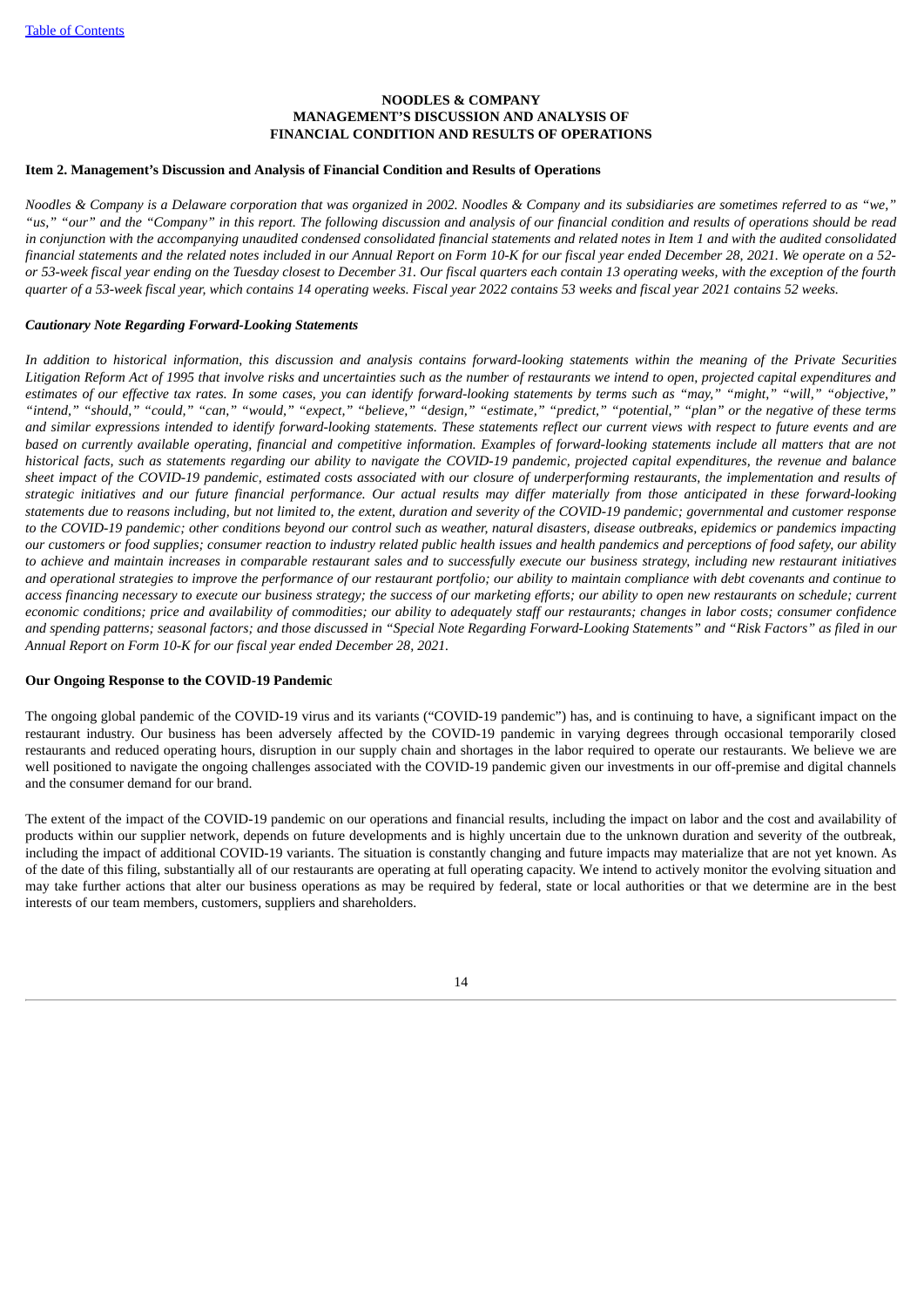## **Recent Trends, Risks and Uncertainties**

*Revenue.* In the first quarter of 2022, system-wide comparable restaurant sales increased 6.4%, comprised of a 5.3% increase for company-owned restaurants and an 11.9% increase for franchise restaurants. Company average unit volumes ("AUV") increased 6.8% over the first quarter of 2021 and 13.3% compared to the first quarter of 2019.

Our first quarter 2022 comparable sales results were driven by our strong brand positioning and ability to meet the needs of today's consumer for great tasting made to order food served conveniently where and when guests want it. Comparable sales were partially impacted by volatility related to the COVID-19 pandemic mainly concentrated in the first half of the quarter, including temporarily reduced restaurant hours and staffing challenges in the workforce, as well as the impact of refranchising fifteen company-owned restaurants to a franchisee. Our ability to retain positive comparable sales depends, among other reasons, on (i) the duration of the COVID-19 pandemic, (ii) our customers' future willingness to order from restaurants given consumer inflationary pressures and geopolitical uncertainty, and (iii) macroeconomic conditions and the length of time required for the national and local economies to achieve economic recovery following the COVID-19 pandemic. Average unit volumes increased year-over-year due to strong off-premise sales, including digital, and growth in dine-in sales.

Recent restaurant openings not in the Company's comparable restaurant base, many of which offer order ahead drive-thru pick-up windows, continue to perform as a group at the highest sales level of any class of new restaurants in the Company's history.

*Cost of Sales.* We have and expect to continue to incur incremental costs of sales, driven by volatility in the commodity and food ingredients markets, particularly with our chicken vendors, in addition to an increase in packaging costs and distribution. We have seen a shortage in labor at some of our food suppliers, which in some cases has resulted in increased costs of food or transportation. Despite these market factors, we have continued to work with our suppliers for ongoing supply chain efficiencies, including managing food waste and adding additional suppliers as necessary. To date, there has been minimal disruption in maintaining adequate food supply, packaging and other ingredients to our restaurants, though it is possible that more significant disruptions could occur if the COVID-19 pandemic and volatility in the labor and commodity markets continue.

*Labor Costs.* During the first quarter of 2022, due to the Omicron variant of COVID-19, we continued to experience a reduction in labor availability in some of the markets where we operate, which in some cases resulted in temporary closures of our restaurants, in addition to continued wage inflation within the industry. We were able to mitigate the impact of these market factors through a continued focus on optimizing our hiring process and retaining existing employees, and saw a sequential improvement throughout the first quarter in our staffing and retention levels. Some jurisdictions in which we operate have recently increased their minimum wage and other jurisdictions are considering similar actions. Significant additional government-imposed wage increases and continued market factors could materially affect our labor costs.

*Other Restaurant Operating Costs.* We have incurred and expect to continue to incur third-party delivery fees resulting from significant usage of our use of third-party delivery services.

*Restaurant Development.* In the first quarter of 2022, we opened five new company-owned restaurants and two franchise restaurants and we sold 15 company-owned restaurants to a franchisee connected to the Warner Sale. Included in the refranchise deal, we entered into a twelve-year growth plan commitment with a new franchise partner, which will operate in California under this agreement and includes development of 40 new locations throughout the state. As of March 29, 2022, we had 360 company-owned restaurants and 93 franchise restaurants in 30 states. We have incorporated increased unit development into our strategic growth plan for 2022 and beyond with a plan to develop a pipeline to support an annual unit growth rate of approximately 8% in 2022, with 10% unit growth thereafter.

*Certain Restaurant Closures.* We permanently closed two company-owned restaurants in the first quarter of 2022. We currently do not anticipate a significant number of permanent restaurant closures in the foreseeable future; however, we may from time to time permanently close certain restaurants, including permanent closures at, or near, the expiration of the leases for these restaurants.

#### **Key Measures We Use to Evaluate Our Performance**

To evaluate the performance of our business, we utilize a variety of financial and performance measures. These key measures include revenue, average unit volume, comparable restaurant sales, restaurant contribution, restaurant contribution margin, EBITDA and adjusted EBITDA.

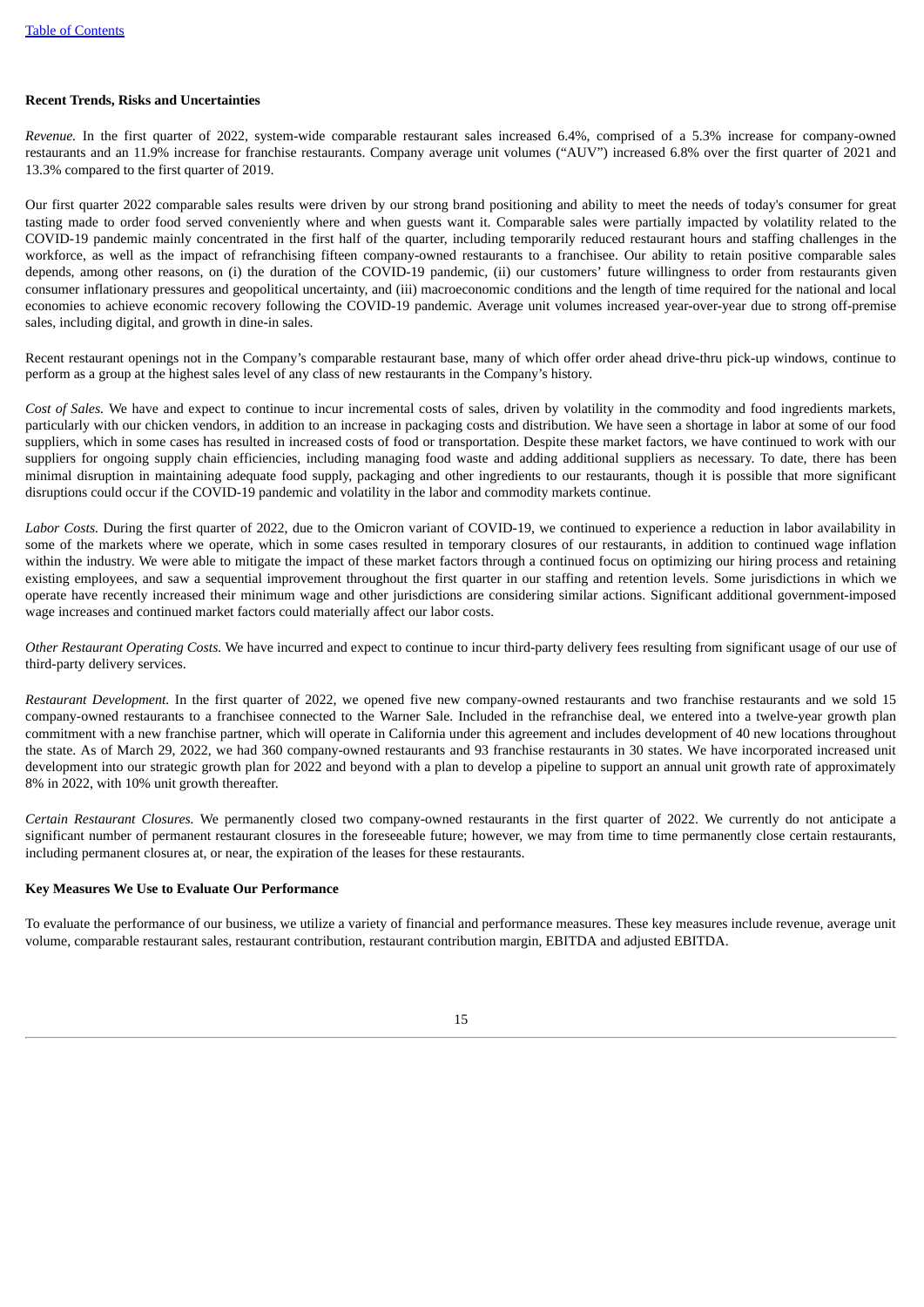#### *Revenue*

Revenue includes both restaurant revenue and franchise royalties and fees. Restaurant revenue represents sales of food and beverages in company-owned restaurants. Several factors affect our restaurant revenue in any period, including the number of restaurants in operation and per-restaurant sales. Franchise royalties and fees represent royalty income and initial franchise fees. While we expect that the majority of our revenue and net income growth will be driven by company-owned restaurants, our franchise restaurants remain an important factor impacting our revenue and financial performance.

Seasonal factors cause our revenue to fluctuate from quarter to quarter. Our revenue per restaurant is typically lower in the first and fourth quarters, due to reduced winter and holiday traffic, and is typically higher in the second and third quarters. As a result of these factors, as well as the magnitude of the COVID-19 pandemic on particular quarters, our quarterly operating results and comparable restaurant sales may fluctuate significantly.

### *Comparable Restaurant Sales*

Comparable restaurant sales refer to year-over-year sales comparisons for the comparable restaurant base. We define the comparable restaurant base to include restaurants open for at least 18 full periods. This measure highlights performance of existing restaurants, as the impact of new restaurant openings is excluded. Changes in comparable restaurant sales are generated by changes in traffic, which we calculate as the number of entrées sold, or changes in per-person spend, calculated as sales divided by traffic. Per-person spend can be influenced by changes in menu prices and the mix and number of items sold per person. Restaurants that were temporarily closed or operating at reduced hours or dining capacity due to the COVID-19 pandemic remained in comparable restaurant sales.

Measuring our comparable restaurant sales allows us to evaluate the performance of our existing restaurant base. Various factors impact comparable restaurant sales, including:

- consumer recognition of our brand and our ability to respond to changing consumer preferences;
- overall economic trends, particularly those related to consumer spending;
- our ability to operate restaurants effectively and efficiently to meet consumer expectations;
- pricing;
- the number of restaurant transactions, per-person spend and average check amount;
- marketing and promotional efforts;
- abnormal weather patterns;
- food safety and foodborne illness concerns;
- the impact of the COVID-19 pandemic;
- local competition;
- trade area dynamics:
- introduction of new and seasonal menu items and limited time offerings; and
- opening new restaurants in the vicinity of existing locations.

Consistent with common industry practice, we present comparable restaurant sales on a calendar-adjusted basis that aligns current year sales weeks with comparable periods in the prior year, regardless of whether they belong to the same fiscal period or not. Since opening new company-owned and franchise restaurants is a part of our long-term growth strategy and we anticipate new restaurants will be a component of our long-term revenue growth, comparable restaurant sales is only one measure of how we evaluate our performance.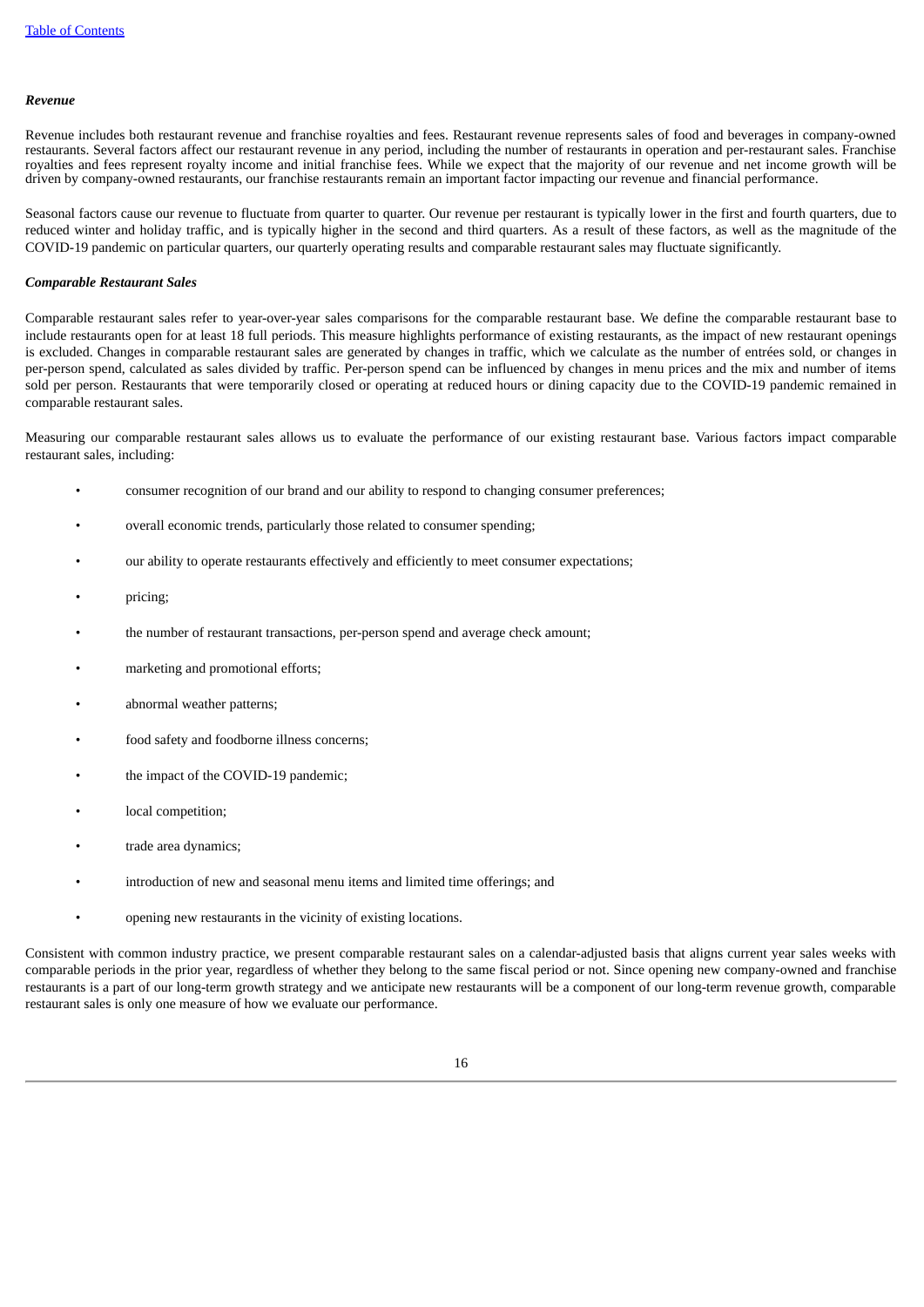#### *Average Unit Volumes*

AUVs consist of the average annualized sales of all company-owned restaurants for a given time period. AUVs are calculated by dividing restaurant revenue by the number of operating days within each time period and multiplying by the number of operating days we have in a typical year. Based on this calculation, temporarily closed restaurants are excluded from the definition of AUV, however restaurants with temporarily reduced operating hours are included. This measurement allows management to assess changes in consumer traffic and per person spending patterns at our restaurants. In addition to the factors that impact comparable restaurant sales, AUVs can be further impacted by effective real estate site selection and maturity and trends within new markets.

#### *Restaurant Contribution and Restaurant Contribution Margin*

Restaurant contribution represents restaurant revenue less restaurant operating costs which are cost of sales, labor, occupancy and other restaurant operating costs. Restaurant contribution margin represents restaurant contribution as a percentage of restaurant revenue. We expect restaurant contribution to increase in proportion to the number of new restaurants we open and our comparable restaurant sales growth.

We believe that restaurant contribution and restaurant contribution margin are important tools for investors and other interested parties because they are widely-used metrics within the restaurant industry to evaluate restaurant-level productivity, efficiency and performance. We also use restaurant contribution and restaurant contribution margin as metrics to evaluate the profitability of incremental sales at our restaurants, restaurant performance across periods and restaurant financial performance compared with competitors. Restaurant contribution and restaurant contribution margin are supplemental measures of the operating performance of our restaurants and are not reflective of the underlying performance of our business because corporate-level expenses are excluded from these measures.

### *EBITDA and Adjusted EBITDA*

We define EBITDA as net income (loss) before interest expense, provision (benefit) for income taxes and depreciation and amortization. We define adjusted EBITDA as net income (loss) before interest expense, provision (benefit) for income taxes, depreciation and amortization, restaurant impairments, closure costs and asset disposals and stock-based compensation.

We believe that EBITDA and adjusted EBITDA provide clear pictures of our operating results by eliminating certain non-recurring and non-cash expenses that may vary widely from period to period and are not reflective of the underlying business performance.

The presentation of restaurant contribution, restaurant contribution margin, EBITDA and adjusted EBITDA is not intended to be considered in isolation or as a substitute for, or to be superior to, the financial information prepared and presented in accordance with accounting principles generally accepted in the United States of America ("GAAP"). We use these non-GAAP financial measures for financial and operational decision making and as a means to evaluate period-to-period comparisons. We believe that they provide useful information to management and investors about operating results, enhance the overall understanding of past financial performance and future prospects and allow for greater transparency with respect to key metrics used by management in its financial and operational decision making.

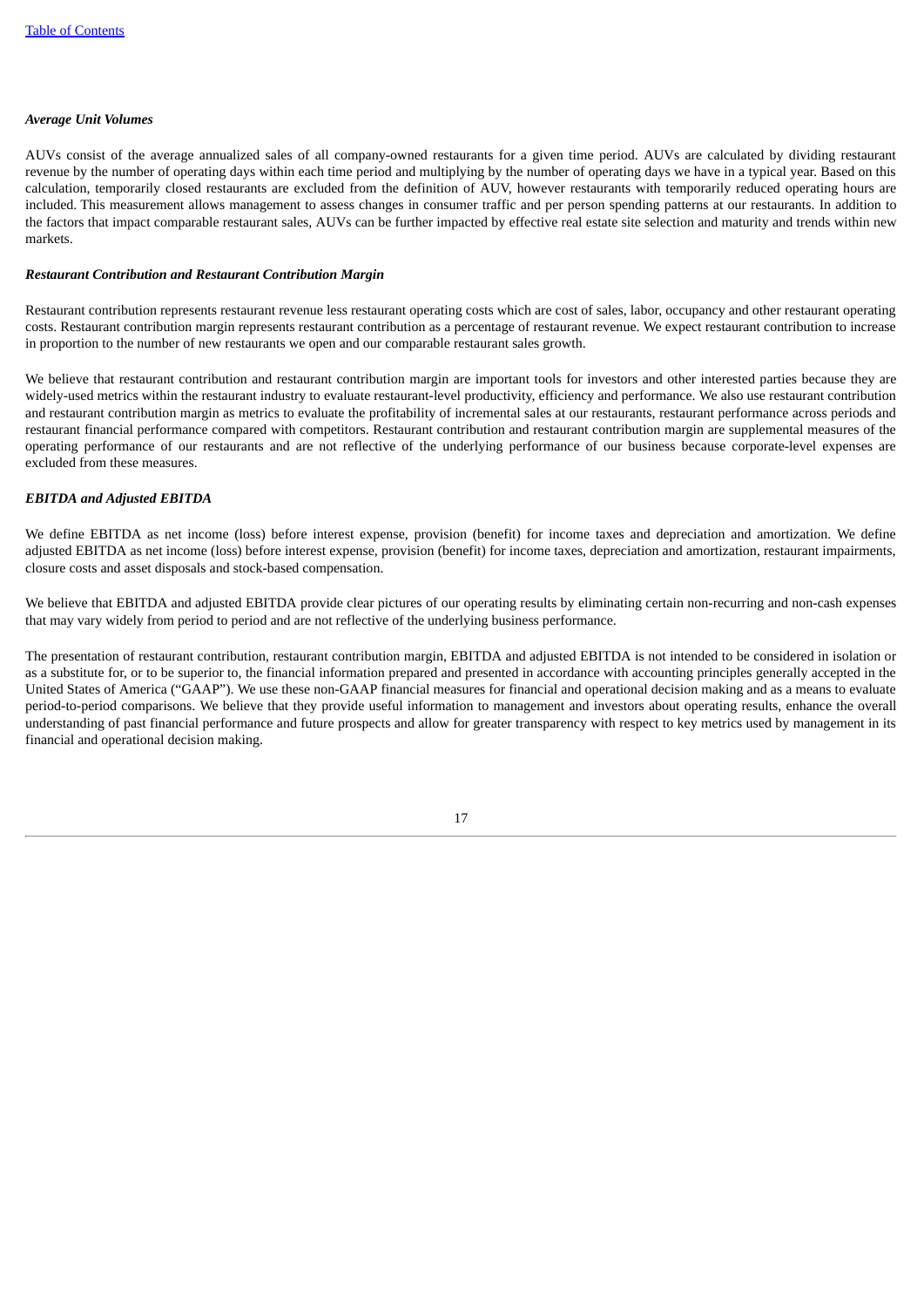## **Results of Operations**

The following table presents a reconciliation of net loss to EBITDA and adjusted EBITDA:

|                                                                          |   | <b>Fiscal Quarter Ended</b> |  |                   |
|--------------------------------------------------------------------------|---|-----------------------------|--|-------------------|
|                                                                          |   | March 29,<br>2022           |  | March 30,<br>2021 |
|                                                                          |   | (in thousands, unaudited)   |  |                   |
| Net loss                                                                 | S | $(6,429)$ \$                |  | (1,977)           |
| Depreciation and amortization                                            |   | 5.721                       |  | 5,587             |
| Interest expense, net                                                    |   | 437                         |  | 622               |
| Benefit from income taxes                                                |   | (83)                        |  | (10)              |
| <b>EBITDA</b>                                                            |   | $(354)$ \$                  |  | 4,222             |
| Restaurant impairments, closure costs and asset disposals <sup>(1)</sup> |   | 1,389                       |  | 1,231             |
| Stock-based compensation expense                                         |   | 1,169                       |  | 802               |
| <b>Adjusted EBITDA</b>                                                   |   | 2,204                       |  | 6,255             |
|                                                                          |   |                             |  |                   |

\_\_\_\_\_\_\_\_\_\_\_\_\_\_\_\_\_\_\_\_\_ (1) Restaurant impairments and closure costs in all periods presented above include amounts related to restaurants previously impaired or closed. See Note 7, Restaurant Impairments, Closure Costs and Asset Disposals.

## *Restaurant Openings, Closures and Relocations*

\_\_\_\_\_\_\_\_\_\_\_\_\_\_\_\_\_\_\_\_\_\_\_\_\_\_\_\_\_

The following table shows restaurants opened or closed during the periods indicated:

|                                          | <b>Fiscal Quarter Ended</b> |                   |
|------------------------------------------|-----------------------------|-------------------|
|                                          | March 29,<br>2022           | March 30,<br>2021 |
| <b>Company-Owned Restaurant Activity</b> |                             |                   |
| Beginning of period                      | 372                         | 378               |
| Openings                                 | .5                          |                   |
| <b>Closures</b>                          | (2)                         | (6)               |
| Divestitures <sup>(1)</sup>              | (15)                        |                   |
| Restaurants at end of period             | 360                         | 372               |
| <b>Franchise Restaurant Activity</b>     |                             |                   |
| Beginning of period                      | 76                          | 76                |
| Openings                                 | ി                           |                   |
| Acquisitions <sup>(1)</sup>              | 15                          |                   |
| Closures                                 |                             |                   |
| Restaurants at end of period             | 93                          | 76                |
| Total restaurants                        | 453                         | 448               |
|                                          |                             |                   |

(1) Represents fifteen company-owned restaurants sold to a franchisee in 2022.

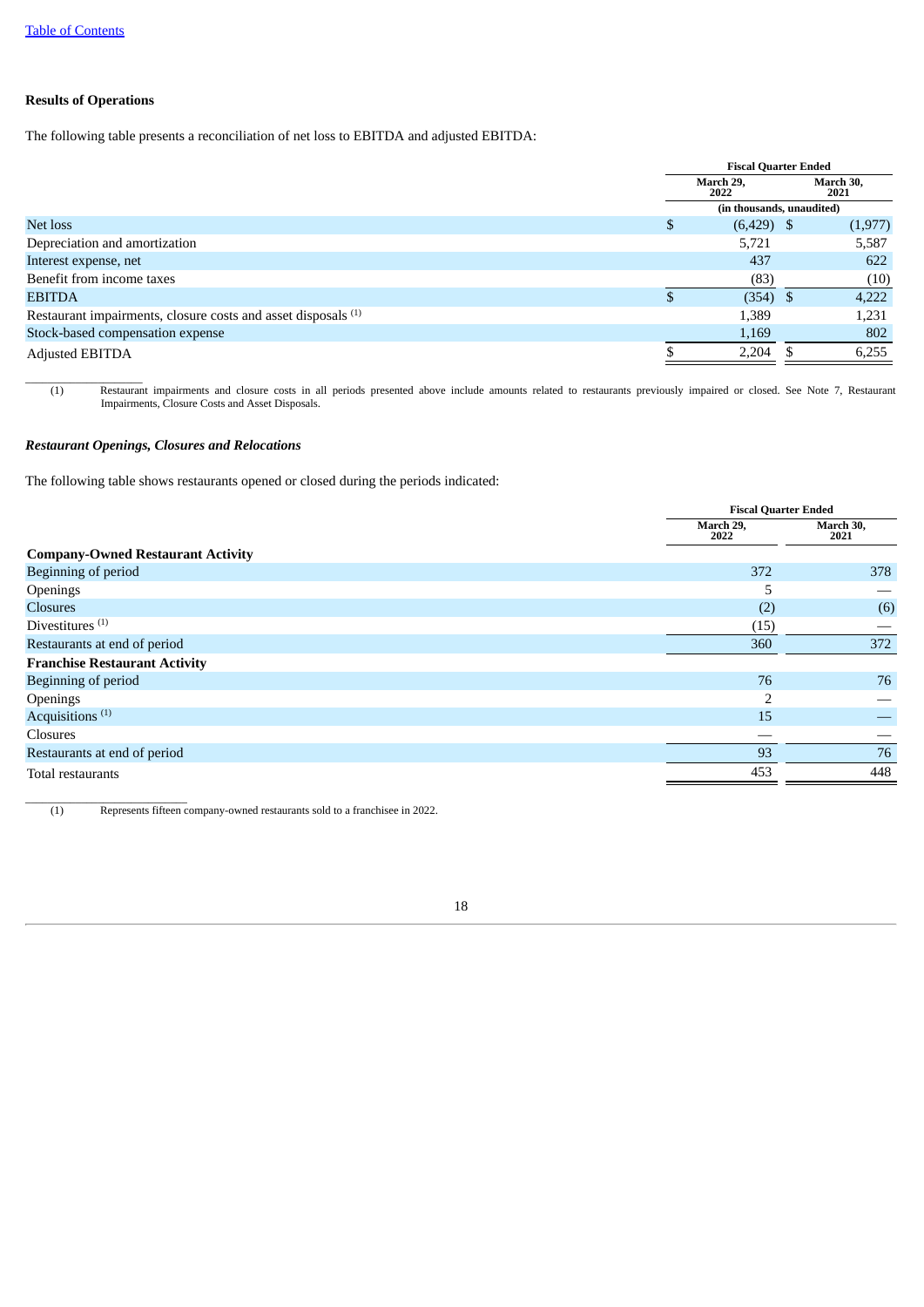## *Statement of Operations as a Percentage of Revenue*

The following table summarizes key components of our results of operations for the periods indicated as a percentage of our total revenue, except for the components of restaurant operating costs, which are expressed as a percentage of restaurant revenue.

|                                                                                                 | <b>Fiscal Quarter Ended</b> |                   |
|-------------------------------------------------------------------------------------------------|-----------------------------|-------------------|
|                                                                                                 | March 29,<br>2022           | March 30,<br>2021 |
|                                                                                                 | (unaudited)                 |                   |
| Revenue:                                                                                        |                             |                   |
| Restaurant revenue                                                                              | 97.7 %                      | 98.3 %            |
| Franchising royalties and fees, and other                                                       | 2.3 %                       | 1.7%              |
| Total revenue                                                                                   | 100.0%                      | 100.0%            |
| Costs and expenses:                                                                             |                             |                   |
| Restaurant operating costs (exclusive of depreciation and amortization shown separately below): |                             |                   |
| Cost of sales                                                                                   | 28.0 %                      | 25.0 %            |
| Labor                                                                                           | 32.3 %                      | 31.8 %            |
| Occupancy                                                                                       | 10.1 %                      | 10.8%             |
| Other restaurant operating costs                                                                | 19.9 %                      | 18.8 %            |
| General and administrative                                                                      | 10.5 %                      | 10.0%             |
| Depreciation and amortization                                                                   | 5.1 %                       | 5.1 %             |
| Pre-opening                                                                                     | $0.4\%$                     | $0.1 \%$          |
| Restaurant impairments, closure costs and asset disposals                                       | 1.2 %                       | 1.1 %             |
| Total costs and expenses                                                                        | 105.4 %                     | 101.2 %           |
| Loss from operations                                                                            | (5.4)%                      | $(1.2)\%$         |
| Interest expense, net                                                                           | $0.4\%$                     | $0.6\%$           |
| Loss before taxes                                                                               | (5.8)%                      | $(1.8)\%$         |
| Benefit from income taxes                                                                       | (0.1)%                      | $-$ %             |
| Net loss                                                                                        | $(5.7)\%$                   | (1.8)%            |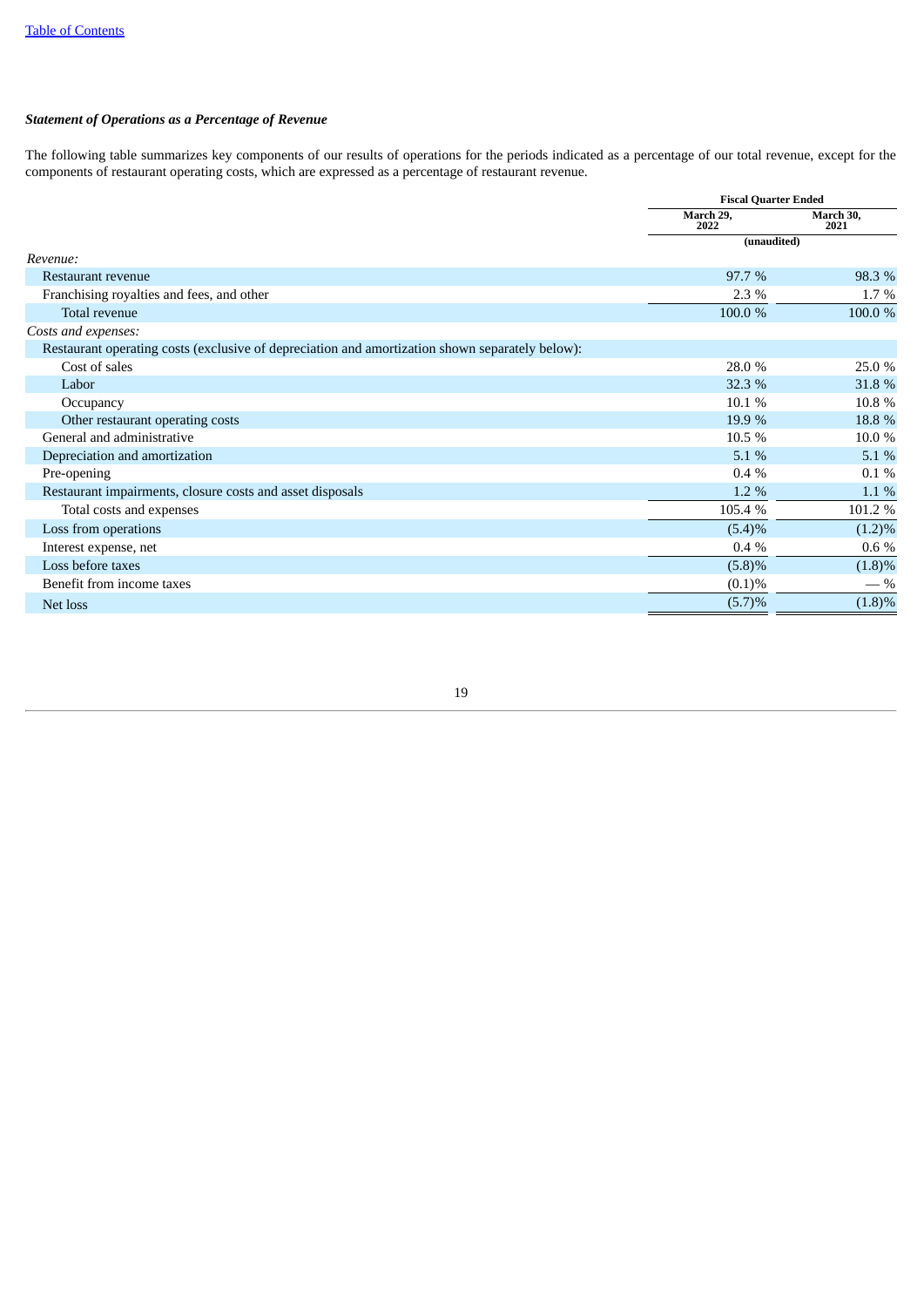## **First Quarter Ended March 29, 2022 Compared to First Quarter Ended March 30, 2021**

The table below presents our unaudited operating results for the first quarters of 2022 and 2021, and the related quarter-over-quarter changes. **Fiscal Quarter Ended Increase / (Decrease)**

|                                                                                                    |              | rocan Quan ter Entree |                           |              |          |            |  |
|----------------------------------------------------------------------------------------------------|--------------|-----------------------|---------------------------|--------------|----------|------------|--|
|                                                                                                    |              | March 29,<br>2022     | March 30,<br>2021         |              | \$       | $\%$       |  |
|                                                                                                    |              |                       | (in thousands, unaudited) |              |          |            |  |
| Revenue:                                                                                           |              |                       |                           |              |          |            |  |
| Restaurant revenue                                                                                 | $\mathbb{S}$ | 109,961               | \$<br>107,744             | \$           | 2,217    | $2.1\%$    |  |
| Franchising royalties and fees, and other                                                          |              | 2,601                 | 1,833                     |              | 768      | 41.9%      |  |
| Total revenue                                                                                      |              | 112,562               | 109,577                   |              | 2,985    | $2.7\%$    |  |
| Costs and expenses:                                                                                |              |                       |                           |              |          |            |  |
| Restaurant operating costs (exclusive of depreciation and<br>amortization shown separately below): |              |                       |                           |              |          |            |  |
| Cost of sales                                                                                      |              | 30,771                | 26,977                    |              | 3,794    | 14.1 %     |  |
| Labor                                                                                              |              | 35,493                | 34,306                    |              | 1,187    | 3.5 %      |  |
| Occupancy                                                                                          |              | 11,149                | 11,649                    |              | (500)    | $(4.3)\%$  |  |
| Other restaurant operating costs                                                                   |              | 21,866                | 20,205                    |              | 1,661    | 8.2 %      |  |
| General and administrative                                                                         |              | 11,840                | 10,929                    |              | 911      | 8.3 %      |  |
| Depreciation and amortization                                                                      |              | 5.721                 | 5,587                     |              | 134      | 2.4 %      |  |
| Pre-opening                                                                                        |              | 408                   | 58                        |              | 350      |            |  |
| Restaurant impairments, closure costs and asset disposals                                          |              | 1,389                 | 1,231                     |              | 158      | 12.8 %     |  |
| Total costs and expenses                                                                           |              | 118,637               | 110,942                   |              | 7,695    | 6.9%       |  |
| Loss from operations                                                                               |              | (6,075)               | (1,365)                   |              | (4,710)  |            |  |
| Interest expense, net                                                                              |              | 437                   | 622                       |              | (185)    | $(29.7)\%$ |  |
| Loss before taxes                                                                                  |              | (6, 512)              | (1,987)                   |              | (4,525)  |            |  |
| Provision for income taxes                                                                         |              | (83)                  | (10)                      |              | (73)     |            |  |
| Net loss                                                                                           |              | (6,429)               | \$<br>(1, 977)            | \$           | (4, 452) |            |  |
| Company-owned:                                                                                     |              |                       |                           |              |          |            |  |
| Average unit volume                                                                                | \$           | 1,249                 | \$<br>1,170               | $\mathbb{S}$ | 79       | 6.8%       |  |
| Comparable restaurant sales                                                                        |              | 5.3 %                 | 10.5 %                    |              |          |            |  |

 $\overline{\phantom{a}}$  $\overline{\rm Not}$  meaningful.

#### *Revenue*

Total revenue increased \$3.0 million in the first quarter of 2022, or 2.7%, to \$112.6 million, compared to \$109.6 million in the first quarter of 2021. This increase was primarily due to sales growth in the comparable restaurant base in addition to new restaurant openings, partially offset by temporary restaurant closures in the first part of the first quarter due to the Omicron variant of COVID-19, which accounted for a decline of sales of approximately \$4.0 million. Total revenue was also partially offset by the refranchising of fifteen company-owned restaurants in January of 2022, which equated to approximately \$3.0 million decline in sales in the first quarter of 2022. System-wide comparable restaurant sales increased 6.4% in the first quarter of 2022 compared to the same period of 2021, comprised of a 5.3% increase at company-owned restaurants and an 11.9% increase at franchise-owned restaurants. The comparable restaurant sales increase in the first quarter of 2022 reflects continued momentum in both digital and in-person channels.

AUV increased year-over-year due to a pricing increase in the latter part of 2021, in addition to strong off-premise sales, including digital, and growth in dine-in sales.

## *Cost of Sales*

Cost of sales increased by \$3.8 million, or 14.1%, in the first quarter of 2022 compared to the same period of 2021, due to the increase in restaurant revenue as well as increased commodity costs. As a percentage of restaurant revenue, cost of sales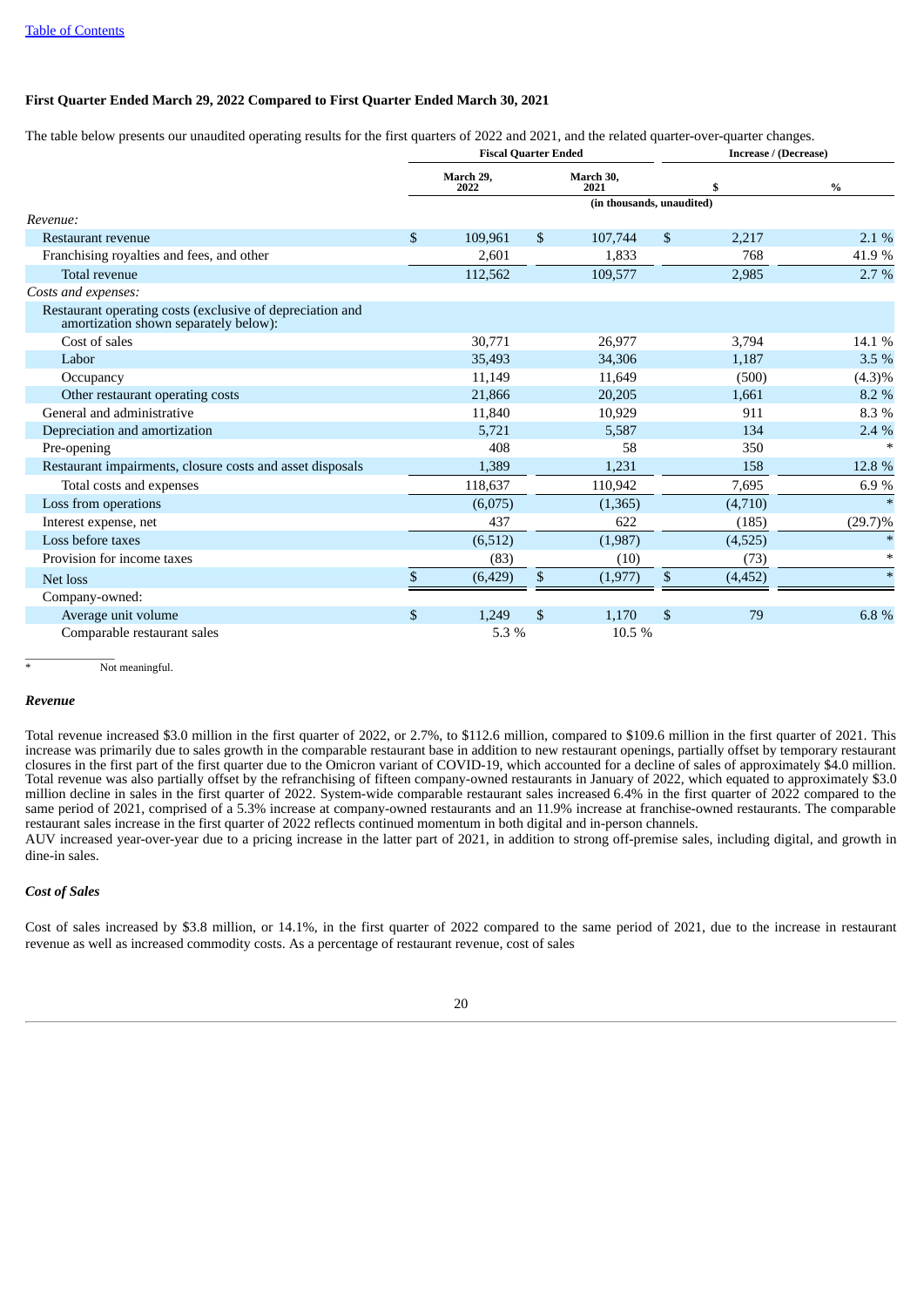increased to 28.0% in the first quarter of 2022 compared to 25.0% in first quarter of 2021 primarily due to overall higher food and ingredient commodity pricing. particularly with our chicken costs, offset slightly by supply chain savings initiatives.

### *Labor Costs*

Labor costs increased by \$1.2 million, or 3.5%, in the first quarter of 2022 compared to the same period of 2021, due primarily to the increase in restaurant revenue as well as wage inflation. As a percentage of restaurant revenue, labor costs increased to 32.3% in the first quarter of 2022 from 31.8% in the first quarter of 2021 as a result of increases in base wage inflation, which was partially offset by labor efficiencies. Further, due to the Omicron variant of COVID-19, we continued to experience a reduction in labor availability in some of the markets where we operate, which at times, resulted in inefficiencies in labor due to reduced operating hours and accelerated COVID-19 related sick-pay.

#### *Occupancy Costs*

Occupancy costs decreased by \$0.5 million, or 4.3%, in the first quarter of 2022 compared to the first quarter of 2021, primarily due to restaurants closed since the beginning of the first quarter of 2021 as well as the impact of refranchising fifteen company-owned restaurants in January of 2022. As a percentage of revenue, occupancy costs decreased to 10.1% in the first quarter of 2022, compared to 10.8% in the first quarter of 2021 as a result of sales leverage as well as the impact of the refranchising.

#### *Other Restaurant Operating Costs*

Other restaurant operating costs increased by \$1.7 million, or 8.2%, in the first quarter of 2022 compared to the first quarter of 2021, due to the increase in third-party delivery fees driven related to an increase in revenue, as well as in increases in utilities. As a percentage of restaurant revenue, other restaurant operating costs increased to 19.9% in the first quarter of 2022 compared to 18.8% in the first quarter of 2021. Third-party delivery fees were 6.2% and 5.7% of total revenue for the first quarters of 2022 and 2021, respectively.

#### *General and Administrative Expense*

General and administrative expense increased by \$0.9 million, or 8.3% in the first quarter of 2022 compared to the first quarter of 2021, due primarily to a return to normal business operations, partially offset by a decline in health insurance expense related to the Affordable Care Act ("ACA"). As a percentage of revenue, general and administrative expense increased to 10.5% in the first quarter of 2022 from 10.0% in the first quarter of 2021.

#### *Depreciation and Amortization*

Depreciation and amortization remained relatively flat in the first quarter of 2022 compared to the first quarter of 2021, due primarily to new asset additions for restaurants opened offsetting restaurant closures since the first quarter of 2021.

#### *Restaurant Impairments, Closure Costs and Asset Disposals*

Restaurant impairments, closure costs and asset disposals increased \$0.2 million in the first quarter of 2022 compared to the first quarter of 2021. There were no restaurants impaired in the first quarter of 2022 and one restaurant impaired in the first quarter of 2021. Both periods include disposals of assets in the normal course of business.

#### *Interest Expense*

Interest expense decreased by \$0.2 million in the first quarter of 2022 compared to the first quarter of 2021. The decrease was due to lower average borrowings during the first quarter of 2022 compared to the first quarter of 2021.

### *Provision for Income Taxes*

The effective tax rate for the first quarter of 2022 and for the first quarter of 2021 reflect the impact of the previously recorded valuation allowance. For the remainder of fiscal 2022, we do not anticipate material income tax expense or benefit as a result of the valuation allowance recorded. We will maintain a valuation allowance against deferred tax assets until there is sufficient evidence to support a full or partial reversal. The reversal of a previously recorded valuation allowance will generally result in a benefit from income tax.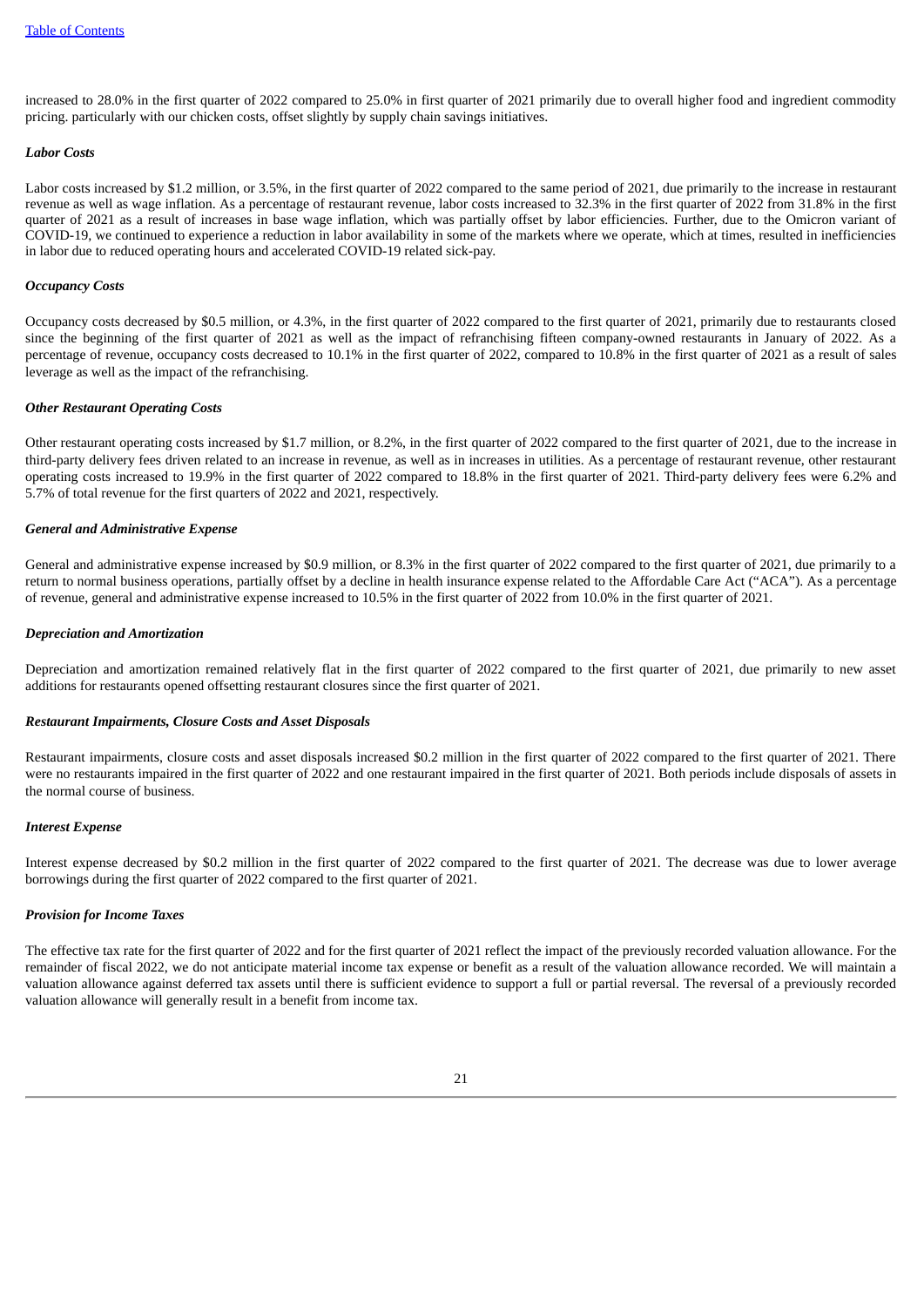## **Liquidity and Capital Resources**

#### *Summary of Cash Flows*

As of March 29, 2022, our cash and cash equivalents balance was \$1.6 million and the amount available for future borrowings under our Second Amended Credit Facility was \$58.0 million.

We have historically used cash and our revolving credit facility to fund capital expenditures for new restaurant openings, reinvest in our existing restaurants, invest in infrastructure and information technology and maintain working capital. Our working capital position benefits from the fact that we generally collect cash from sales to customers the same day, or in the case of credit or debit card transactions, within several days of the related sale, and we typically have up to 30 days to pay our vendors.

We believe that we will be in compliance with our debt covenants and have sufficient sources of cash to meet our liquidity needs and capital resource requirements for at least the next twelve months, primarily through currently available cash and cash equivalents and cash flows from operations.

Cash flows from operating, investing and financing activities are shown in the following table (in thousands):

|                                                     | <b>Fiscal Quarter Ended</b> |  |                   |
|-----------------------------------------------------|-----------------------------|--|-------------------|
|                                                     | March 29,<br>2022           |  | March 30,<br>2021 |
| Net cash (used in) provided by operating activities | $(6,060)$ \$                |  | 3,779             |
| Net cash used in investing activities               | (6,835)                     |  | (2,733)           |
| Net cash provided by (used in) financing activities | 12.241                      |  | (5,769)           |
| Net decrease in cash and cash equivalents           | (654)                       |  | (4, 723)          |

#### *Operating Activities*

Net cash used in operating activities was \$6.1 million in the first quarter of 2022 compared to net cash provided by operating activities of \$3.8 million in the first quarter of 2021. The decrease in operating cash flows resulted primarily from a decrease in net income, as well as working capital changes during the first quarter of 2022 compared to the prior period of 2021.

#### *Investing Activities*

Net cash used in investing activities increased \$4.1 million in the first quarter of 2022 from \$2.7 million in the first quarter of 2021. This increase was primarily due to higher investments in new restaurant openings in the first quarter of 2022 compared to 2021.

### *Financing Activities*

Net cash provided by financing activities was \$12.2 million in the first quarter of 2022 related to draws on our revolving credit facility of \$13.8 million to fund new restaurant openings and seasonally lower restaurant operations, partially offset by repayments on our long-term debt and finance leases.

### *Capital Resources*

*Future Capital Expenditure Requirements.* Our capital expenditure requirements are primarily dependent upon the pace of our real estate development program and resulting new restaurant openings, costs for maintenance and remodeling of our existing restaurants as well as information technology expenses and other general corporate capital expenditures.

We estimate capital expenditures will be approximately \$30.0 million to \$34.0 million for fiscal year 2022, primarily for the opening of company-owned restaurants before any reductions for landlord reimbursements, reinvestment in existing restaurants and investments in technology. We expect such capital expenditures to be funded by currently available cash and cash equivalents, cash flows from operations and if necessary, undrawn capacity under our revolving credit line.

*Current Resources.* Our operations have not historically required significant working capital and, like many restaurant companies, we operate with negative working capital. Restaurant sales are primarily paid for in cash or by credit or debit card,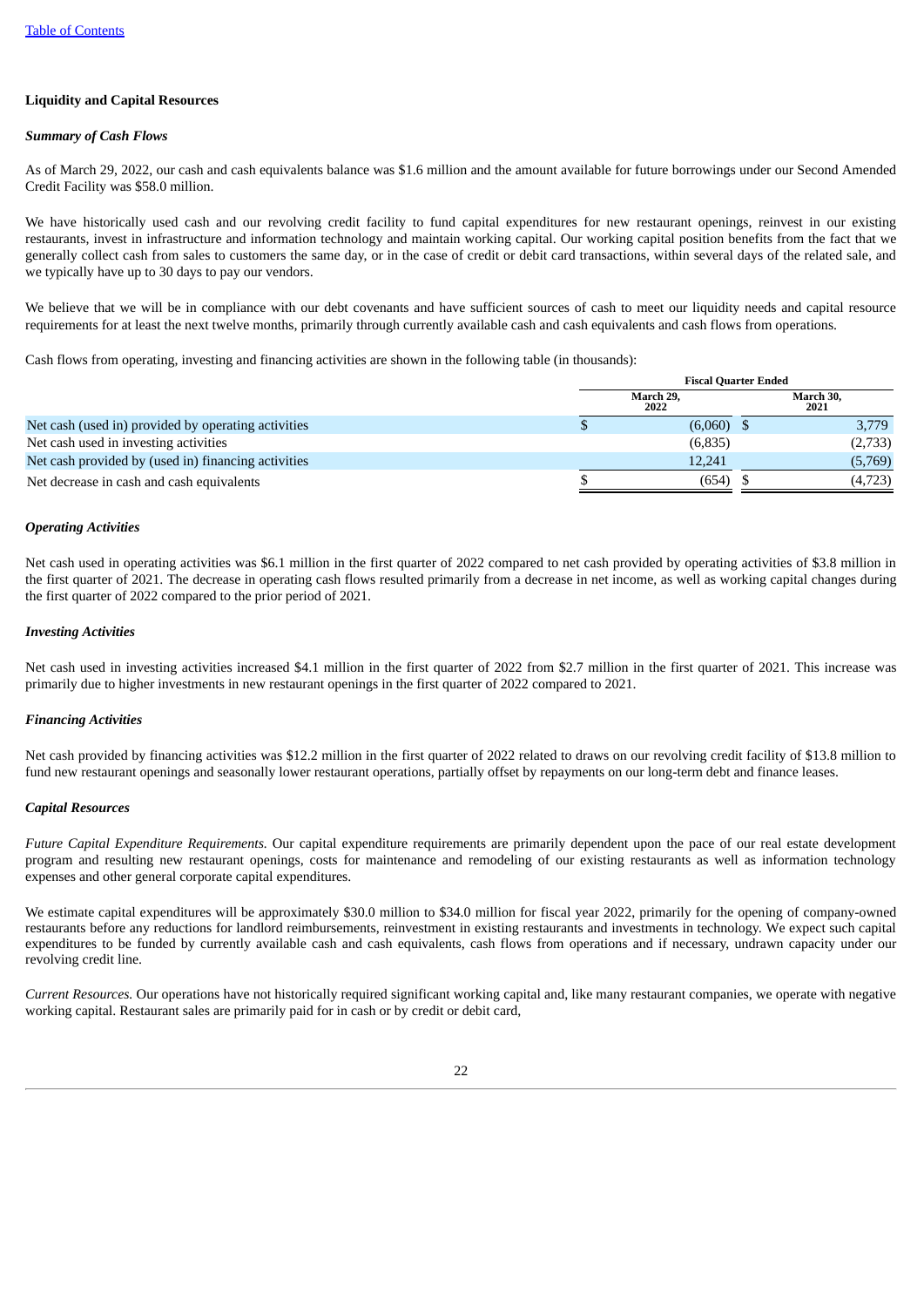and restaurant operations do not require significant inventories or receivables. In addition, we receive trade credit for the purchase of food, beverages and supplies, therefore reducing the need for incremental working capital to support growth.

*Liquidity*. As of March 29, 2022, we had a cash balance of \$1.6 million compared to \$2.3 million as of December 28, 2021. The amount available for future borrowings under our Second Amended Credit Facility was \$58.0 million. We believe that our current cash and cash equivalents, the expected cash flows from company-owned restaurant operations, the expected franchise fees and royalties and available borrowings under the credit facility will be sufficient to fund our cash requirements for working capital needs, new restaurant openings, and capital improvements and maintenance of existing restaurants for at least the next twelve months.

### *Credit Facility*

In November of 2019, we amended our 2018 Credit Facility by entering into that certain First Amendment to Credit Agreement (the "Amendment" and the 2018 Credit Facility, as amended, the "First Amended Credit Facility"). Among other things, the Amendment: (i) extended the maturity date to November 20, 2024; (ii) increased the revolving credit facility from \$65.0 million to \$75.0 million; (iii) delayed step downs of the Company's leverage covenant; and (iv) increased the limit on capital expenditures to \$37.0 million in 2020 and to \$45.0 million in 2021 and each fiscal year thereafter. Upon execution of the First Amended Credit Facility, the Company repaid in full its outstanding indebtedness under its prior credit facility using funds drawn on the First Amended Credit Facility. Upon repayment, the prior credit facility and all related agreements were terminated.

On June 16, 2020 (the "Effective Date"), the Company amended its First Amended Credit Facility by entering into the Second Amendment to the Credit Agreement (the "Second Amendment" and the First Amended Credit Facility, as amended, the "Second Amended Credit Facility"). Beginning on the Effective Date and through the third quarter of 2021 (the "Amendment Period"), borrowings under the Second Amended Credit Facility, including the term loan facility, bore interest at LIBOR plus 3.25% per annum. Following the Amendment Period, borrowings bore interest at LIBOR plus a margin of 2.00% to 3.00% per annum, based upon the consolidated total lease-adjusted leverage ratio. Among other things, the Second Amendment (i) waives the leaseadjusted leverage ratio and fixed charge ratio covenants through the first quarter of 2021; (ii) amends the Company's lease-adjusted leverage ratio and fixed coverage ratio covenant thresholds beginning in the second quarter of 2021 through the third quarter of 2022 and the first quarter of 2022, respectively and (iii) limits capital expenditures to \$12.0 million in 2020, \$12.0 million plus a liquidity-based performance basket up to an additional \$12.0 million in 2021, \$34.0 million in 2022, \$37.0 million in 2023 and \$45.0 million annually thereafter.

As of March 29, 2022, we had \$35.3 million of indebtedness (excluding \$1.2 million of unamortized debt issuance costs) and \$3.2 million of letters of credit outstanding under the Second Amended Credit Facility. The term loan requires principal payments of \$375,000 per quarter through the third quarter of 2022, \$531,250 per quarter through the third quarter of 2023 and \$625,000 per quarter thereafter through maturity.

Our Second Amended Credit Facility is secured by a pledge of stock of substantially all of our subsidiaries and a lien on substantially all of our and our subsidiaries' personal property assets.

#### *Off-Balance Sheet Arrangements*

We had no off-balance sheet arrangements or obligations as of March 29, 2022.

### **Critical Accounting Policies and Estimates**

<span id="page-23-0"></span>Our condensed consolidated financial statements and accompanying notes are prepared in accordance with GAAP. Preparing consolidated financial statements requires us to make estimates and assumptions that affect the reported amounts of assets, liabilities, revenue and expenses. These estimates and assumptions are affected by the application of our accounting policies. Our significant accounting policies are described in our Annual Report on Form 10- K for the year ended December 28, 2021. Critical accounting estimates are those that require application of management's most difficult, subjective or complex judgments, often as a result of matters that are inherently uncertain and may change in subsequent periods. While we apply our judgment based on assumptions believed to be reasonable under the circumstances, actual results could vary from these assumptions. It is possible that materially different amounts would be reported using different assumptions. Our critical accounting estimates are identified and described in our annual consolidated financial statements and the related notes included in our Annual Report on Form 10-K for our fiscal year ended December 28, 2021.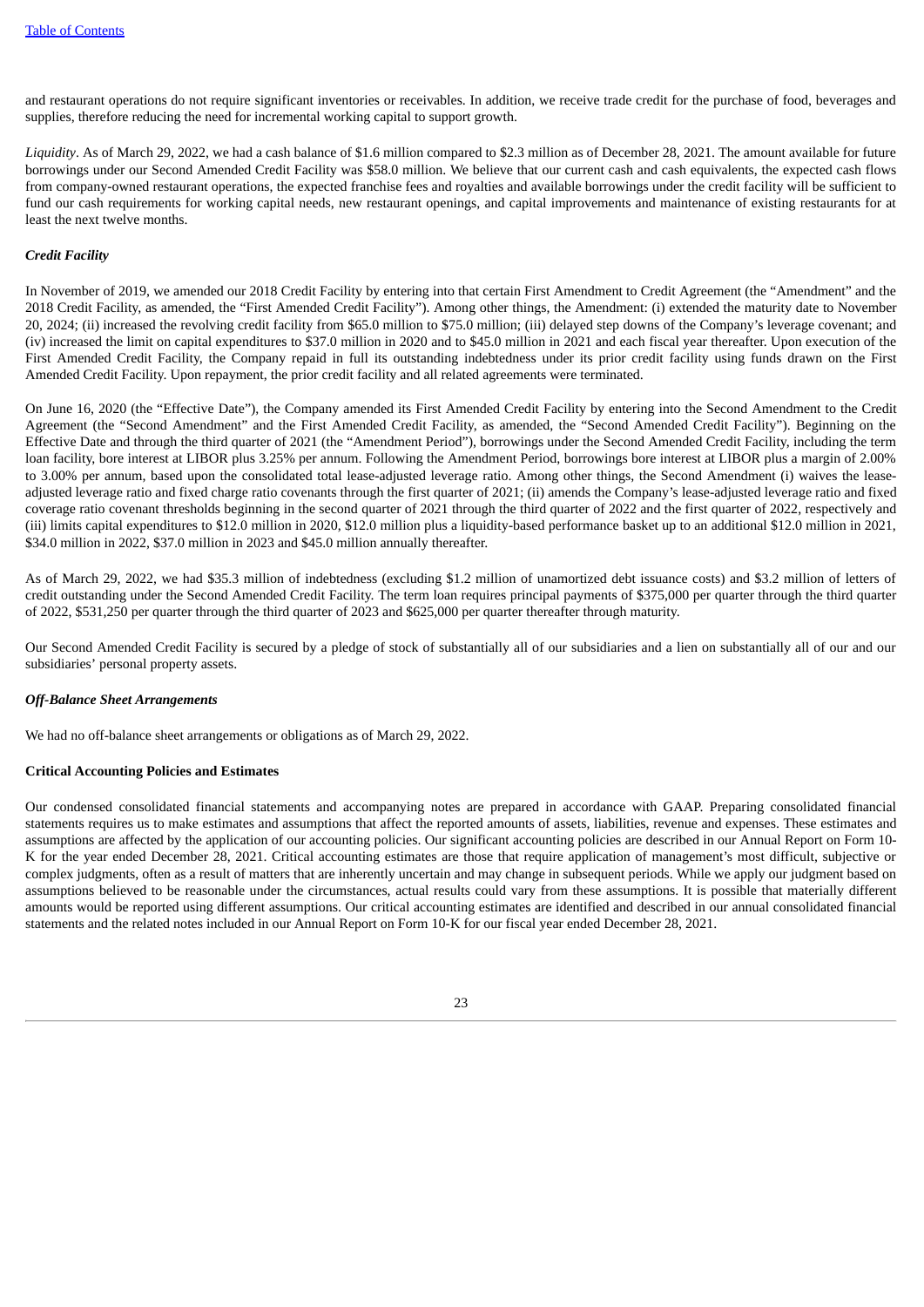### **Item 3. Quantitative and Qualitative Disclosures about Market Risk**

### *Interest Rate Risk*

We are exposed to market risk from changes in interest rates on debt. Our exposure to interest rate fluctuations is limited to our outstanding bank debt, which bears interest at variable rates. As of March 29, 2022, we had \$35.3 million of outstanding borrowings under our credit facility. An increase or decrease of 1.0% in the effective interest rate applied on these loans would have resulted in a pre-tax interest expense fluctuation of approximately \$0.4 million on an annualized basis.

## *Commodity Price Risk*

We purchase certain products that are affected by commodity prices and are, therefore, subject to price volatility caused by weather, market conditions and other factors which are not considered predictable or within our control. Although these products are subject to changes in commodity prices, certain purchasing contracts or pricing arrangements contain risk management techniques designed to minimize price volatility. However, during the first quarter of 2022, due to the volatility in several commodity markets and driven by vendor availability, many of our contracts were shorter duration than typical and, in some cases, were based on floating rate prices rather than fixed rate. As a result, we saw higher cost of food in the first quarter than in prior quarters. Despite these increases, we believe we have material pricing power with our guests that allows us to adjust our menu pricing or change our product delivery strategy without impact to the demand for our brand. However, increases in commodity prices, without adjustments to our menu prices, have and could continue to increase restaurant operating costs as a percentage of restaurant revenue.

## *Inflation*

The primary inflationary factors affecting our operations are food, labor costs, energy costs and materials used in the construction of new restaurants. Increases in the minimum wage requirements directly affect our labor costs. Many of our leases require us to pay taxes, maintenance, repairs, insurance and utilities, all of which are generally subject to inflationary increases. Finally, the cost of constructing our restaurants is subject to inflationary increases in the costs of labor and material. Over the past five years, inflation has not significantly affected our operating results with the exception of the current commodity inflation experienced in the first quarter of 2022 and increased wage inflation that affected our results from 2017 through the first quarter of 2022. We expect wage inflation may continue to affect our results in the near future.

### <span id="page-24-0"></span>**Item 4. Controls and Procedures**

Our management carried out an evaluation, under the supervision and with the participation of our chief executive officer and chief financial officer, of the effectiveness of the design and operation of our disclosure controls and procedures as of March 29, 2022, pursuant to Rule 13a-15 under the Exchange Act. In designing and evaluating the disclosure controls and procedures, management recognized that any controls and procedures, no matter how well designed and operated, can provide only reasonable assurance of achieving the desired control objectives. In addition, the design of disclosure controls and procedures must reflect the fact that there are resource constraints and that management is required to apply its judgment in evaluating the benefits of possible controls and procedures relative to their costs.

Based on that evaluation, our chief executive officer and chief financial officer concluded that our disclosure controls and procedures are effective to provide reasonable assurance that information we are required to disclose in reports that we file or submit under the Exchange Act is recorded, processed, summarized and reported within the time periods specified in SEC rules and forms, and that such information is accumulated and communicated to our management, including our chief executive officer and chief financial officer, as appropriate, to allow timely decisions regarding required disclosure.

## *Changes in Internal Control over Financial Reporting*

<span id="page-24-1"></span>There have been no changes in our internal control over financial reporting (as defined in Rule 13a-15(f) of the Exchange Act) that occurred during our most recent fiscal quarter that have materially affected, or are reasonably likely to materially affect, our internal control over financial reporting.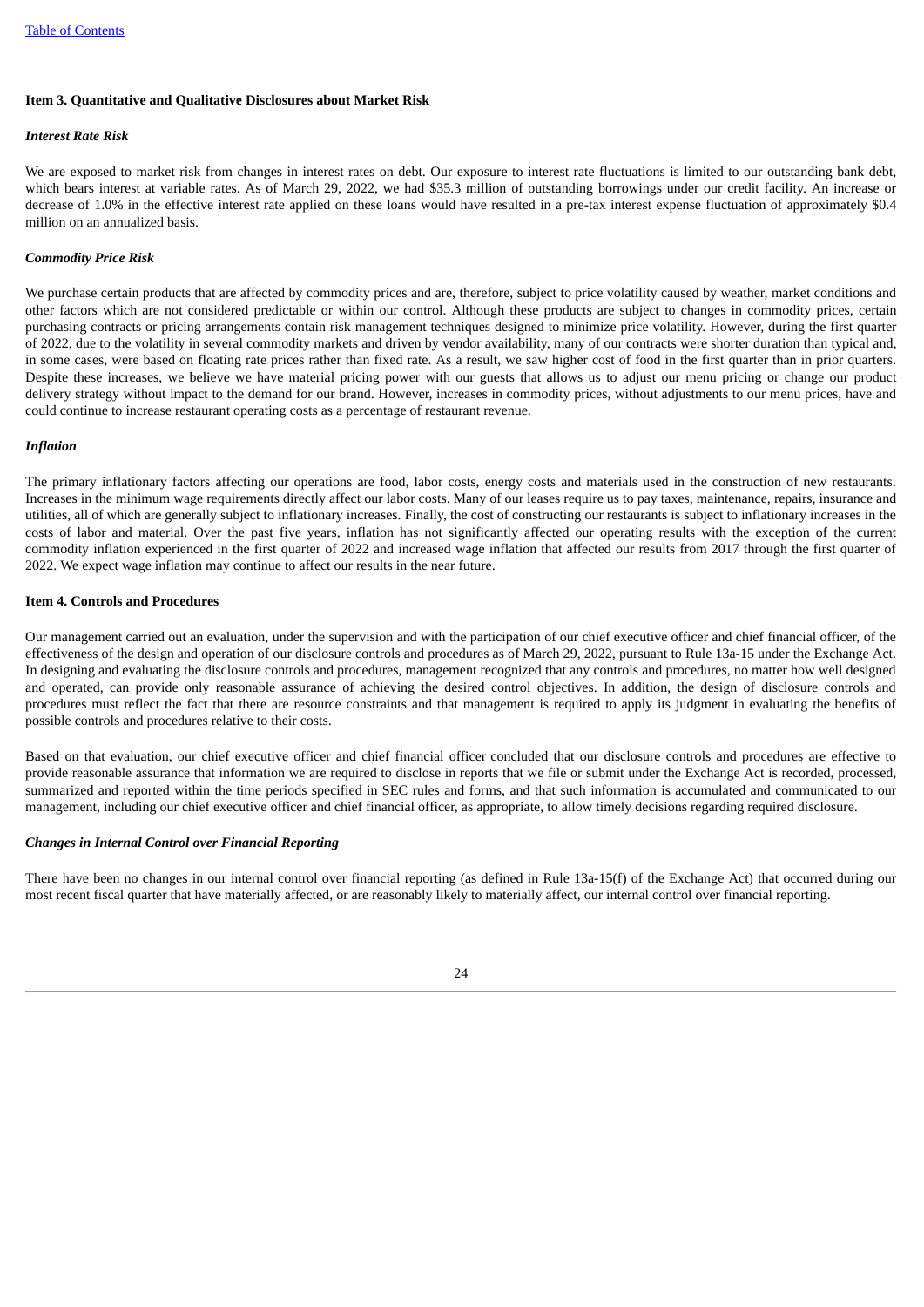## **PART II**

#### <span id="page-25-0"></span>**Item 1. Legal Proceedings**

We are currently not a party to any material legal proceedings. From time to time, we may become involved in legal proceedings arising in the ordinary course of our business. Regardless of outcome, litigation can have an adverse impact on us due to defense and settlement costs, diversion of management resources, negative publicity, reputational harm and other factors, and there can be no assurances that favorable outcomes will be obtained.

## <span id="page-25-1"></span>**Item 1A. Risk Factors**

A description of the risk factors associated with our business is contained in the "Risk Factors" section of our Annual Report on Form 10-K for our fiscal year ended December 28, 2021. There have been no material changes to our Risk Factors as previously reported in our Annual Report on Form 10-K for our fiscal year ended December 28, 2021.

## <span id="page-25-2"></span>**Item 2. Unregistered Sales of Equity Securities and Use of Proceeds**

None.

#### <span id="page-25-3"></span>**Item 3. Defaults upon Senior Securities**

None.

### <span id="page-25-4"></span>**Item 4. Mine Safety Disclosures**

Not applicable.

## <span id="page-25-5"></span>**Item 5. Other Information**

<span id="page-25-6"></span>None.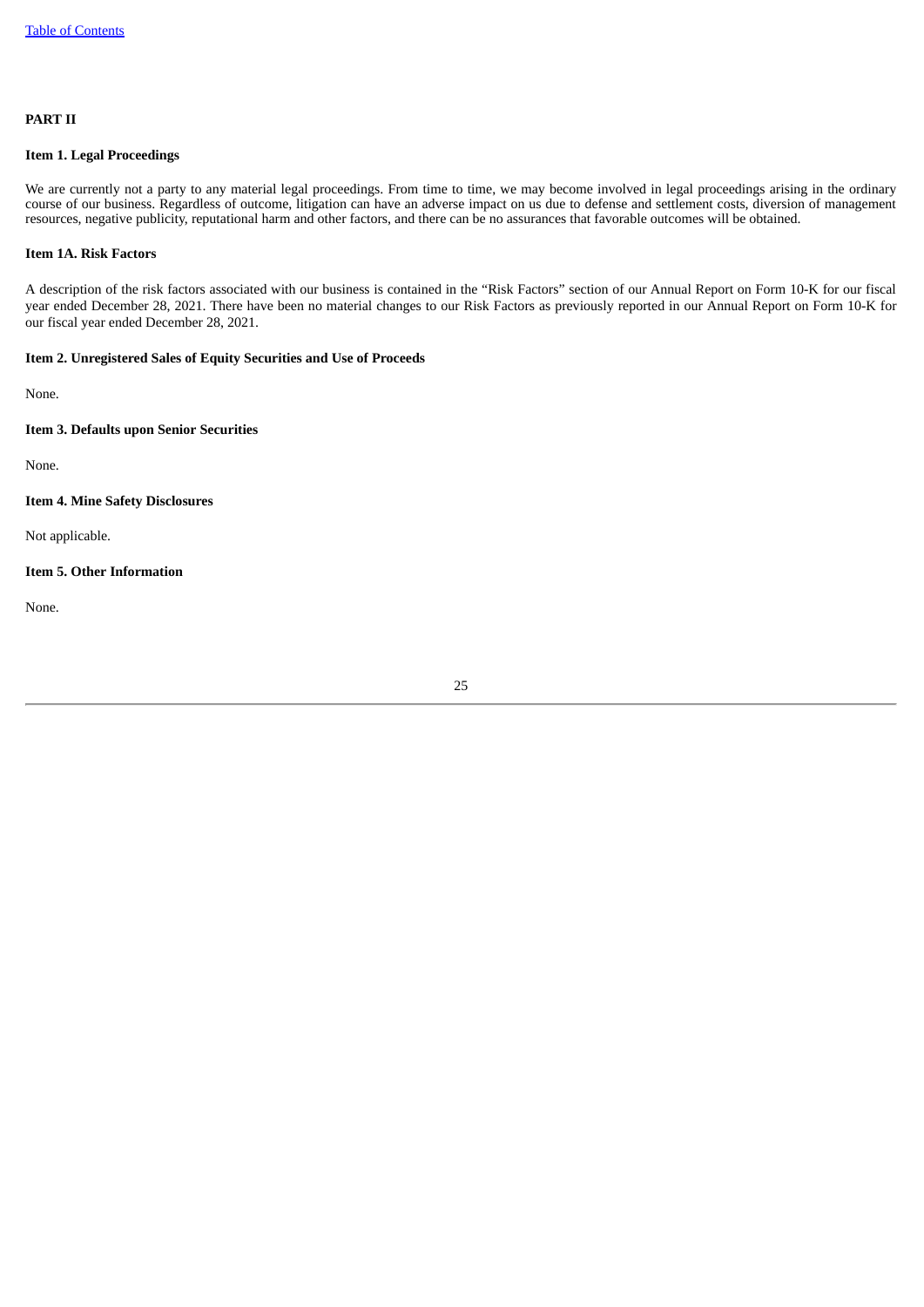**Exhibit**

### **Item 6. Exhibit Index**

#### **Number Description** of **Exhibit**

- 10.1 Form of 2022 [Performance](#page-28-0) Restricted Stock Unit Agreement
- 31.1 Certification of Principal Executive Officer pursuant to Section 302 of the [Sarbanes-Oxley](#page-40-0) Act of 2002
- 31.2 Certification of Principal Financial Officer pursuant to Section 302 of the [Sarbanes-Oxley](#page-41-0) Act of 2002
- 32.1 Certification of Principal Executive Officer and Principal Financial Officer pursuant to Section 906 of the [Sarbanes-Oxley](#page-42-0) Act of 2002 (furnished herewith)
- 101.INS Inline XBRL Instance Document the instance document does not appear in the Interactive Data File because its XBRL tags are embedded within the Inline XBRL document
- 101.SCH Inline XBRL Taxonomy Extension Schema Document
- 101.CAL Inline XBRL Taxonomy Extension Calculation Linkbase Document
- 101.DEF Inline XBRL Taxonomy Extension Definition Linkbase Document
- 101.LAB Inline XBRL Taxonomy Extension Label Linkbase Document
- 101.PRE Inline XBRL Taxonomy Extension Presentation Linkbase Document
- <span id="page-26-0"></span>104.0 Cover Page Interactive Data File (formatted as Inline XBRL and contained in Exhibit 101)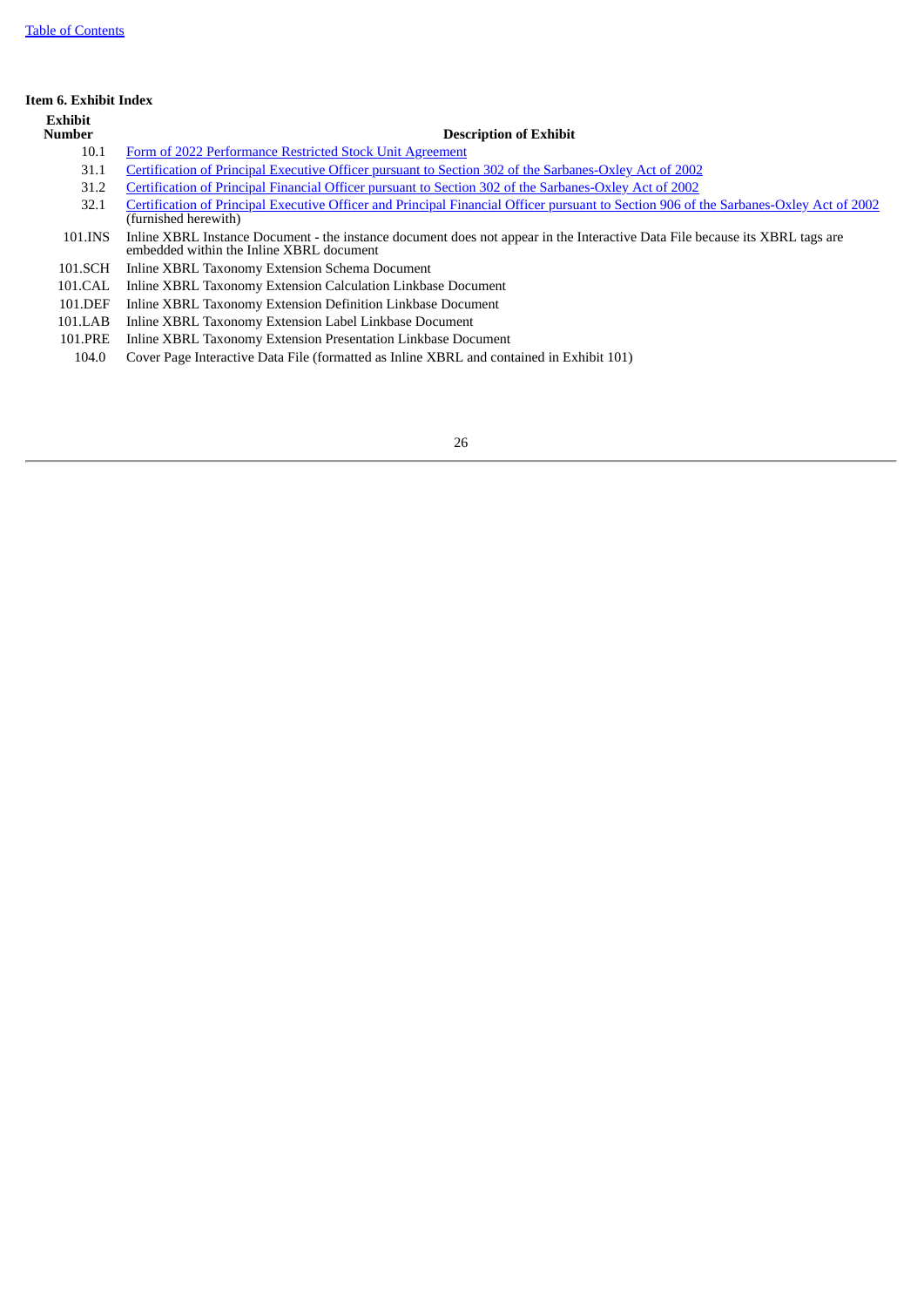## **SIGNATURES**

Pursuant to the requirements of the Securities Act of 1934, the Registrant has duly caused this report to be signed on its behalf by the undersigned, thereunto duly authorized.

## **NOODLES & COMPANY**

| By: | /s/ CARL LUKACH                                                                                                       |
|-----|-----------------------------------------------------------------------------------------------------------------------|
|     | Carl Lukach<br>Chief Financial Officer (principal financial officer and duly authorized signatory for the registrant) |

Date April 28, 2022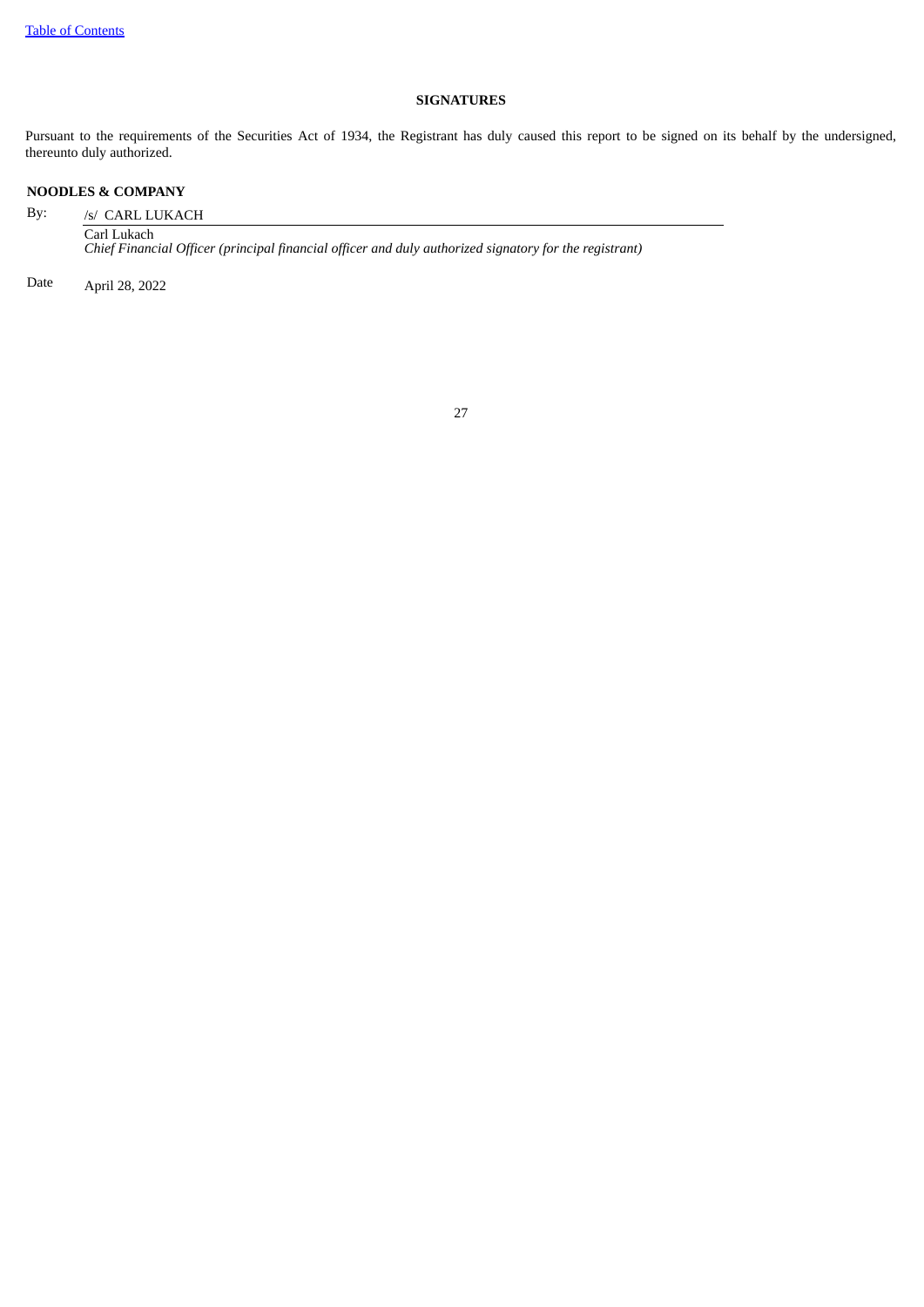## **Form of PSU Agreement**

## **PERFORMANCE RESTRICTED STOCK UNIT AGREEMENT**

<span id="page-28-0"></span>This PERFORMANCE RESTRICTED STOCK UNIT AGREEMENT (this "Agreement") is made as of March 14, 2022 (the "Effective Date") by and between Noodles & Company, a Delaware corporation (the "Company"), and  $($ the Participant").

## **RECITALS**

A. The Company has adopted the Noodles & Company Amended and Restated 2010 Stock Incentive Plan (the "Plan"), a copy of which is attached hereto as Exhibit 1.

B. The Company desires to grant the Participant the right to a proprietary interest in the Company to encourage the Participant's contribution to the success and progress of the Company.

C. In accordance with the Plan, the Administrator (as defined in the Plan) has granted to the Participant restricted stock units with respect to a target number of \_\_\_\_\_ shares (the "<u>Target Number</u>") of Class A Common Stock of the Company, par value \$0.01 per share ("Shares"), subject to the terms and conditions of the Plan and this Agreement. One-third of the Target Number consists of Sales-Based PSUs (the "Sales-Based Target Number"), one-third of the Target Number consists of EBITDA-Based PSUs (the "EBITDA-Based Target Number"), and one-third of the Target Number consists of Relative TSR PSUs (the "Relative TSR Target Number").

## **AGREEMENTS**

NOW, THEREFORE, in consideration of the mutual terms, conditions and other covenants and agreements set forth herein, the parties hereto hereby agree as follows:

1. Definitions. Capitalized terms used herein shall have the following meanings, and capitalized terms not otherwise defined herein shall have the meaning specified in the Plan:

"Agreement" has the meaning set forth in the Preamble.

"Business Day" means a day other than Saturday, Sunday or any day on which banks located in the State of New York are authorized or obligated to close.

"Cause" has the meaning in the Participant's employment or severance protection agreement with the Company or, if there is no such agreement or definition, means that the Participant (a) is convicted of, or pleads guilty or *nolo contendere* to, a felony (other than a traffic-related felony) or any other crime involving dishonesty or moral turpitude; or (b) willfully engages in illegal conduct or gross misconduct that is materially and demonstrably injurious to the Company; or (c) willfully violates any noncompetition or nonsolicitation covenant between the Participant and the Company. The determination of "Cause" shall be in the reasonable discretion of the Administrator.

"Change in Control Price" means the price per Share on a fully-diluted basis offered in conjunction with any transaction resulting in a Change in Control as determined in good faith by the Administrator as constituted before the Change in Control, or in the case of a Change in Control that does not result in a payment for Shares, the average Fair Market Value of a Share on the 30 trading days immediately preceding the date on which the Change in Control occurs.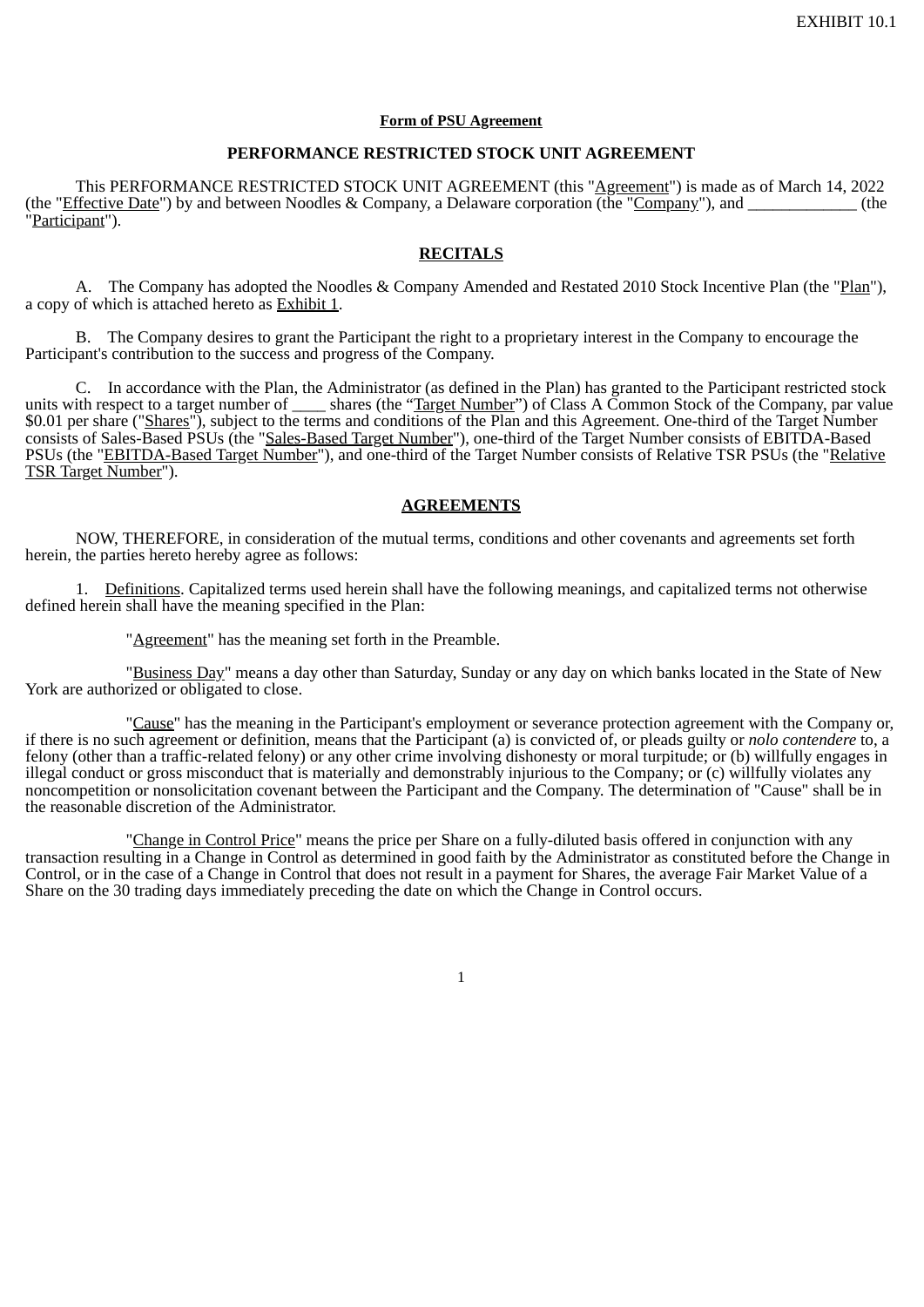"Company" has the meaning set forth in the Preamble.

"Disability" has the meaning ascribed to such term in the Plan.

"Effective Date" has the meaning set forth in the Preamble.

"Employer" means the Company and/or any of its subsidiaries with which the Participant is employed.

"Good Reason" has the meaning specified in the employment agreement or severance agreement between the Employer and the Participant.

"Participant" has the meaning set forth in the Preamble.

"Performance Period" for (a) the Sales-Based PSUs and the EBITDA-Based PSUs means the Company's fiscal year beginning December 29, 2021 and the two next-following fiscal years, and (a) the Relative TSR PSUs means the period beginning on the Effective Date and ending on March 14, 2025.

"Person" means and includes an individual, a partnership, a corporation, a limited liability company, a trust, a joint venture, an unincorporated organization and any governmental or regulatory body or agency or other authority.

"Plan" has the meaning set forth in the Recitals.

"PSUs" has the meaning set forth in Section 2.

"RSUs" has the meaning set forth in Section 5(a).

"Shares" has the meaning set forth in the Recitals.

"Termination Date" means the date on which the Participant experiences a Termination of Employment (as defined in the Plan).

"Withholding Obligation" means the amount determined in the Administrator's sole discretion to be the minimum sufficient to satisfy all federal, state, local and other withholding tax obligations that the Administrator determines may arise with respect to the issuance of Shares or payment of income earned in respect of any PSUs (or, as applicable, RSUs).

2. Grant of PSUs. The Company grants to the Participant performance restricted stock units (the "PSUs") with respect to the Target Number of Shares, subject to adjustment as provided herein and in the Plan.

3. Earned PSUs. The PSUs shall be earned as specified in Exhibit A and the earned PSUs shall be eligible to vest pursuant to Sections 4 and 5.

4. Vesting. Any Sales-Based PSUs and EBITDA-Based PSUs that are earned pursuant to Exhibit A shall vest on March 14, 2025 and any Relative TSR PSUs that are earned pursuant to Section 4 shall vest on March 14, 2025 (each such applicable date, a "Vesting Date"), subject to the Participant remaining continuously employed by the Employer through the applicable Vesting Date. Notwithstanding the foregoing, if the Participant's Termination of Employment is due to death or Disability prior to the applicable Vesting Date, any PSUs that are earned pursuant to **Exhibit A** shall be settled to the Participant (or, as applicable, his or her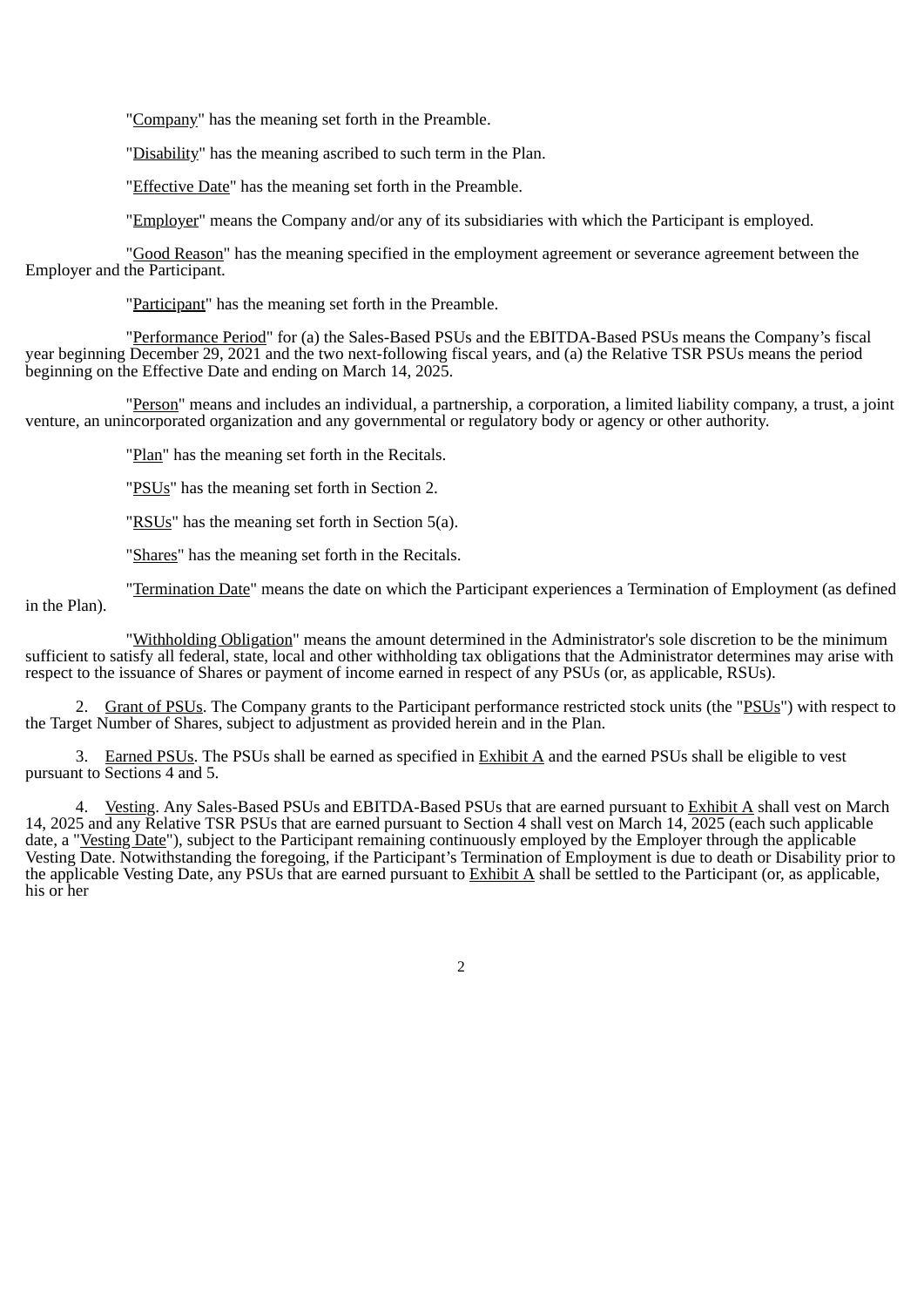estate) following the end of the Performance Period without proration, at the time specified in Section 6.

## 5. Change in Control.

(a) In the event a Change in Control occurs before the end of the Performance Period, unless otherwise determined by the Administrator in its discretion and subject to Section 5(b), the PSUs shall be converted into time-vesting restricted stock units or such other rights as determined by the Administrator (collectively, "RSUs") as follows:

(i) For the Sales-Based PSUs and the EBITDA-Based PSUs, (A) if the Change in Control occurs on or prior to the last day of the first fiscal year in the Performance Period, the number of RSUs shall equal the PSUs that would have been earned based on achievement at the Target Sales Growth Goal and the Target EBITDA Goal had been achieved at the target level of performance, and (B) if the Change in Control occurs on or after the first day of the second fiscal year in the Performance Period, the number of RSUs shall equal the number of PSUs that are earned through the date of the Change in Control as determined by the Administrator in its discretion based on actual performance in the fiscal year(s) in the Performance Period that were completed prior to the Change in Control.

(ii) For the Relative TSR PSUs , the number of RSUs shall equal the Relative TSR PSUs that would have been earned as if the Performance Period ended on the date of the Change in Control and all calculations for the Relative TSR PSUs specified in  $Exhibit A$  were performed as of that date.

The number of RSUs determined above shall vest on the applicable Vesting Date, subject to the Participant remaining continuously employed by the Employer through that date; provided, however, that if the Participant's Termination of Employment is by the Employer without Cause, by the Participant for Good Reason or due to the Participant's death or Disability, the RSUs shall vest in full upon such termination.

(b) Notwithstanding Section 5(a), if the PSUs are not converted into RSUs in connection with the Change in Control, the PSUs shall be earned to the extent determined by the Administrator (taking into account the principles in Section 5(a) for conversion to RSUs), such earned PSUs shall vest upon the Change in Control, and the Participant will receive with respect to such PSUs either (i) the consideration (whether stock, cash, or other securities or property) received in the Change in Control by holders of Shares for each Share held on the effective date of the Change in Control, (ii) common stock of the successor to the Company with a value equal to the Change in Control Price, or (iii) cash equal to the Change in Control Price, as determined by the Administrator in its discretion.

## 6. Settlement.

(a) The PSUs (or, if Section 5(a) applies, the RSUs) shall be settled promptly following the certification of the applicable results by the Committee following the applicable Vesting Date (if the proviso in the last sentence of Section 5(a) applies, within 10 days following the Participant's Termination Date) by the Company delivering to the Participant one Share for each PSU that has been earned and vests. In no event shall such settlement occur later than March 15 of the year following the year in which the PSUs (or, as applicable, RSUs) vest; provided that if Section 5(b) applies, the PSUs shall be settled as specified in Section 5(b) no later than 10 days following the consummation of the Change in Control.

(b) All PSUs that are not earned or that do not vest (and, if applicable, any RSUs that do not vest) shall immediately expire on the Termination Date.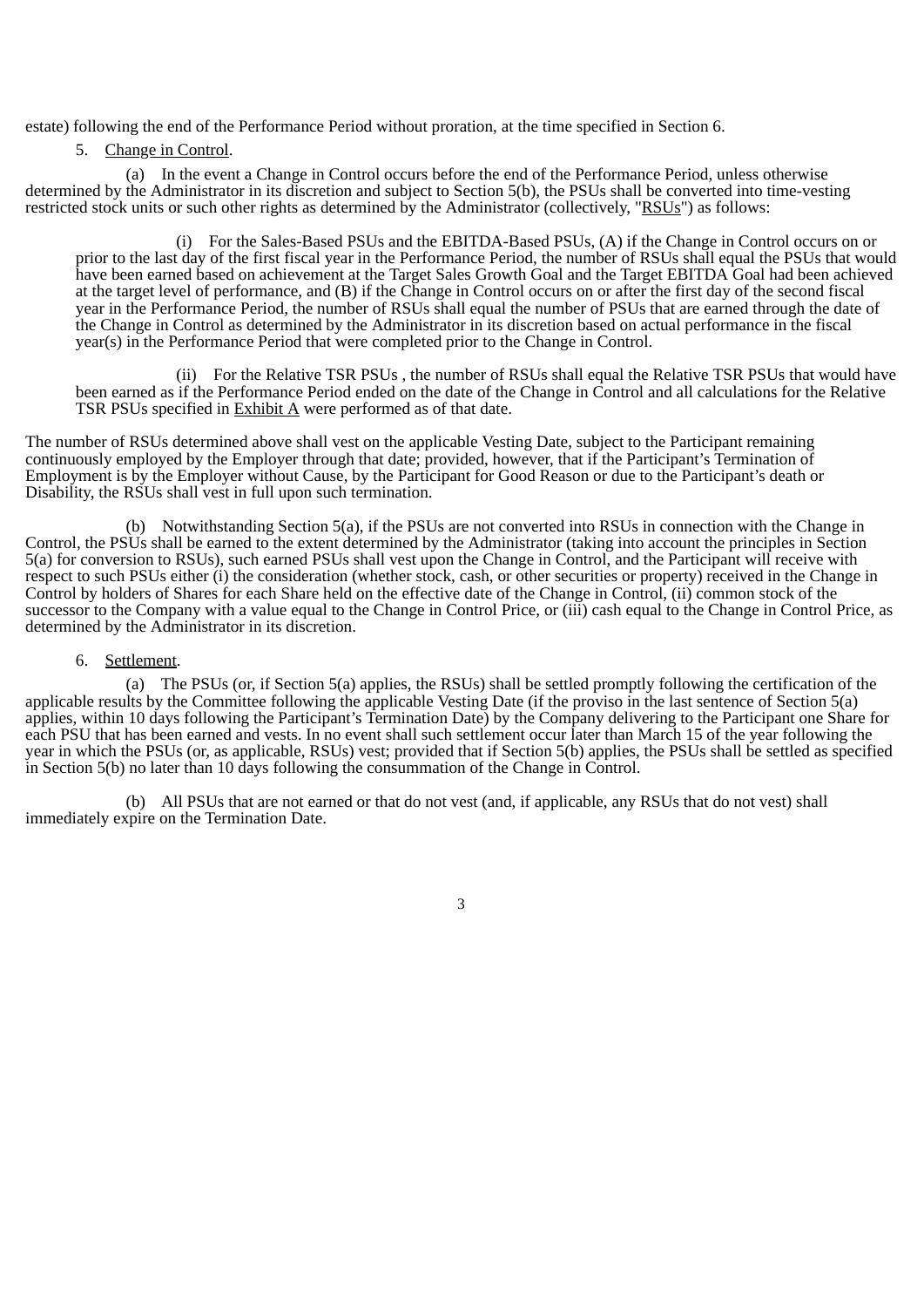7. Dividends. Any cash dividends paid with respect to Shares before settlement of the Shares underlying PSUs (or RSUs, if applicable) shall not be paid currently, but shall be converted into additional PSUs (or RSUs, if applicable) pursuant to this Section 7, to be settled pursuant to Section 6 at the same time as the underlying PSUs (or RSUs, if applicable) and with respect to the number of Shares earned with respect to such PSUs (or, as applicable, RSUs) that vest (*e.g.*, if 110% of the Target Number of Shares are earned and vest, then the Divided Units issued with respect to such earned and vested Shares shall also be earned and vest). Any PSUs (or RSUs, as applicable) resulting from such conversion (the "Dividend Units") will be considered PSUs (or RSUs, if applicable) for purposes of this Agreement and will be subject to all of the terms, conditions and restrictions set forth herein (including, without limitation, vesting) that apply to the underlying PSUs (or RSUs, if applicable) that generated the Dividend Units. As of each date that the Company would otherwise pay the declared dividend on the Shares underlying the PSUs or RSUs (the "Dividend Payment Date") in the absence of the reinvestment requirements of this Section, the number of Dividend Units will be determined by dividing the amount of dividends otherwise attributable to the PSUs or RSUs but not paid on the Dividend Payment Date by the Fair Market Value of the Shares on the Dividend Payment Date.

8. No Transferability of the PSUs. Except as permitted by the Administrator or as permitted under the Plan, the Participant may not assign or transfer the PSUs to anyone other than by will or the laws of descent and distribution. The Company may cancel the Participant's PSUs if the Participant attempts to assign or transfer them in a manner inconsistent with this Section 8.

9. Adjustments. In the event that any dividend or other distribution (whether in the form of cash, Shares, other securities or other property, but excluding regular, quarterly and other periodic cash dividends),stock split or a combination or consolidation of the outstanding Shares into a lesser number of shares, is declared with respect to the Shares, then the PSUs shall be subject to adjustment as provided in Section 12(a) of the Plan.

10. Restrictions on Resales of Shares. The Company may impose such restrictions, conditions or limitations as it determines appropriate as to the timing and manner of any resales by the Participant or other subsequent transfers by the Participant of any Shares issued as a result of the settlement of the PSUs, including without limitation (a) restrictions under an insider trading policy,(b) restrictions designed to delay and/or coordinate the timing and manner of sales by Participant and other grantees and  $\overrightarrow{c}$ ) restrictions as to the use of a specified brokerage firm for such resales or other transfers. In addition, the Participant may not sell any Shares issued in settlement of the Relative TSR PSUs until the earlier of (a) a Change in Control, or (b) one (1) year after the issuance of the Shares. Notwithstanding the foregoing and for the avoidance of doubt, nothing herein shall restrict the ability of the Participant to satisfy the Withholding Obligations through any method permissible under Section 16 or the Plan.

11. No Interest in Shares Subject to PSUs. Neither the Participant (individually or as a member of a group) nor any beneficiary or other Person claiming under or through the Participant shall have any right, title, interest, or privilege in or to any Shares allocated or reserved for the purpose of the Plan or subject to this Agreement except as to such Shares, if any, as shall have been issued to such Person following vesting of the PSUs (as, as applicable, RSUs).

12. Clawback Policy. The PSUs and any Shares issued in settlement thereof are subject to the Company's clawback policy as in effect from time to time.

13. Plan Controls. The PSUs hereby granted are subject to, and the Company and the Participant agree to be bound by, all of the terms and conditions of the Plan as the same may be amended from time to time in accordance with the terms thereof; provided, however, that no such amendment shall be effective as to the PSUs without the Participant's consent insofar as it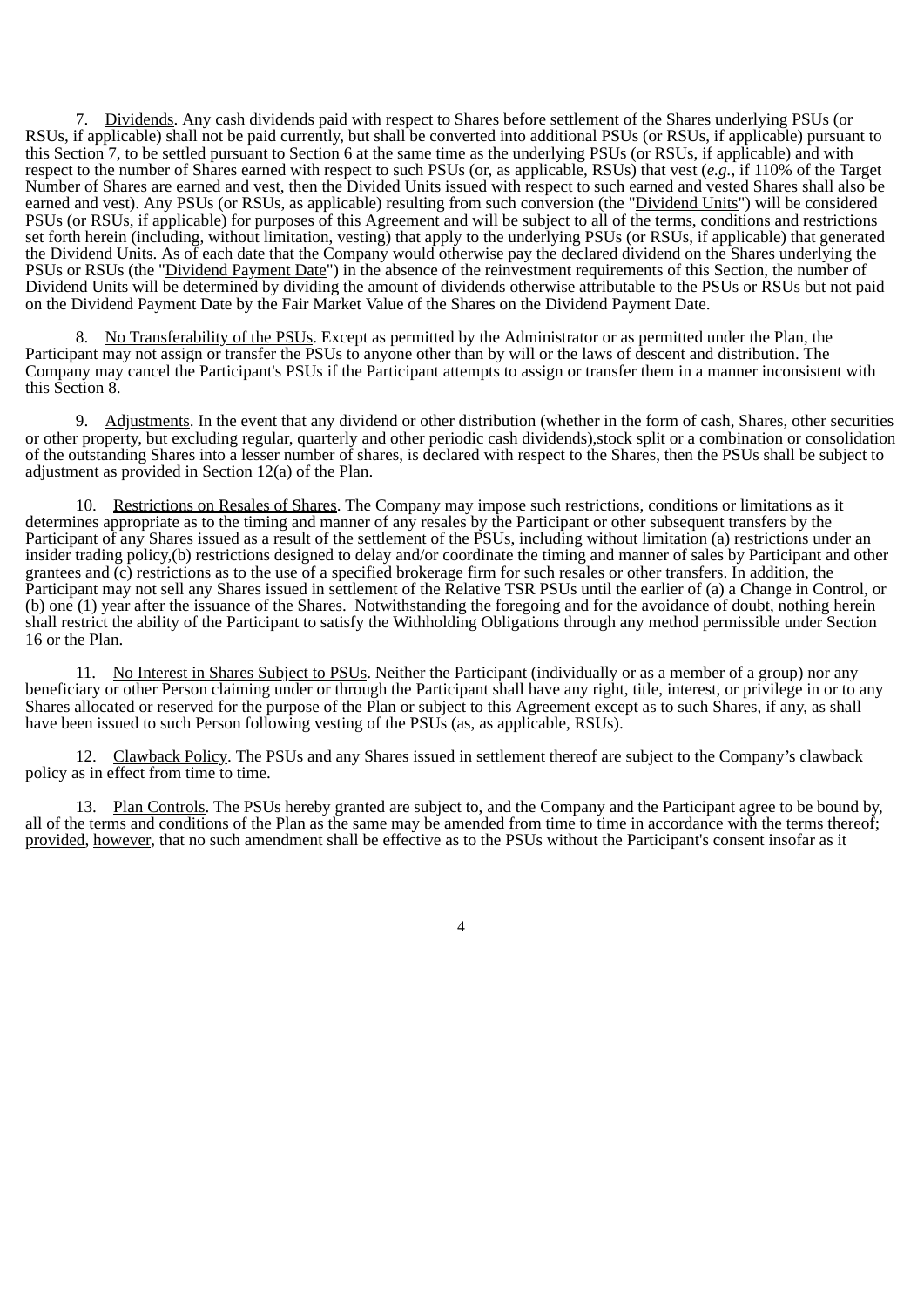adversely affects the Participant's material rights under this Agreement, which consent will not be unreasonably withheld by the Participant.

14. Not an Employment Contract. Nothing in the Plan, this Agreement or any other instrument executed pursuant hereto or thereto shall confer upon the Participant any right to continue in the employ of the Employer or any affiliate thereof or shall affect the right of the Employer to terminate the employment of the Participant at any time with or without Cause (unless otherwise set forth in an employment agreement between the Company and the Participant).

15. Governing Law. This Agreement, and any disputes or controversies arising hereunder, shall be construed and enforced in accordance with and governed by the internal laws of the State of Delaware other than principles of law that would apply the law of another jurisdiction.

16. Taxes. The Administrator may, in its sole discretion, make such provisions and take such steps as it may deem necessary or appropriate to satisfy the Withholding Obligations with respect to the issuance of Shares, including deducting the amount of any such Withholding Obligations from any other amount then or thereafter payable to the Participant, requiring the Participant to pay to the Company the amount of such Withholding Obligations or to execute such documents as the Administrator deems necessary or desirable to enable it to satisfy the Withholding Obligations, or any other means provided in the Plan; provided, however, that, the Participant may satisfy any Withholding Obligations by (i) directing the Company to withhold that number of Shares with an aggregate fair market value equal to the amount of the Withholding Obligations or (ii) delivering to the Company such number of previously held Shares that have been owned by the Participant with an aggregate fair market value equal to the amount of the Withholding Obligations.

17. Notices. All notices, requests, demands and other communications called for or contemplated hereunder shall be in writing and shall be deemed to have been given when delivered to the party to whom addressed or when sent by telecopy (if promptly confirmed by registered or certified mail, return receipt requested, prepaid and addressed) to the parties, their successors in interest, or their assignees at the following addresses, or at such other addresses as the parties may designate by written notice in the manner aforesaid:

If to the Company to:

Noodles & Company 520 Zang Street, Suite D Broomfield, CO 80021 Fax: (720) 214-1921 Attention: General Counsel

If to the Participant to the address in the Employer's payroll records.

All such notices, requests and other communications will (i) if delivered personally to the address as provided in this Section 16, be deemed given upon delivery, (ii) if delivered by facsimile transmission to the facsimile number as provided for in this Section 17, be deemed given upon facsimile confirmation,(iii) if delivered by mail in the manner described above to the address as provided for in this Section 17, be deemed given on the earlier of the third Business Day following mailing or upon receipt, and (iv) if delivered by overnight courier to the address as provided in this Section 17, be deemed given on the earlier of the first Business Day following the date sent by such overnight courier or upon receipt (in each case regardless of whether such notice, request or other communication is received by any other Person to whom a copy of such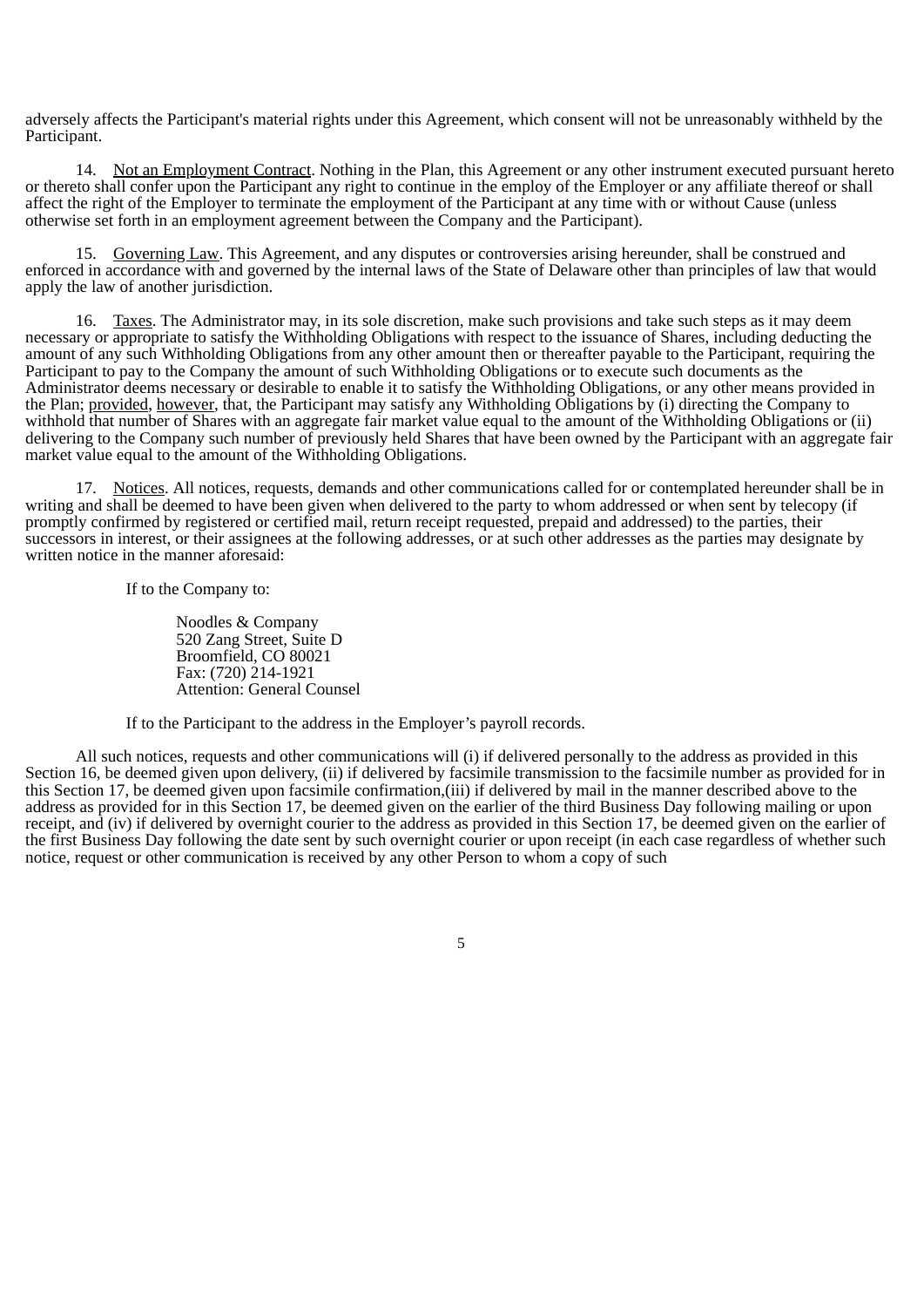notice is to be delivered pursuant to this Section 16. Any party from time to time may change its address, facsimile number or other information for the purpose of notices to that party by giving notice specifying such change to the other parties hereto.

Either party may, by notice given to the other party in accordance with this Section 17, designate another address or Person for receipt of notices hereunder.

18. Amendments and Waivers. This Agreement shall not be changed, altered, modified or amended, except by a written agreement signed by both parties hereto. The failure of any party to insist in any one instance or more upon strict performance of any of the terms and conditions hereof, or to exercise any right or privilege herein conferred, shall not be construed as a waiver of such terms, conditions, rights or privileges, but same shall continue to remain in full force and effect. Any waiver by any party of any violation of, breach of or default under any provision of this Agreement by the other party shall not be construed as, or constitute, a continuing waiver of such provision, or waiver of any other violation of, breach of or default under any other provision of this Agreement. Any waiver by any party of any provision hereof shall be effective only by a writing signed by the party to be charged.

19. Entire Agreement. This Agreement, together with the Plan, sets forth the entire agreement and understanding between the parties hereto as to the subject matter hereof and thereof and supersedes all prior oral and written and all contemporaneous oral discussions, agreements and understandings of any kind or nature, regarding the subject matter hereof and thereof between the parties hereto.

20. Separability. If any term or provision of this Agreement shall to any extent be invalid, illegal or incapable of being enforced by any rule of law, or public policy, all other conditions and provisions of this Agreement nevertheless shall remain in full force and effect so long as the economic or legal substance of the transactions contemplated hereby is not affected in any manner adverse to any party. Upon such determination that any term or provision is invalid, illegal or incapable of being enforced, the invalid or unenforceable provisions, to the extent permitted by law, shall be deemed amended and given such interpretation so as to effect the original intent of the parties as closely as possible in an acceptable manner to the end that transactions contemplated hereby are fulfilled to the maximum extent possible.

21. Headings; Construction. Headings in this Agreement are for reference purposes only and shall not be deemed to have any substantive effect. The words "include," "includes" and "including" when used herein shall be deemed in each case to be followed by the words "without limitation."

22. Counterparts. This Agreement may be executed in multiple counterparts, each of which shall be deemed an original, and all of which together shall constitute one and the same instrument.

23. Further Assurances. The Participant shall cooperate and take such action as may be reasonably requested by the Company in order to carry out the provisions and purposes of this Agreement.

24. Electronic Delivery. By executing the Agreement, the Participant hereby consents to the delivery of information (including, without limitation, information required to be delivered to the Participant pursuant to applicable securities laws) regarding the Company and the subsidiaries, the Plan, the PSUs and the Shares via Company web site or other electronic delivery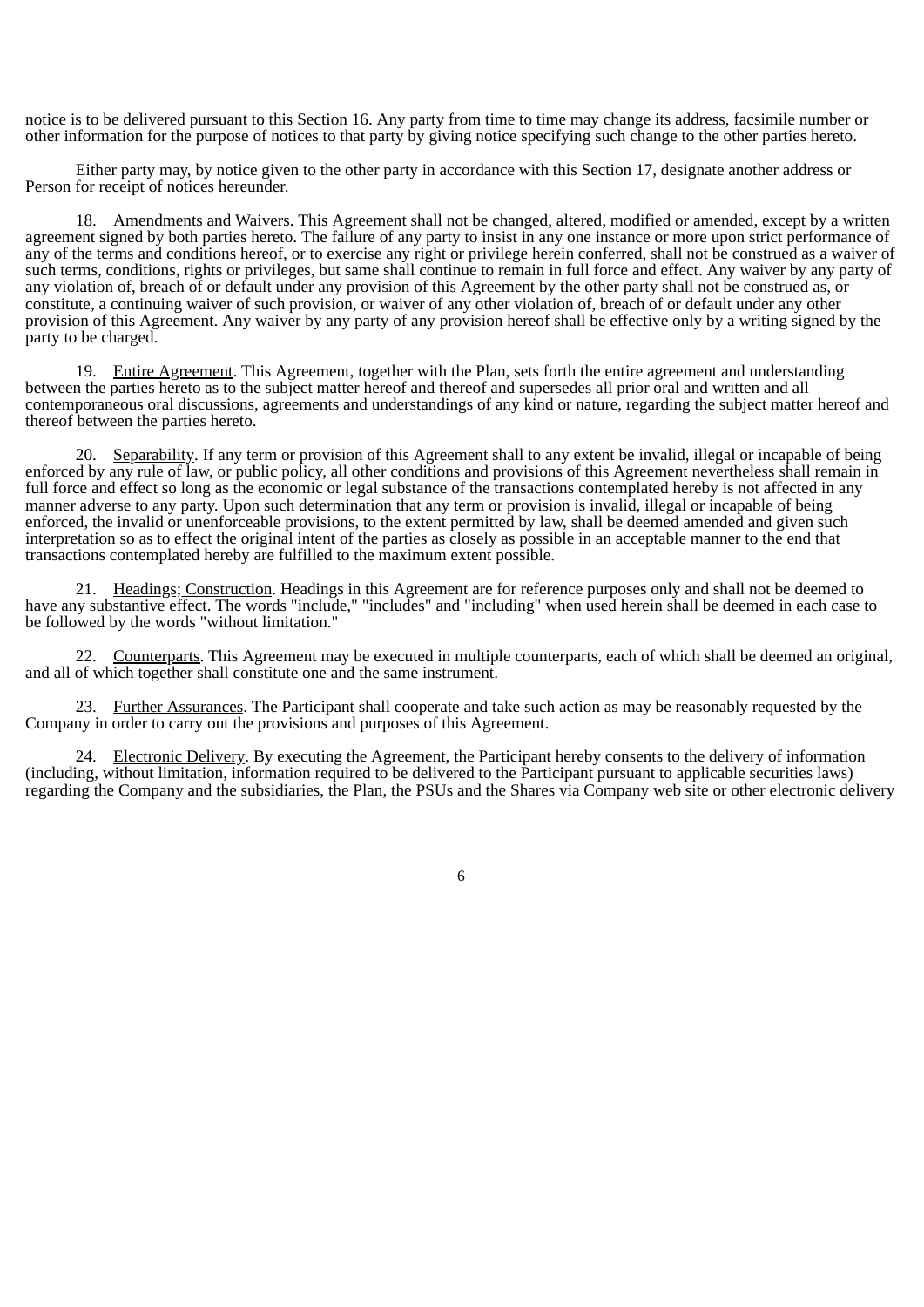25. Binding Effect. This Agreement shall inure to the benefit of and be binding upon the parties hereto and their respective permitted successors and assigns, including any Permitted Transferees.

IN WITNESS WHEREOF, the parties have executed this Agreement as of the Effective Date.

## **THE COMPANY:**

# **NOODLES & COMPANY**

By:

Name: Title:

# **PARTICIPANT:**

Name:

 $\overline{a}$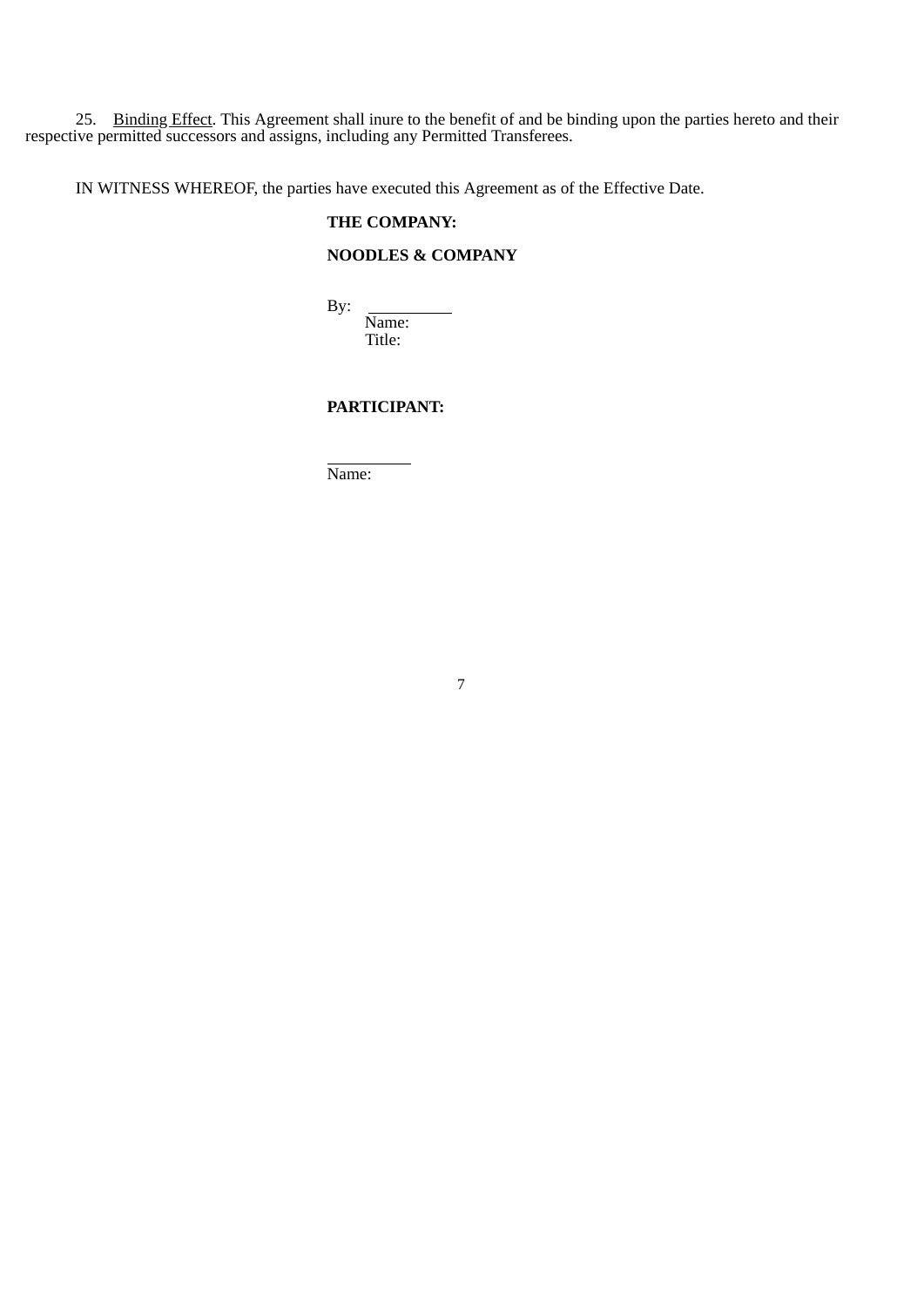# **Exhibit -A**

# **Sales-Based PSUs**

The Sales-Based PSUs shall be earned and eligible to vest as follows based on performance during the Performance Period:

| <b>Same-Store Sales Growth</b>             | <b>Percentage of Sales-Based Target Number Earned</b> |
|--------------------------------------------|-------------------------------------------------------|
| Less than $4\%$                            | $0\%$                                                 |
| 4% ("Threshold Sales Growth Goal")         | 25%                                                   |
| 6% ("Target Sales Growth Goal")            | 100%                                                  |
| 7.3% ("Maximum Sales Growth Goal") or more | 200%                                                  |

If actual Sales Growth for the Performance Period is between the Threshold Sales Growth Goal and the Target Sales Growth Goal, or between the Target Sales Growth Goal and the Maximum Sales Growth Goal, the number of Sales-Based PSUs that will be earned and eligible to vest will be determined by linear interpolation.

"Sales Growth" means the average of the annual percentage changes in the comparable restaurant sales (*i.e.*, the year-over-year percentage change in sales) of the Company and its franchisees for restaurants that have been open for at least 18 months, for the three fiscal years in the Performance Period.

# **EBITDA-Based PSUs**

The EBITDA-Based PSUs shall be earned and eligible to vest as follows based on performance during the Performance Period:

| Total Adjusted EBITDA for the Performance Period Percentage of EBITDA-Based Target Number |        |
|-------------------------------------------------------------------------------------------|--------|
|                                                                                           | Earned |
| Less than \$155,400,000                                                                   | $0\%$  |
| \$155,400,000 ("Threshold Adjusted EBITDA")                                               | 25%    |
| $$173,600,000$ ("Target Adjusted EBITDA")                                                 | 100%   |
| \$199,700,000 ("Maximum Adjusted EBITDA") or<br>more                                      | 200%   |

If actual Adjusted EBITDA for the Performance Period is between Threshold Adjusted EBITDA and Target Adjusted EBITDA, or between Target Adjusted EBITDA and the Maximum Adjusted EBITDA, the number of EBITDA-Based PSUs that will be earned and eligible to vest will be determined by linear interpolation.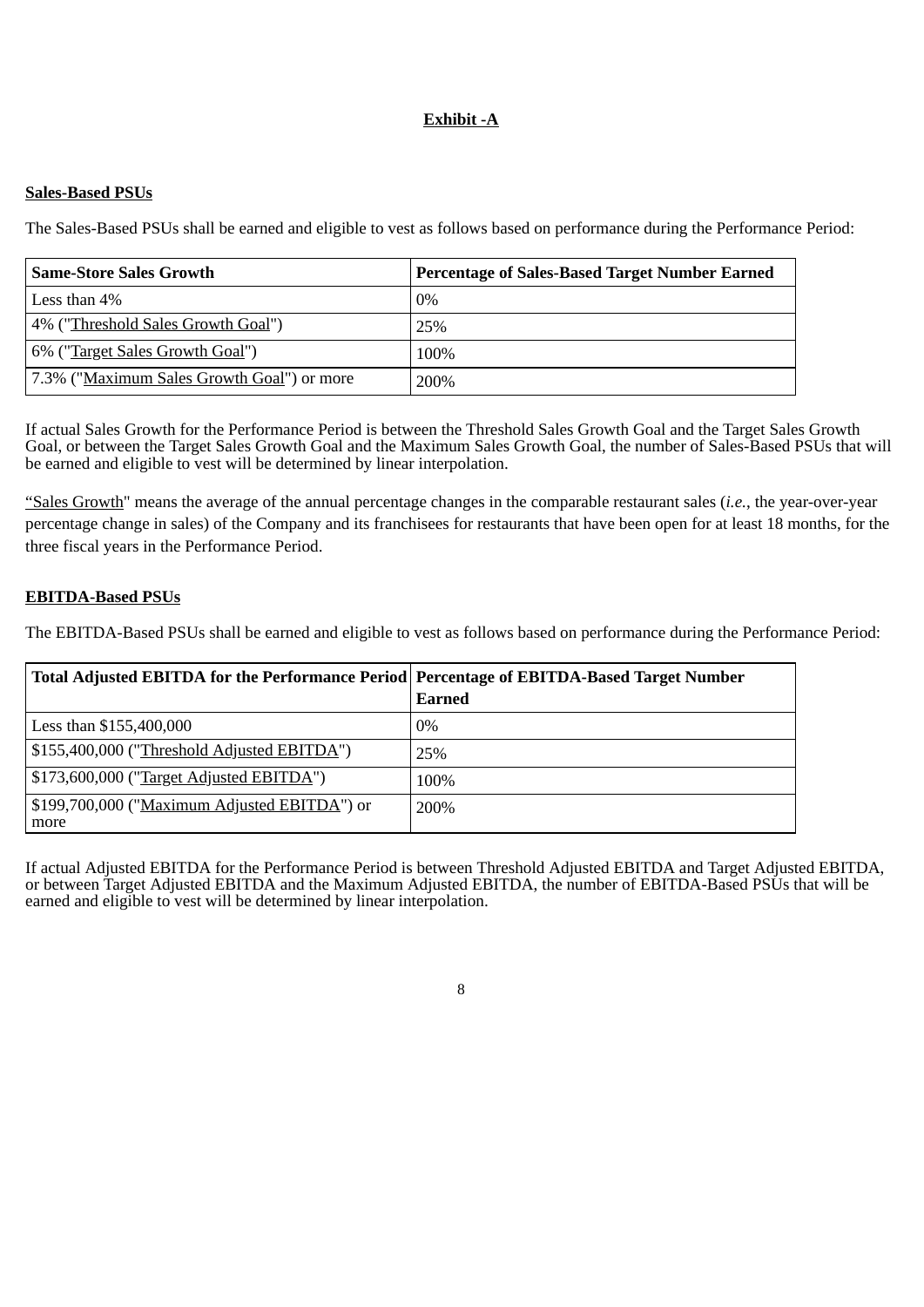"Adjusted EBITDA" means, for the Performance Period, the Company's aggregate earnings before interest, taxes, depreciation and amortization, adjusted for (a) restaurant impairments, closure costs and asset disposals; (b) material litigation settlements and related costs (c) severance costs; (d) stock-based compensation expenses; and (e) other adjustments to Adjusted EBITDA set forth in the Company's annual Form 10-K filed with the Securities and Exchange Commission. The Adjusted EBITDA results shall be appropriately adjusted by the Administrator to exclude the effect of acquisitions and dispositions and in such similar circumstances as the Administrator deems appropriate.

## **Relative TSR PSUs**

The Relative TSR PSUs shall be earned and eligible to vest as follows based on performance during the Performance Period:

| <b>Relative TSR</b>                                          | <b>Percentage of Relative TSR Target Number Earned</b> |
|--------------------------------------------------------------|--------------------------------------------------------|
| Below $25th$ percentile                                      | $0\%$                                                  |
| 25 <sup>th</sup> Percentile ("Threshold Relative TSR")       | 50%                                                    |
| 55 <sup>th</sup> Percentile ("Target Relative TSR")          | 100%                                                   |
| 85 <sup>th</sup> Percentile ("Maximum Relative TSR") or more | 200\%                                                  |

If actual Relative TSR for the Performance Period is between Threshold Relative TSR and Target Relative TSR, or between Target Relative TSR and Maximum Relative TSR, the number of Relative TSR PSUs that will be earned and eligible to vest will be determined by linear interpolation.

In addition, the following special rules shall apply: (i) If the Company's absolute TSR is negative for the Performance Period, the earned number of Relative TSR PSUs will in no event exceed 100% of the Relative TSR Target Number; and (ii) in no event shall the aggregate value of the Shares and/or other consideration issued in settlement of the Relative TSR PSUs exceed eight (8) times the value of the Relative TSR Target Award valued as of the Effective Date, and such Shares and/or other consideration shall be reduced to the extent necessary to reflect that the aggregate value of such Shares and/or other consideration does not exceed such amount.

The Comparator Group consists of the following companies, subject to adjustment as specified below: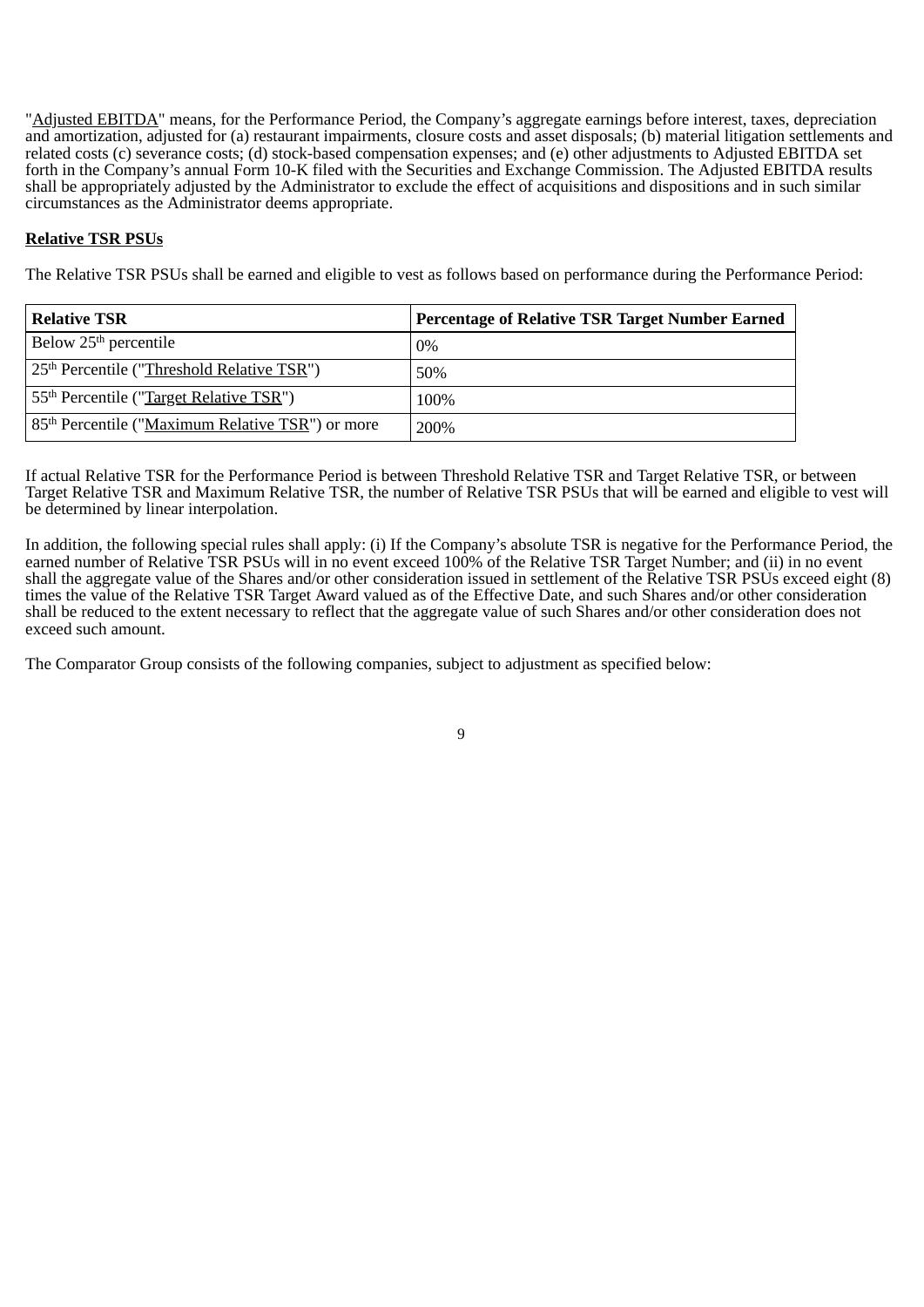| Biglari Holdings Inc. (NYSE:BH.A)                   | Jack in the Box Inc. (NasdaqGS:JACK)            |
|-----------------------------------------------------|-------------------------------------------------|
| BJ's Restaurants, Inc. (NasdaqGS:BJRI)              | Krispy Kreme, Inc. (NasdaqGS:DNUT)              |
| Bloomin' Brands, Inc. (NasdagGS:BLMN)               | Kura Sushi USA, Inc. (NasdagGM:KRUS)            |
| Brinker International, Inc. (NYSE:EAT)              | McDonald's Corporation (NYSE:MCD)               |
| Carrols Restaurant Group, Inc. (NasdaqGS:TAST)      | Nathan's Famous, Inc. (NasdagGS:NATH)           |
| Chipotle Mexican Grill, Inc. (NYSE:CMG)             | Papa John's International, Inc. (NasdagGS:PZZA) |
| Chuy's Holdings, Inc. (NasdagGS:CHUY)               | Portillo's Inc. (NasdagGS:PTLO)                 |
| Cracker Barrel Old Country Store (NasdaqGS:CBRL)    | Red Robin Gourmet Burgers, Inc. (NasdaqGS:RRGB) |
| Darden Restaurants, Inc. (NYSE:DRI)                 | Ruth's Hospitality Group, Inc. (NasdaqGS:RUTH)  |
| Dave & Buster's Entertainment, Inc. (NasdaqGS:PLAY) | Shake Shack Inc. (NYSE:SHAK)                    |
| Del Taco Restaurants, Inc. (NasdaqCM:TACO)          | Starbucks Corporation (NasdaqGS:SBUX)           |
| Denny's Corporation (NasdaqCM:DENN)                 | Texas Roadhouse, Inc. (NasdaqGS:TXRH)           |
| Dine Brands Global, Inc. (NYSE:DIN)                 | The Cheesecake Factory (NasdaqGS:CAKE)          |
| Domino's Pizza, Inc. (NYSE:DPZ)                     | The ONE Group Hospitality, Inc. (NasdagCM:STKS) |
| El Pollo Loco Holdings, Inc. (NasdagGS:LOCO)        | The Wendy's Company (NasdagGS:WEN)              |
| Fiesta Restaurant Group, Inc. (NasdaqGS:FRGI)       | Wingstop Inc. (NasdagGS:WING)                   |
| First Watch Restaurant Group, Inc. (NasdagGS:FWRG)  | Yum! Brands, Inc. (NYSE:YUM)                    |

For purposes hereof:

"Adjusted End Price" means the average adjusted closing stock price for the twenty (20) trading days ending on the last day of the Performance Period. Adjusted closing price assumes all dividends were reinvested in additional shares of the issuing entity's stock as of the ex-dividend date. The Adjusted End Price shall be appropriately adjusted for stock splits and other similar events.

"Relative TSR" means the percentile rank of the Company's TSR relative to the Comparator Group. Relative TSR will be calculated using the following principles:

(a) At the end of the Performance Period, the TSR of each company in the Comparator Group (excluding the Company) will be ranked from highest to lowest, with the member of the Comparator Group with the highest TSR being assigned the rank of 1. The percentile rank of the member of the Comparator Group with the TSR closest to, but greater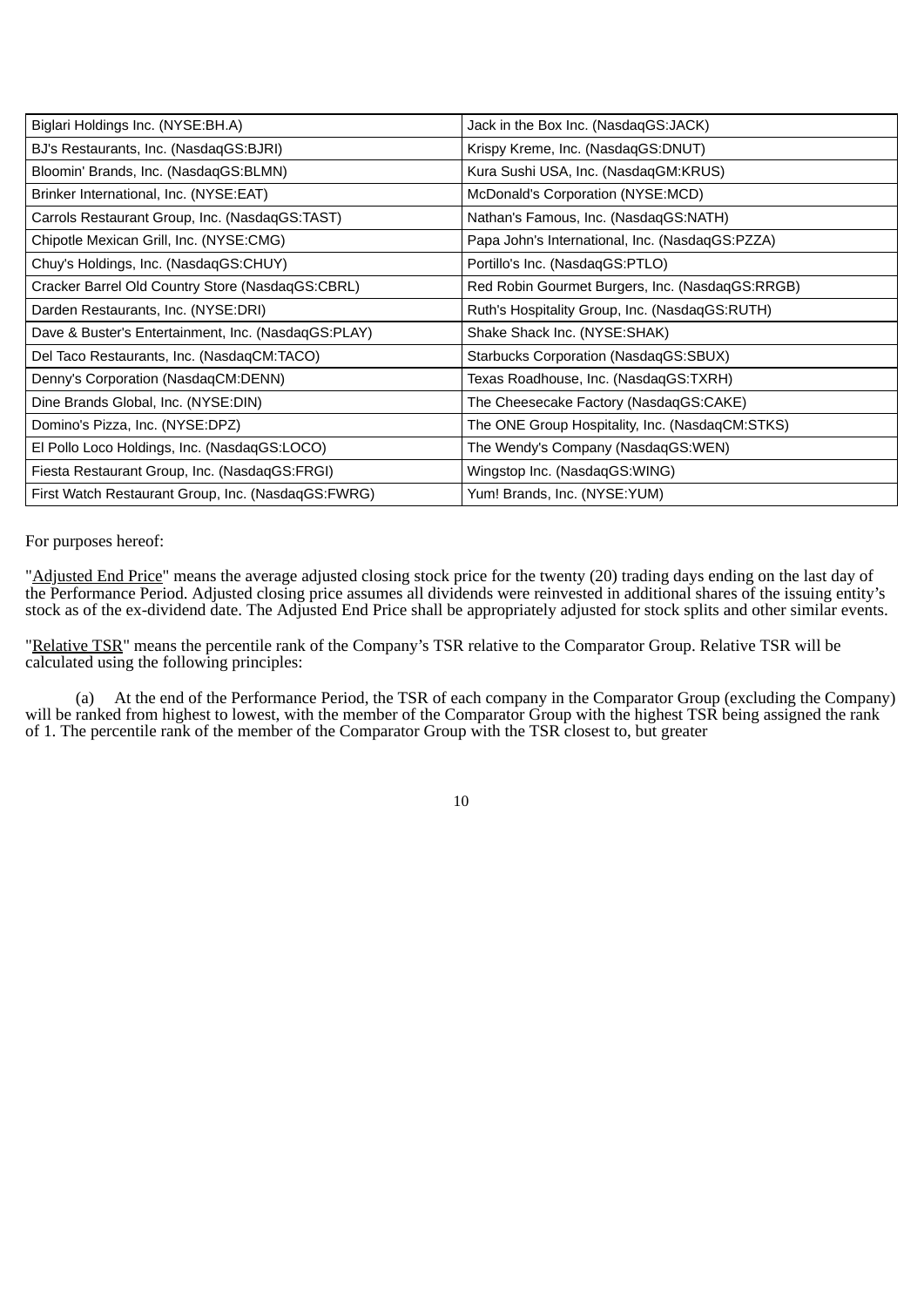than, the Company's TSR and the member of the Comparator Group with the TSR closest to, but less than, the Company's TSR will be calculated using the following equation, where N is the total number of members of the Comparator Group, excluding the Company, and R is a member of the Comparator Group's ranking within the comparison group, excluding the Company:

Percentile Rank = 
$$
\frac{N - R}{N - 1}
$$

(b) The percentile rank of the Company's TSR against the Comparator Group will be calculated using the equation below, where  $P_{\text{NDLS}}$  and  $TSR_{\text{NDLS}}$  equal the Company's percentile rank and TSR, respectively;  $P_{\text{above}}$  and  $TSR_{\text{above}}$  equal the percentile rank and TSR, respectively, for the member of the Comparator Group whose TSR ranks immediately above the Company; and P<sub>below</sub> and TSR<sub>below</sub> equal the percentile rank and TSR, respectively, for the member of the Comparator Group whose TSR ranks immediately below the Company's:

$$
P_{\text{NDLS}} = P_{\text{above}} + (P_{\text{below}} - P_{\text{above}}) \times \frac{(ISR_{\text{above}} - ISR_{\text{NDLS}})}{(TSR_{\text{above}} - TSR_{\text{below}})}
$$

 $\sim$   $\sim$   $\sim$ 

(c) If the Company's TSR is greater than the TSR of the member of the Comparator Group that ranked 1<sup>st</sup> within the Comparator Group, the Company's TSR will be at the  $100<sup>th</sup>$  percentile. Similarly, if the Company's TSR is less than the TSR of the member of the Comparator Group that ranked last within the Comparator Group, the Company's TSR will be at the  $0<sup>th</sup>$ percentile.

(d) For purposes of the Relative TSR calculation, TSR shall be determined with respect to the companies included in the Comparator Group as of the Effective Date and specified above, subject to the following adjustments:

(i) If a company is acquired during the Performance Period by a company not in the Comparator Group, the acquired company will be removed from the Comparator Group and the acquiror will not be added.

(ii) If a company is acquired during the Performance Period by a company in the Comparator Group, then the acquired company will be removed from the Comparator Group and the acquiror will continue to be included.

(iii) In the event of a bankruptcy of a company in the Comparator Group, such company shall remain in the Comparator Group as long as its common equity is not delisted before the end of the Performance Period. Should it be fully delisted, it will be assigned a TSR of -100%.

(iv) If a company in the Comparator Group is no longer in the Russell 3000 Restaurants Sub-Industry as of the last day of the Performance Period, but is still publicly traded, it will continue to be included in the Comparator Group.

(v) No company not in the Comparator Group as of the Effective Date will be added to the Comparator Group.

"Start Price" means the average closing stock price over the twenty (20) trading days commencing with the Effective Date.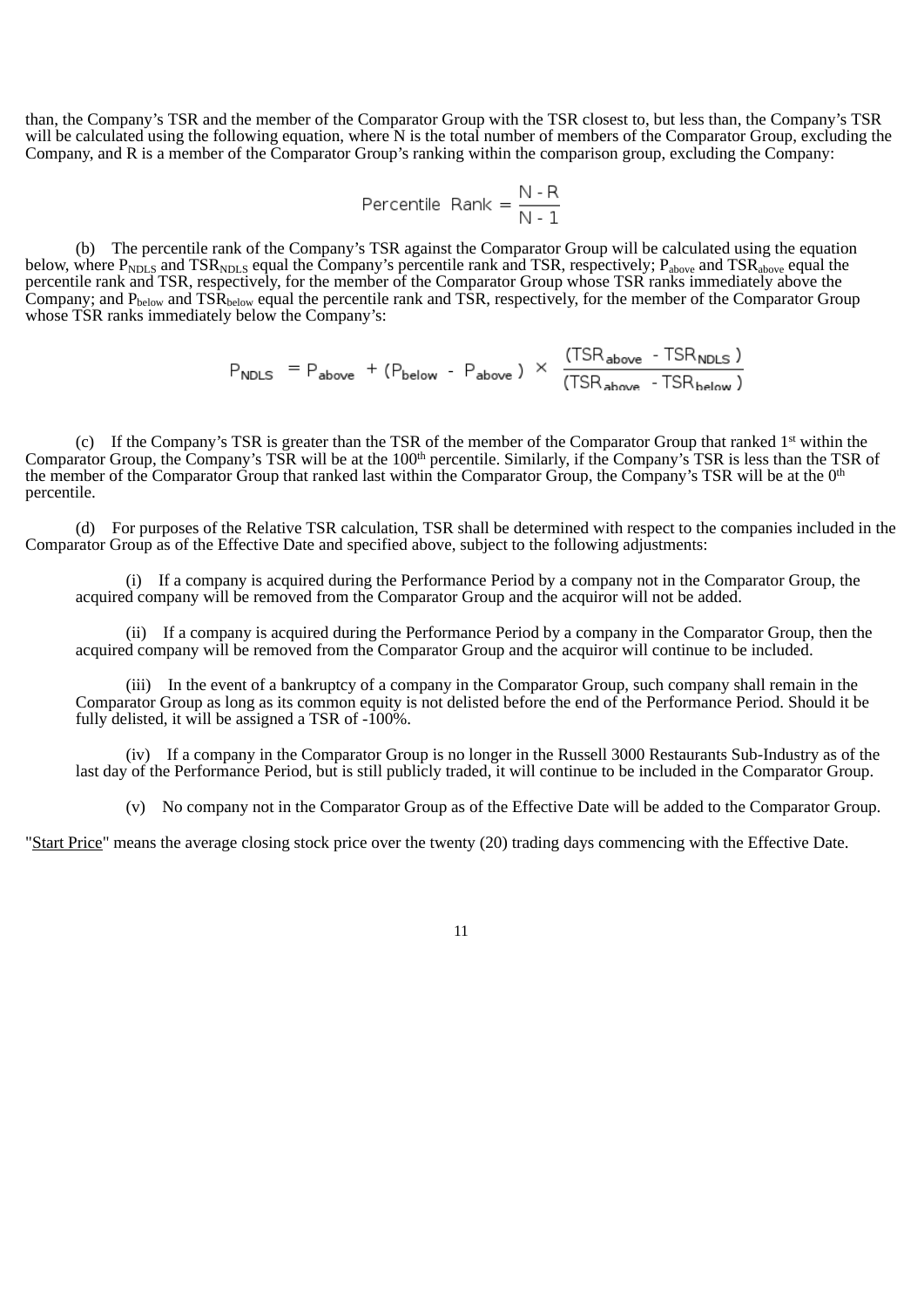"TSR" means the return a shareholder would have earned if the shareholder had purchased shares of common stock of the applicable company on the Effective Date, reinvested all dividends paid during the Performance Period in additional shares of that company, and sold the shares on the last day of the Performance Period. TSR for each company in the Peer Group will be determined as follows:

 $TSR = \frac{ \text{Adjusted End Price - Start Price}}{\text{Start Price}}$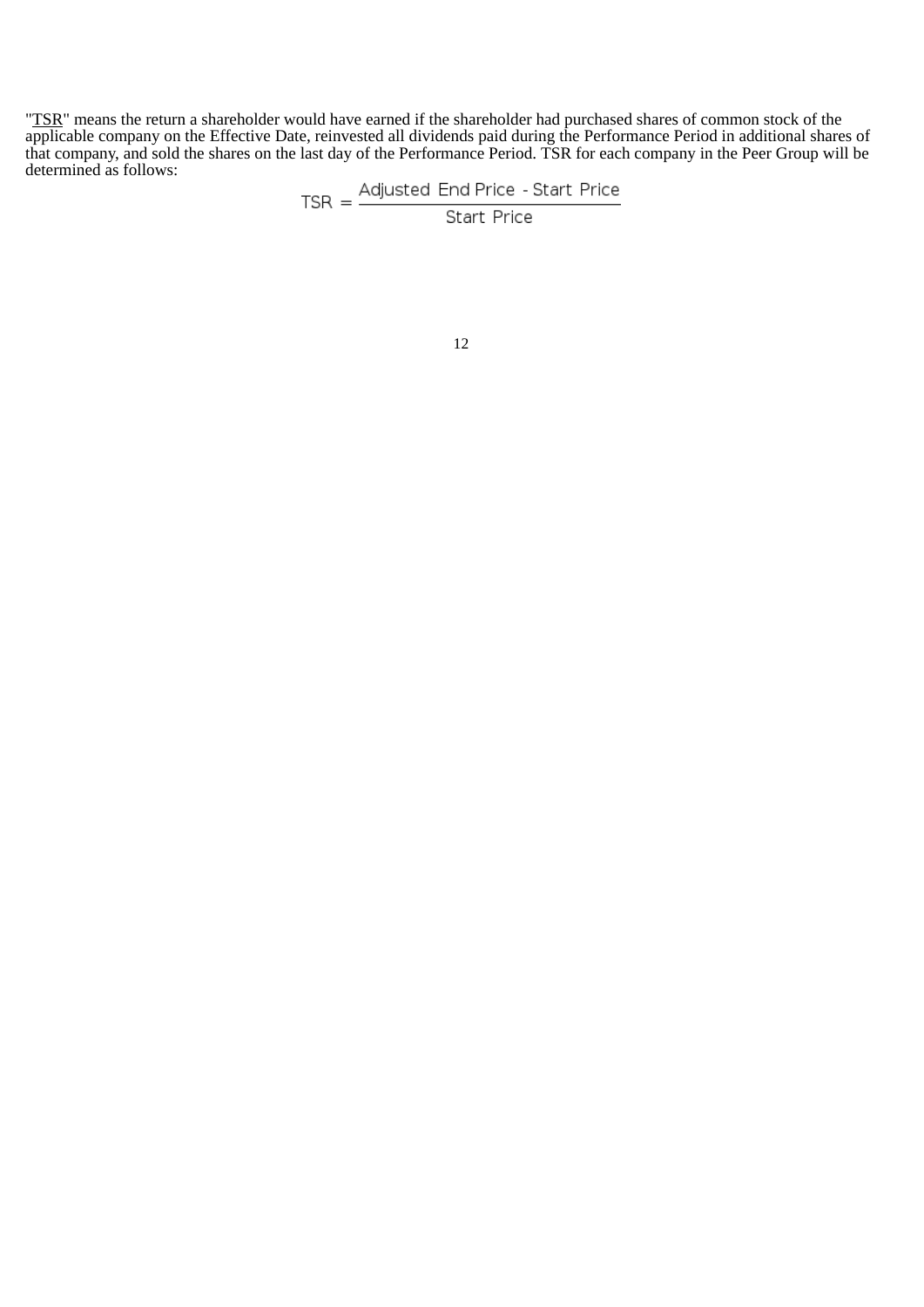### **CERTIFICATION OF PRINCIPAL EXECUTIVE OFFICER**

<span id="page-40-0"></span>I, Dave Boennighausen, certify that:

1. I have reviewed this quarterly report on Form 10-Q of Noodles and Company;

2. Based on my knowledge, this report does not contain any untrue statement of a material fact or omit to state a material fact necessary to make the statements made, in light of the circumstances under which such statements were made, not misleading with respect to the period covered by this report;

3. Based on my knowledge, the financial statements, and other financial information included in this report, fairly present in all material respects the financial condition, results of operations and cash flows of the registrant as of, and for, the periods presented in this report;

4. I am responsible for establishing and maintaining disclosure controls and procedures (as defined in Exchange Act Rules 13a-15(e) and 15d-15(e)) and internal control over financial reporting (as defined in Exchange Act Rules 13a-15(f) and 15d-15(f)) for the registrant and have:

- (a) Designed such disclosure controls and procedures, or caused such disclosure controls and procedures to be designed under my supervision, to ensure that material information relating to the registrant, including its consolidated subsidiaries, is made known to me by others within those entities, particularly during the period in which this report is being prepared;
- (b) Designed such internal control over financial reporting, or caused such internal control over financial reporting to be designed under my supervision, to provide reasonable assurance regarding the reliability of financial reporting and the preparation of financial statements for external purposes in accordance with generally accepted accounting principles;
- (c) Evaluated the effectiveness of the registrant's disclosure controls and procedures and presented in this report my conclusions about the effectiveness of the disclosure controls and procedures, as of the end of the period covered by this report based on such evaluation; and
- (d) Disclosed in this report any change in the registrant's internal control over financial reporting that occurred during the registrant's most recent fiscal quarter (the registrant's fourth fiscal quarter in the case of an annual report) that has materially affected, or is reasonably likely to materially affect, the registrant's internal control over financial reporting; and

5. I have disclosed, based on my most recent evaluation of internal control over financial reporting, to the registrant's auditors and the audit committee of the registrant's board of directors (or persons performing the equivalent functions):

- (a) All significant deficiencies and material weaknesses in the design or operation of internal control over financial reporting which are reasonably likely to adversely affect the registrant's ability to record, process, summarize and report financial information; and
- (b) Any fraud, whether or not material, that involves management or other employees who have a significant role in the registrant's internal control over financial reporting.

Date: April 28, 2022

/s/ DAVE BOENNIGHAUSEN

Dave Boennighausen Chief Executive Officer (Principal Executive Officer)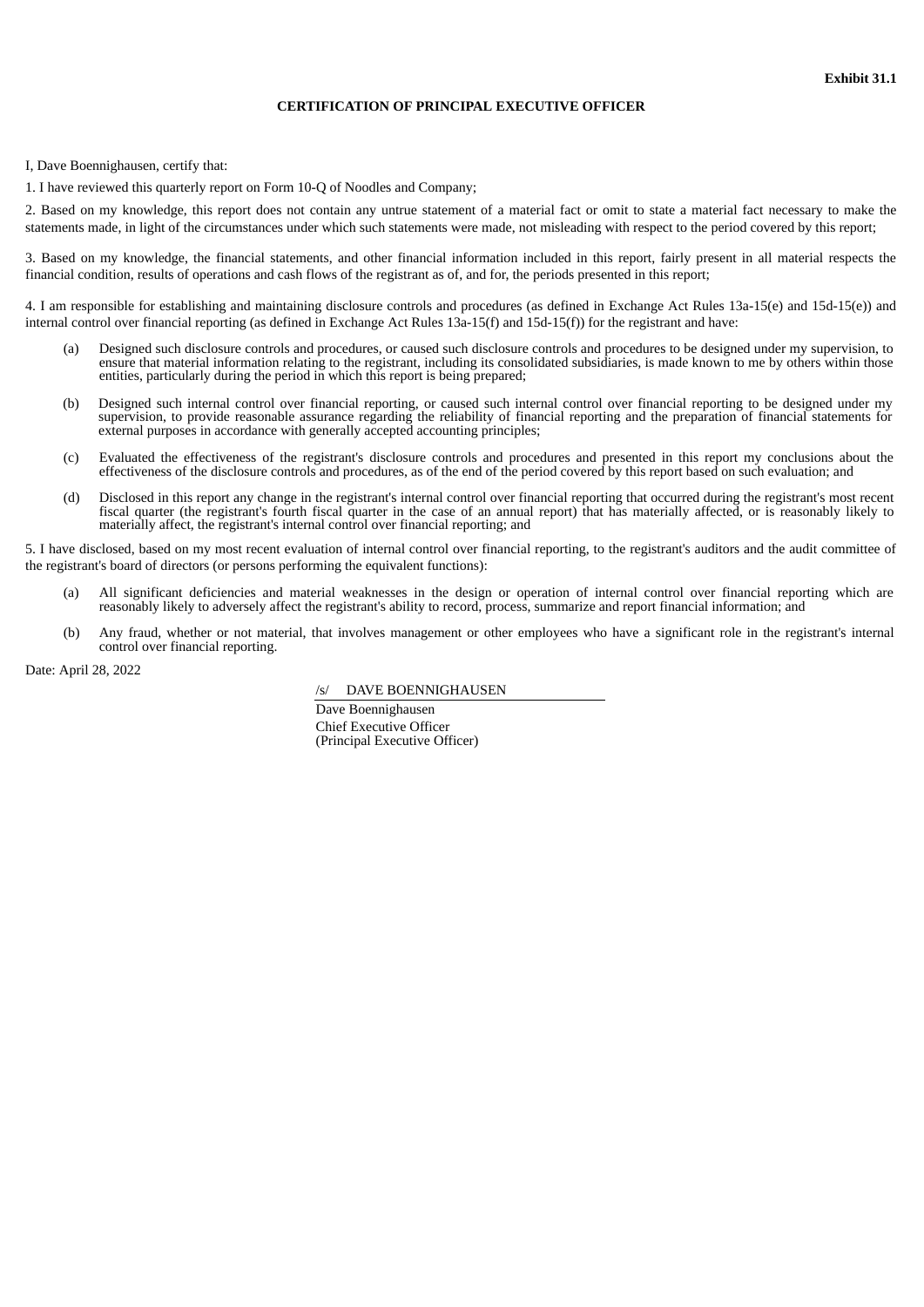## **CERTIFICATION OF PRINCIPAL FINANCIAL OFFICER**

<span id="page-41-0"></span>I, Carl Lukach, certify that:

- 1. I have reviewed this annual report on Form 10-Q of Noodles and Company;
- 2. Based on my knowledge, this report does not contain any untrue statement of a material fact or omit to state a material fact necessary to make the statements made, in light of the circumstances under which such statements were made, not misleading with respect to the period covered by this report;
- 3. Based on my knowledge, the financial statements, and other financial information included in this report, fairly present in all material respects the financial condition, results of operations and cash flows of the registrant as of, and for, the periods presented in this report;
- 4. The registrant's other certifying officer and I are responsible for establishing and maintaining disclosure controls and procedures (as defined in Exchange Act Rules 13a-15(e) and 15d-15(e)) and internal control over financial reporting (as defined in Exchange Act Rules 13a-15(f) and 15d-15(f)) for the registrant and have:
	- (a) Designed such disclosure controls and procedures, or caused such disclosure controls and procedures to be designed under our supervision, to ensure that material information relating to the registrant, including its consolidated subsidiaries, is made known to us by others within those entities, particularly during the period in which this report is being prepared;
	- (b) Designed such internal control over financial reporting, or caused such internal control over financial reporting to be designed under our supervision, to provide reasonable assurance regarding the reliability of financial reporting and the preparation of financial statements for external purposes in accordance with generally accepted accounting principles;
	- (c) Evaluated the effectiveness of the registrant's disclosure controls and procedures and presented in this report our conclusions about the effectiveness of the disclosure controls and procedures, as of the end of the period covered by this report based on such evaluation; and
	- (d) Disclosed in this report any change in the registrant's internal control over financial reporting that occurred during the registrant's most recent fiscal quarter (the registrant's fourth fiscal quarter in the case of an annual report) that has materially affected, or is reasonably likely to materially affect, the registrant's internal control over financial reporting.

5. The registrant's other certifying officer and I have disclosed, based on our most recent evaluation of internal control over financial reporting, to the registrant's auditors and the audit committee of the registrant's board of directors (or persons performing the equivalent functions):

- (a) All significant deficiencies and material weaknesses in the design or operation of internal control over financial reporting which are reasonably likely to adversely affect the registrant's ability to record, process, summarize and report financial information; and
- (b) Any fraud, whether or not material, that involves management or other employees who have a significant role in the registrant's internal control over financial reporting.

Date: April 28, 2022

/s/ CARL LUKACH

Carl Lukach Chief Financial Officer (Principal Financial Officer)